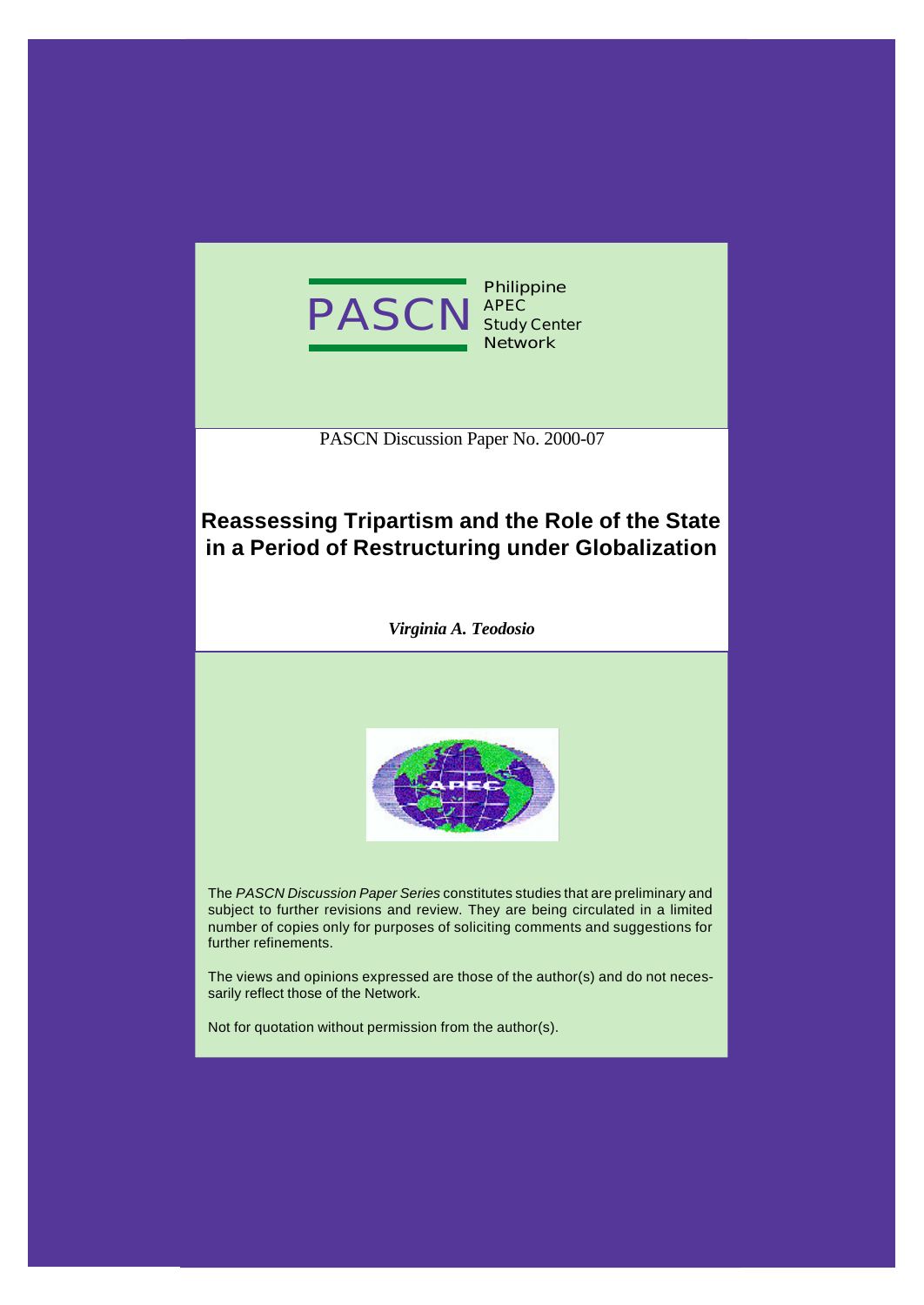

PHILIPPINE APEC STUDY CENTER **NETWORK** 

PASCN Discussion Paper No. 2000-07

# **Reassessing Tripartism and the Role of the State in a Period of Restructuring Under Globalization**

# *Virginia Teodosio*

University of the Philippines School of Labor & Industrial Relations

July 2000

The *PASCN Discussion Paper Series* constitutes studies that are preliminary and subject to further revisions and review. They are being circulated in a limited number of copies only for purposes of soliciting comments and suggestions for further refinements.

The views and opinions expressed are those of the author(s) and do not necessarily reflect those of the Network.

Not for quotation without permission from the author(s) and the Network.

For comments, suggestions or further inquiries, please contact:

**The PASCN Secretariat** Philippine Institute for Development Studies NEDA sa Makati Building, 106 Amorsolo Street Legaspi Village, Makati City, Philippines Tel. Nos. 893-9588 and 892-5817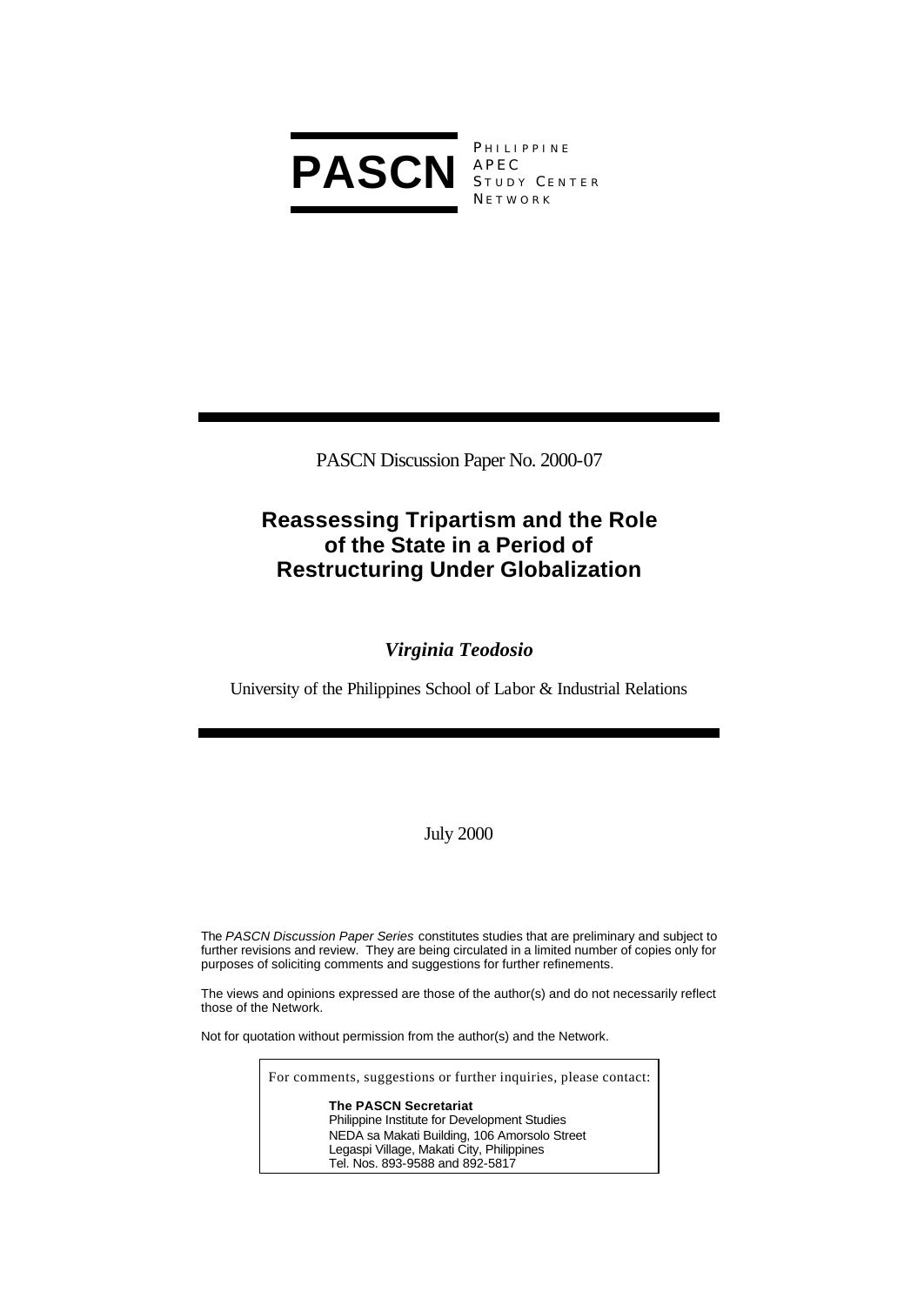#### **ABSTRACT**

This paper shows how the tripartite discourse and practice have evolved in the 1990s in the context of state governance and globalization. Against the background of intensified internationalization of production and distribution, unions face a profoundly different structure of labor and management relations. Tripartism has played a central part in mediating the structure and dynamics of Philippine industrial relations. Accordingly, a framework for understanding its changing form and character is examined. Lessons are drawn for a broad range of organizational capabilities requirements on the part of the state, labor and employers. Policies and mechanisms are proposed that would be useful in promoting and implementing a broad based sectoral representation that focuses on capabilities and their enhancement.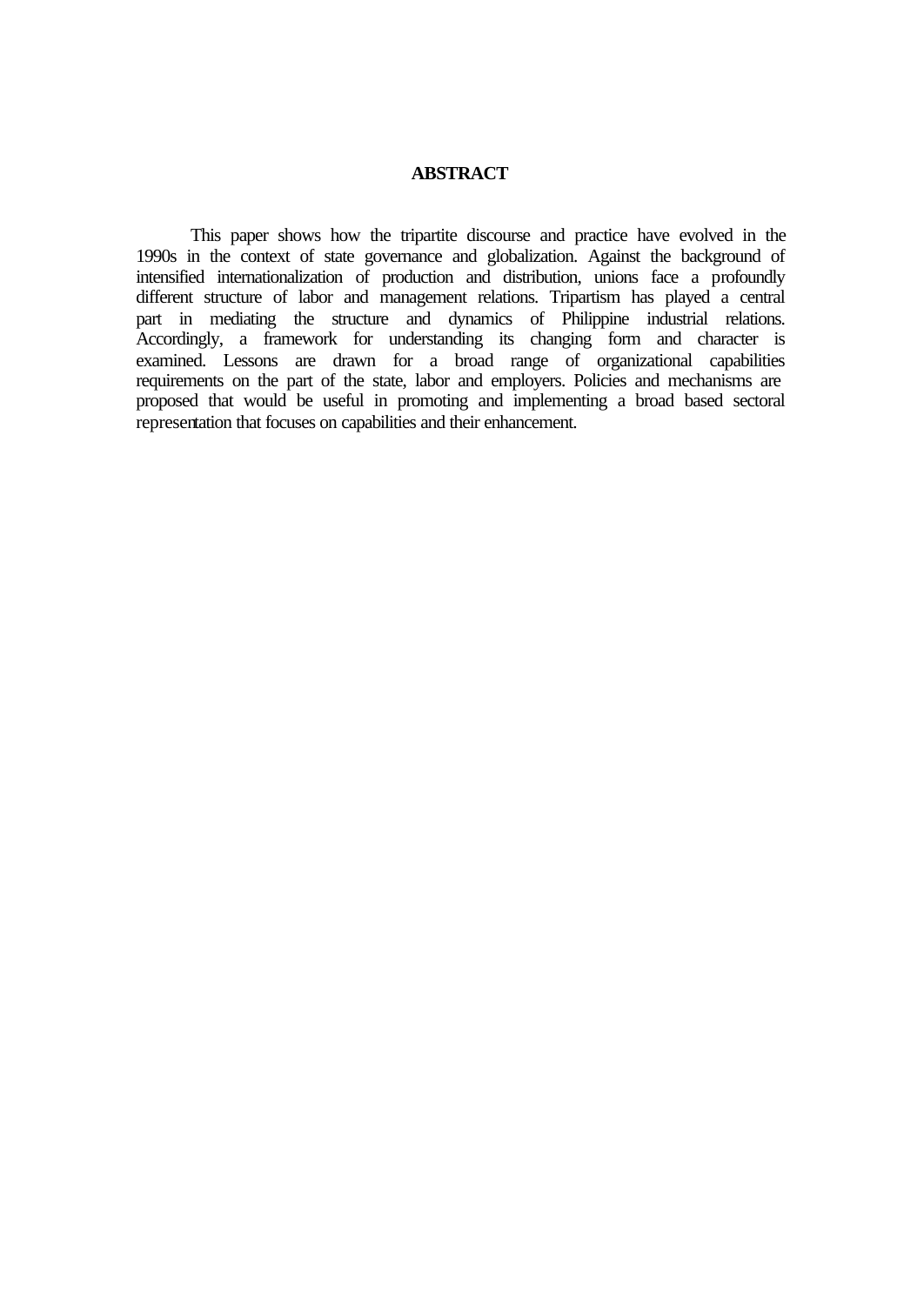#### **Executive Summary**

In the 1990s, a combination of factors has transformed the nature of work and work relations. Increasingly, organizations are operating in global rather than national or regional markets. In many developing countries, economic restructuring has provoked social tensions largely because of the displacement of labor. Tripartism as both an analytical concept to describe structural changes in labor and management relations and as aspirational term describing state policy objectives and interventions is examined. To appreciate the role of the state in industrial relations is to recognize the broader rules of institutional formation and influence of economic resources and their respective interests.

Tripartite consultations have never ceased to evolve in the light of changes in economic and social needs. The overall effect of the change is well illustrated by examining the national agreements. An evaluation of the tripartite agreements reveals a continuing pattern of contending issues on the loss of bargaining power and effectiveness of unions. Increasingly, adjustment issues of flexibility and higher productivity raised by management and on the part of labor, enforcement issues of the right to organize, were heightened.

With the advent of globalization and its ramifications, the Philippine state has been influential in modifying the perspective of tripartism in the country. Essentially an instrument of macro economic management, tripartism has now begun to confront issues and key elements of distribution, job creation and livelihood. Under globalization, distributional outcomes in terms of property and labor relations and the subcontracting system have interacted with larger macro structures and processes. Needless to say, they now present themselves as urgent concerns and have therefore become legitimate issues for tripartism to address. The mainstreaming of these issues has gained support and have now penetrated the tripartite agenda.

Institutions, relationships and norms shape the quality of a society's social interactions. The tripartite experience of the past should move beyond traditional negotiation which starts from a limited conflictual set of positions to a principles one, where legitimate interests are recognized, people are held accountable for their actions and mutual interests are met. The role of the state has been to create the overall environment conducive to social cohesion and competition.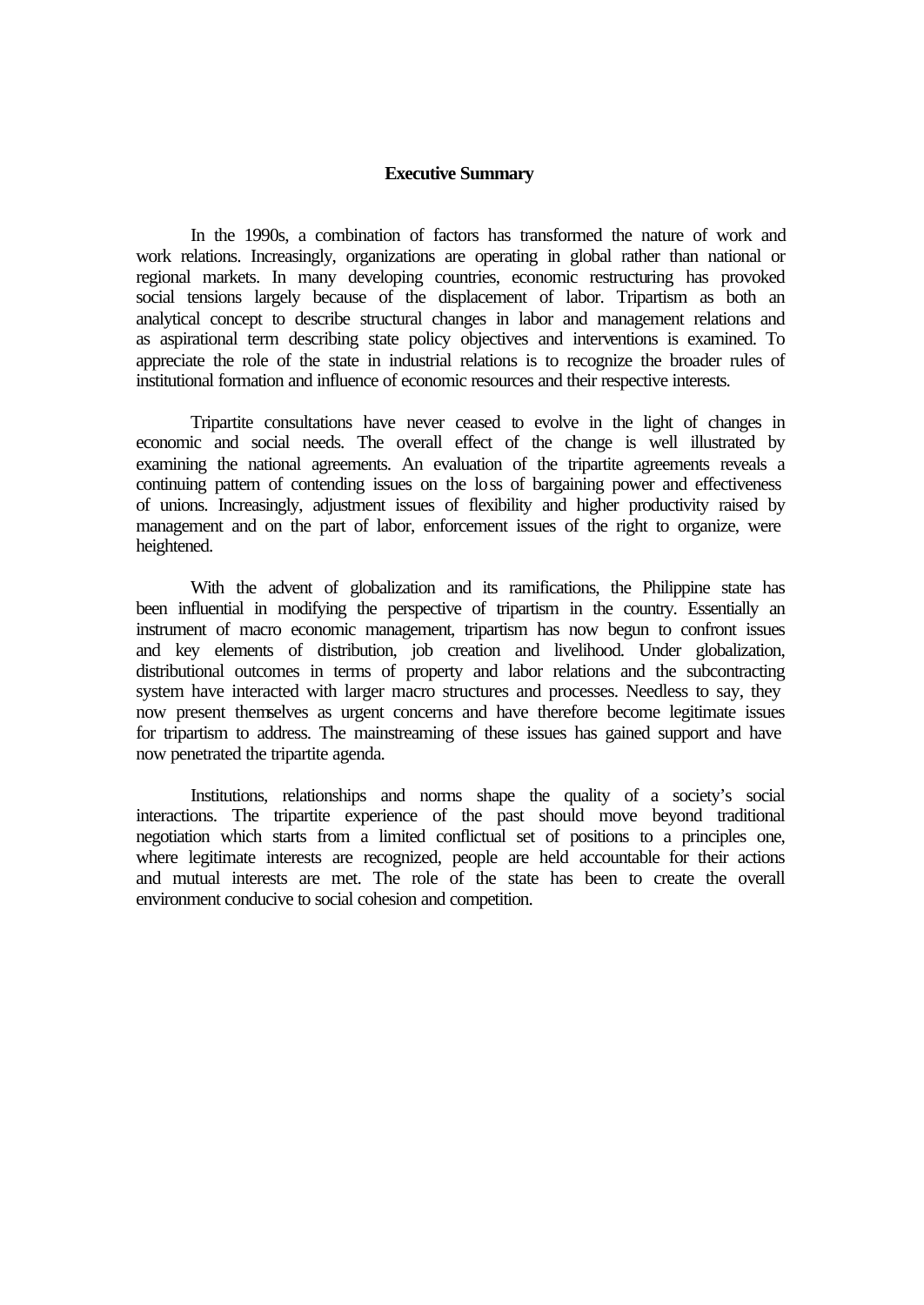## **TRIPARTISM AND THE ROLE OF THE STATE IN A PERIOD OF RESTRUCTURING UNDER GLOBALIZATION**

# **CONTENTS**

|                                                                     |                                                                              | Page No.       |
|---------------------------------------------------------------------|------------------------------------------------------------------------------|----------------|
|                                                                     | <b>List of Tables</b>                                                        |                |
|                                                                     | Abbreviations                                                                |                |
|                                                                     | 1. Introduction                                                              | $\mathbf{1}$   |
|                                                                     | 1.1 The Scope of Data                                                        | $\overline{2}$ |
|                                                                     | 1.2 What is Tripartism and Why is it Important in a Period of                |                |
|                                                                     | Restructuring                                                                | $\overline{2}$ |
|                                                                     | 1.3 Globalization and the State                                              | $\overline{3}$ |
|                                                                     | 1.4 Corporatism and Interest Intermediation: The Missing Link on Tripartism, |                |
|                                                                     | State Theory and Globalization                                               | 6              |
| 2.                                                                  | Structural Change, Trade Unionism and Collective Bargaining                  | 10             |
|                                                                     | 2.1 Shifts in the Labor Market                                               | 11             |
|                                                                     | 2.2 Trade Unionism and Collective Bargaining                                 | 14             |
| 3.                                                                  | The Case of Flexible Work Arrangements                                       | 17             |
|                                                                     | 3.1 Management Survey                                                        | 18             |
|                                                                     | 3.2 Union Survey                                                             | 19             |
|                                                                     | 3.3 Shifts in Collective Bargaining                                          | 22             |
| 4.                                                                  | Social Partners Policy Orientations at the National Level                    | 23             |
|                                                                     | 4.1 Sectoral Policy Orientations at the National Level                       | 24             |
|                                                                     | 4.2 State's Initiatives on Non-Wage Benefits                                 | 32             |
|                                                                     | 4.3 State's Initiatives on Self-Employment and Livelihood                    | 33             |
| 5.                                                                  | The Continuing Tensions                                                      | 34             |
|                                                                     | 5.1 The Union Exclusion Thesis                                               | 36             |
|                                                                     | 5.2 New Bargaining Relationships at the Firm Level                           | 37             |
|                                                                     | 5.3 Centralization and Lack of Institutional Capacity                        | 37             |
| 6.                                                                  | Contextualizing Tripartite Decision Making Through Broad Based               |                |
|                                                                     | Representation and Participation                                             | 38             |
| 7.                                                                  | Conclusions and Policy Implications                                          | 39             |
|                                                                     | Annexes                                                                      |                |
|                                                                     | 1 - Flexible Work Arrangements, the Flexibility Scan and Union Survey        | 42             |
|                                                                     | 2 - National Level Tripartite Agreements: 1990-1997                          | 44             |
| 3 - Government Intervention Programs on Workers' Wages and Benefits |                                                                              |                |
|                                                                     | 4 – Employment Generation and Facilitation                                   | 58             |
|                                                                     | 5 - Criteria for Evaluation                                                  | 60             |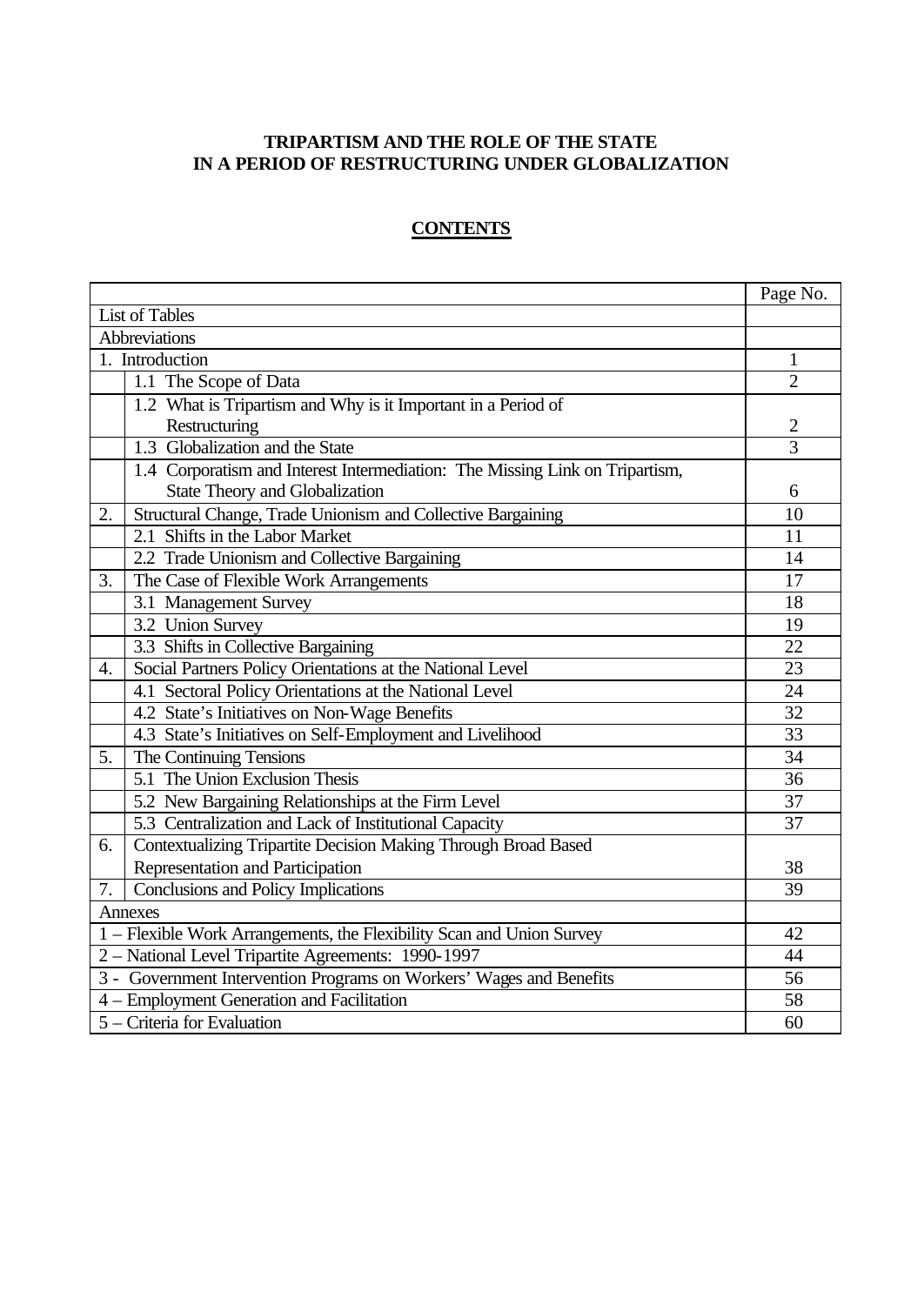# LIST OF TABLES

| Table No. | <b>Title</b>                                                  | Page No. |
|-----------|---------------------------------------------------------------|----------|
| 2.1       | Employment by Industry: 1993-1998                             | 11       |
| $2.2\,$   | Unemployment and Underemployment: 1990-1997                   | 11       |
| 2.3       | Employed by Hours of Work: 1993-1998                          | 13       |
| 2.4       | Number and Per Cent Distribution of Workers in Non-Regular    |          |
|           | Employment in Establishments Employing 10 and More Workers    |          |
|           | by Specific Category and Sex, Philippines: 1997               |          |
|           |                                                               | 13       |
| 2.5       | Establishments Resorting to Closure, Retrenchment and Workers |          |
|           | Affected: 1997-1999                                           | 13       |
| 2.6       | Distribution of Establishments with Subcontractors by Major   |          |
|           | Industry Group, Philippines: 1997                             | 14       |
| 2.7       | Number of Existing Unions and Per Cent Change: 1990-1996      | 15       |
| 2.8       | Number and Per Cent Distribution of CBA Coverage by Region    |          |
|           | and Status Philippines: 1993 and 1997                         | 15       |
| 2.9       | Per Cent Share of Union Membership, CBA Coverage, LMC         |          |
|           | Coverage and Employees Association Membership to Total        |          |
|           | Employment by Region, Philippines: 1993                       | 16       |
| 2.10      | Some Key Points in Labor's Legislative Agenda                 | 17       |
| 3.1       | Management Flexibility Scan in Various Private Corporations   | 19       |
| 3.2       | Types of Flexible Work Arrangements                           | 20       |
| 3.3       | Trade Union is Well Informed by Management                    | 20       |
| 3.4       | Trade Union is Consulted by Management                        | 20       |
| 3.5       | <b>Types of Written Contract</b>                              | 20       |
| 3.6       | <b>Benefits for Displaced Workers</b>                         | 21       |
| 3.7       | List of Benefits                                              | 23       |
| 4.1       | <b>Sectoral Policy Orientation</b>                            | 24       |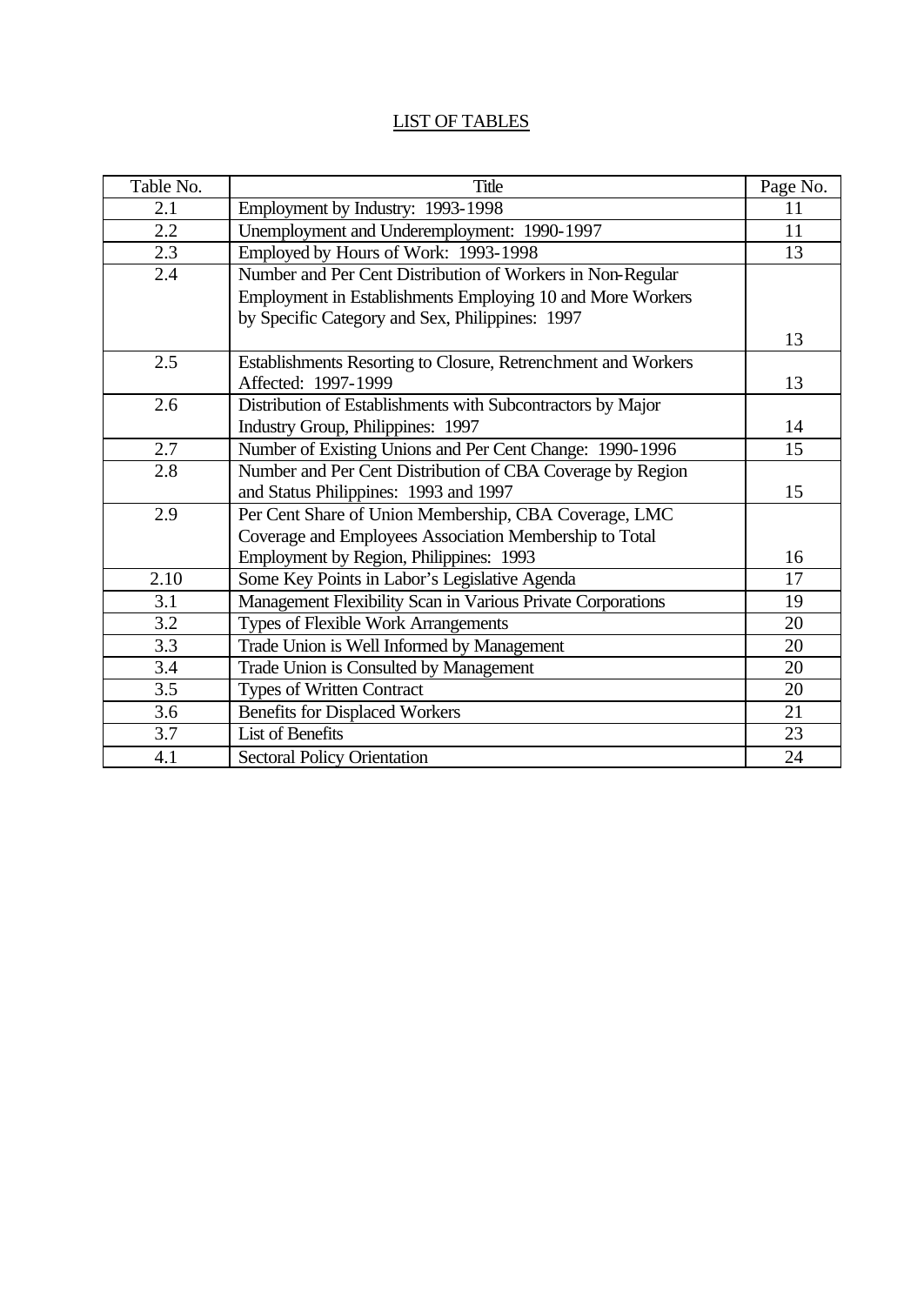# COMMON ABBREVIATIONS

| <b>CBA</b>   | <b>Collective Bargaining Agreement</b>               |
|--------------|------------------------------------------------------|
| <b>DOLE</b>  | Department of Labor and Employment                   |
| <b>ECOP</b>  | Employers Confederation of the Philippines           |
| <b>FDIs</b>  | Foreign Direct Investments                           |
| <b>ITC</b>   | <b>Industry Tripartite Council</b>                   |
| <b>LACC</b>  | Labor Advisory Consultative Council                  |
| <b>LMC</b>   | Labor Management Council                             |
| <b>MNEs</b>  | <b>Multinational Enterprises</b>                     |
| <b>NAPC</b>  | National Anti-Poverty Council                        |
| <b>OFW</b>   | Overseas Filipino Workers                            |
| <b>PCCI</b>  | Philippine Chamber of Commerce and Industry          |
| <b>PMAP</b>  | Personnel Management Association of the Philippines  |
| <b>POEA</b>  | Philippine Overseas Employment Administration        |
| <b>RTWPB</b> | Regional Tripartite Wages and Productivity Board     |
| <b>SMEs</b>  | Small and Medium Enterprise                          |
| <b>TESDA</b> | Technical Education and Skills Development Authority |
| <b>TUCP</b>  | Trade Union Congress of the Philippines              |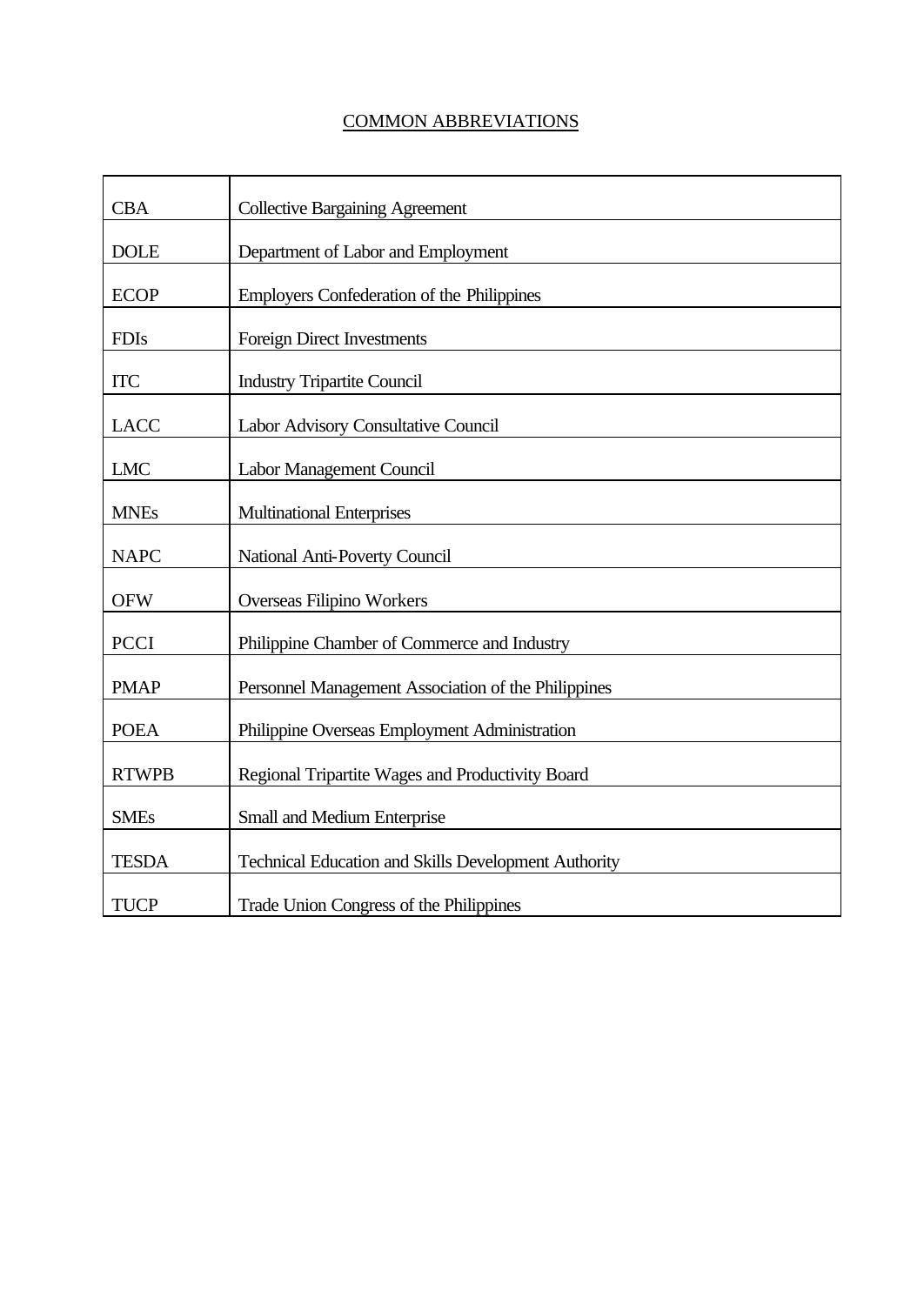### **TRIPARTISM AND THE ROLE OF THE STATE IN A PERIOD OF RESTRUCTURING UNDER GLOBALIZATION**

### **Virginia A. Teodosio\***

*U.P. School of Labor and Industrial Relations July 2000*

## **1. Introduction**

Since the 1970s, the continuity of tripartite processes has acquired a broader representation and participation. With a better appreciation of the role of the state in a period of restructuring under globalization, the institutional development of tripartism that has taken place may prove to be a more enduring achievement in terms of prospects for reforms. However partial the tripartite experience has been at various times, the nature of relationships between labor, employers and the state remains to be critical. The domain of tripartism essentially requires mobilization of organized interests around an agenda that can usher in a broad consensus building impetus. The complex interplay of interests with widespread restructuring are still being shaped by the demands coming at the firm, industry and national levels. This paper aims to provide a background and contextual analysis of the concepts and issues surrounding tripartism and the role of the state and narrows its focus on a comparative, contrasting basis the responses, rationales and outcomes forwarded on behalf of labor and employers within a rapidly changing economic environment. The integration of markets around the globe has intensified in the past decade understood in terms of the ascendancy of economic and industrial restructuring aimed at raising efficiency levels and enhancing market competitiveness in the international arena. But such concerns do not arise in a vacuum. The interests of capital and labor are of obvious importance. In many developing countries, economic restructuring has provoked social tensions largely because of the displacement of labor. In the Philippines, this has exerted tremendous stress on the state's capacity to manage its industrial relations system.

## **1.1 The Scope of the Data**

l

The overall program of research is primarily based on historical documentation of tripartite agreements in the 1990s. To draw a representative picture on what was happening at the firm level as a result of flexible work arrangements, a separate survey each for labor and management was conducted in September 1999. The main types of work arrangement that were used in the survey instrument for management respondents are set out in Annex I and were adapted from the work of Gottlieb, Kelloway and Barham (1998). To elicit a more definite set of understanding about the essential nature of changes in the labor market, the flexibility scan of Volberda (1998) was also utilized as complementary questions.

## **1.2 What is Tripartism and Why is it Important in a Period of Restructuring?**

In retrospect, the practice of tripartism in a number of ways has not really mobilized commitments for a shared future. Tripartism is conceived here as the interaction between the state, employers and labor as social partners in the development of industrial relations policies

<sup>\*</sup> Associate Professor and Chairperson, Graduate Studies Program, U.P. School of Labor and Industrial Relations. I am grateful to Markk Perete and Ronan Justo for research assistance; and to Lourdes L. Agustin who typed the draft. I would also like to acknowledge Cecile Basa, Adela Ellson and Melisa Serrano for survey assistance on labor; Dr. Rene E. Ofreneo and Prof. Ed Sison on management side. Special thanks to Assistant Secretary Ernesto Benedicto Bitonio of the Department of Labor and Employment for his helpful commentaries in this study.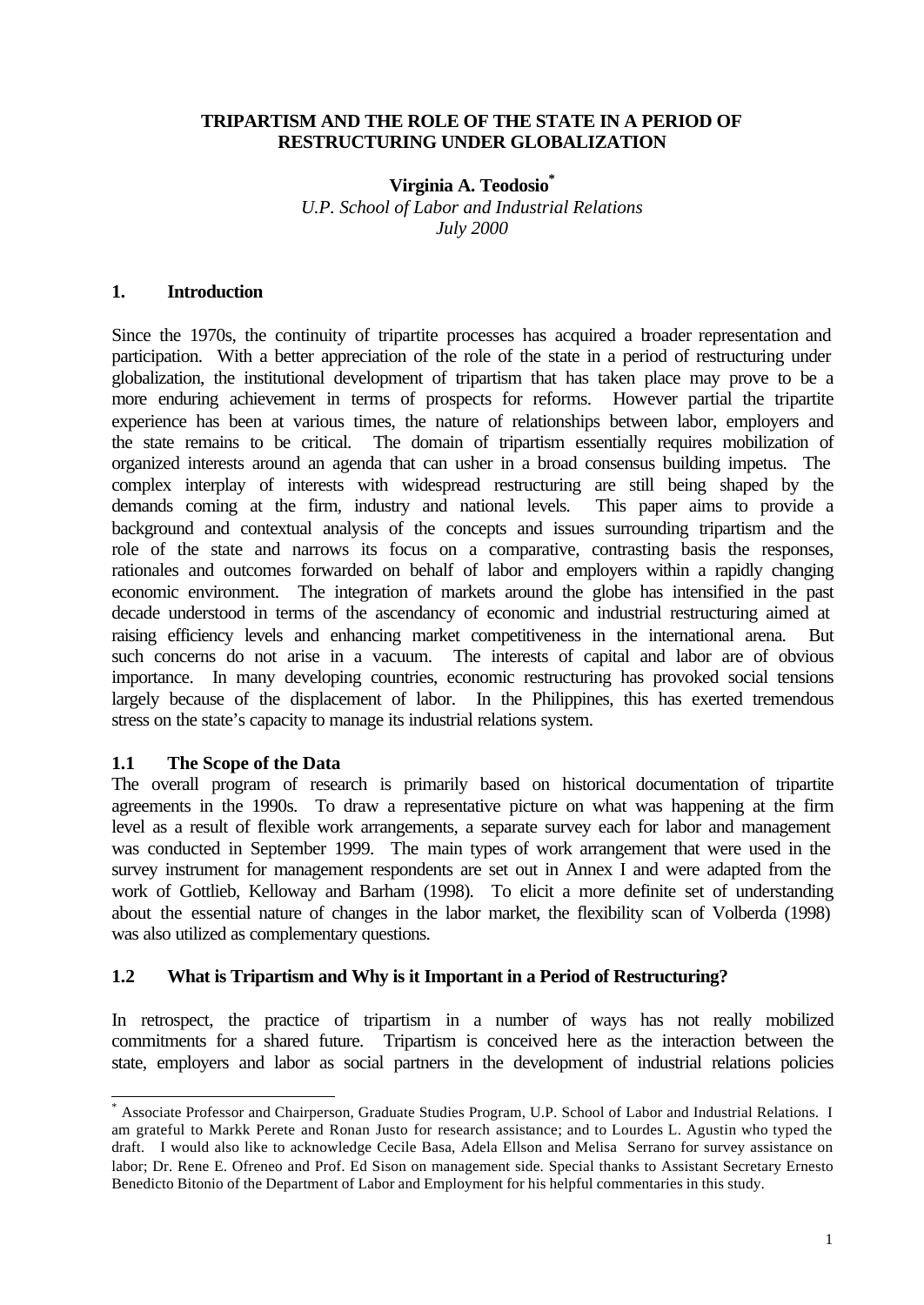that seek solutions to issues of common concern. While collective agreements are continually forged, however, the tripartite agenda failed to deliver, among others, employment, job security and an effective enforcement of labor law. Any attempt to engage in an evaluative discussion of tripartism becomes caught up in the larger question of its inability to close the gap between policy statements and practice in a society where there exists real divisions. If anything, contentious problems were intensified rather than resolved. But in the face of profound social and economic transformations brought about by globalization, tripartite arrangements could assume significance in an environment of rapid change in the area of industrial relations. These changes include the automation of labor processes and transactions, greater use of flexible production patterns and multi-skilling. The effects of work restructuring and flexibility have resulted in new work rules broadly defined to include job classifications, sub contracting rules, production standards linked with productivity which might as well serve as the contending issues between labor and employers in the years to come. Most important, however, the formal mechanisms of tripartism have increasingly highlighted a much more multidimensional view of an open, contested terrain in which interest groups are made aware of opportunities, develop confidence and make them believe that they can have an impact on an issue.

The capacity of the state to protect the various interests in society is constantly challenged because in the process of structural adjustments, these same interests are themselves being transformed as needs and aspirations are being met. With transnational capital serving as the primary agent to an integrated circuit of production, marketing and finances unrestrained by national territories, nation states are now linked to a global economy and society in an unprecedented scale. In short, globalization is part of a broad process of restructuring the state and civil society. The redemocratization of the Philippines has encouraged the establishment of a political arena where demands of various groups can be put forward as a collective response and strategies for social change mediated and negotiated. The wide range of conflicting interests will have to be managed by a functioning state that has a capacity for genuine dialogue and sufficient control over the economy to be able to allocate resources. Conceptually, tripartism's new institutional features should help develop operational mechanisms that could distribute gains and losses, process demands and implement policies that are monitored and evaluated. The nature and extent of mutual support organizations and self help initiatives have brought society closer to itself because poverty cannot be defined solely in terms of income. With the new kinds of community networks outside the traditional structure that have tried to correct and compensate for the pernicious effects of the market, the process of conflict resolution could prove constructive. Negotiation has become the norm rather than imposition. The state should find a new lease of life in the social and economic accords of the new tripartism.

### **1.3 Globalization and the State**

To appreciate the role of the state in industrial relations is to recognize the broader rules of institutional formation and influence of economic forces and their respective interests. The emergent globalized economy seems to indicate a bias towards capital at the expense of labor. Globalization has located capital owners in a strategic position in all levels of industrial relations (Hechscher, 1996). Capital owners, within the context of a globalized economy, seem to have been significantly empowered to dictate the price of labor within geographic regions or seek areas with abundant labor supply and therefore lower labor costs. Secondly, flexibility in the production process has centralized decision-making with respect to issues of employment and wage levels in the hands of capital owners to the exclusion of labor.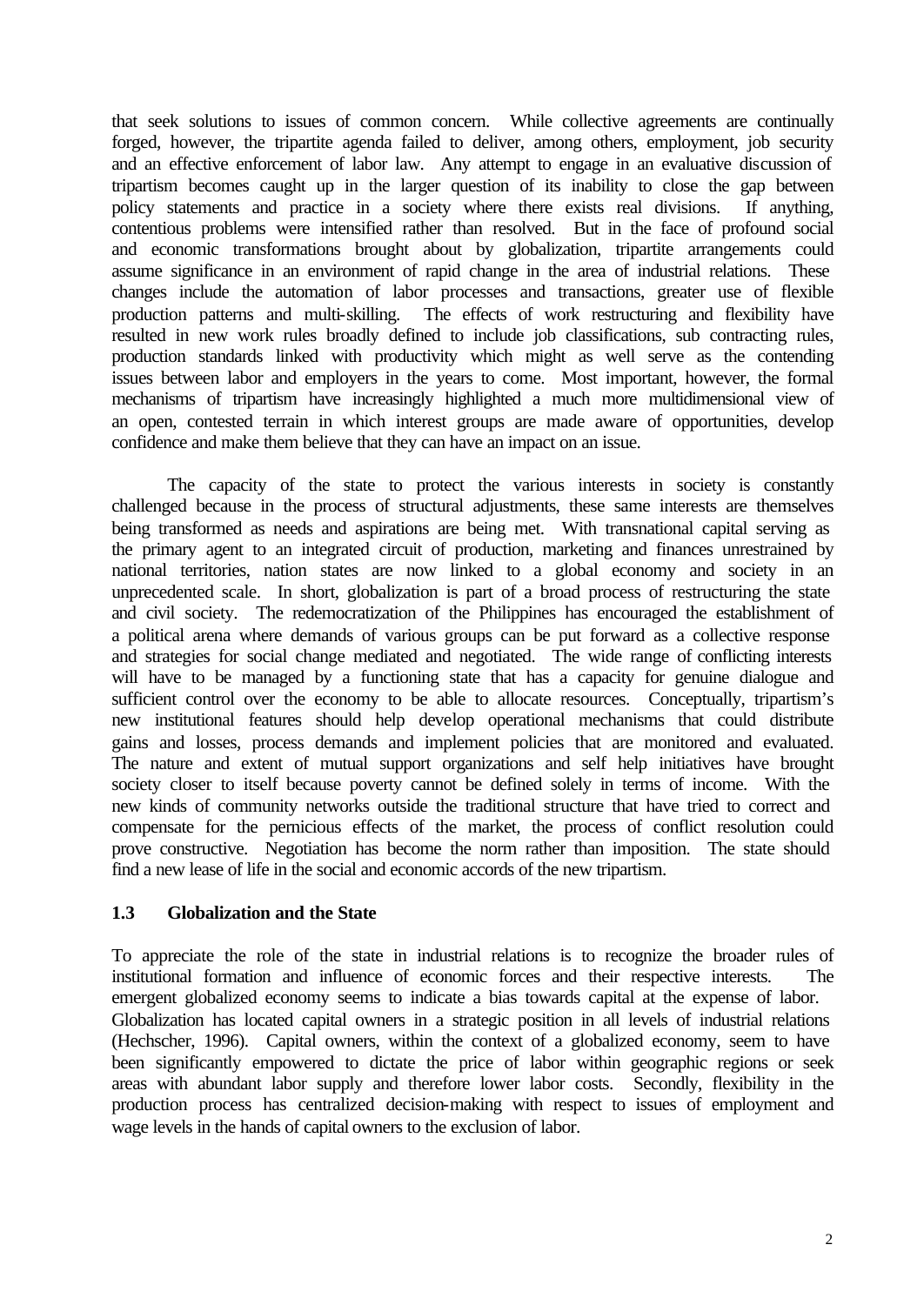Meanwhile, the power of labor within this emergent economic order has vitiated. Foremost, the introduction of technology in the workplace undermined labor's traditional sources of power. The potency of strikes, for example, as a bargaining tool has been significantly diminished with the mechanization of the workplace and the use of sophisticated manufacturing machines (Rifkin, 1995). Trade union membership too is consistently decreasing as a result of the adoption of advanced production machines (Ozaki, 1992). Secondly, the resort to flexible labor arrangements by many companies – lately by local enterprises being swamped by competition in the liberalized domestic economy – promoted high work-turnover and discouraged unionism (Verma, 1995; Barranco-Fernando, 1996).

All in all, the general picture that emerges in the advent of a globalized economy is one of capital owners strategically empowered to manipulate the conduct of industrial relations and of workers at the mercy of both a highly mobile capital and a labor-displacing technological revolution.<sup>1</sup> What is noticeably absent in this picture, however, and one that is obviously important – is the locus to be occupied by the state in the new map of industrial relations.

Liberalization has opened up the economy of many nation states and increased competition among market players. This competitive environment has necessitated labor-saving and flexibilization strategies to raise efficiency levels which translate to employment and income insecurity. Also, deregulation to some extent signals the retreat of the government in industrial relations thereby disturbing the precarious balance of power in the tripartite consensus. By the mid-1990s, significant legislation congenial to labor have been withdrawn across countries (Erickson and Kuruvilla, 1998) and most governments – under the aegis of international organizations and financial intermediaries, most notably the International Monetary Fund and the World Bank – have assumed a less interventionist role in the labor market (World Bank, 1995). This is especially true in most developing countries whose debt burden have placed them under the influence of such institutions and permitted the latter to significantly influence the directions of their policies.

Globalization interweaves problems of state power in both the domestic and international arenas. The transference of political costs as manifested through the states has sometimes shifted the burden to domestic sectors, though at times domestic interests have been given priority. The capacity of the state to develop successful strategies and policy alternatives is enhanced by their ability to displace the effects of economic problems from vulnerable groups while at the same time appeasing those able to mobilize claims most effectively. A political order is the outcome of a complex web of interdependencies between political, economic and social institutions and activities which divide power centers and wield multiple pressures on the state. It appears that political costs have tended to be transferred to the state level as unemployment and deregulation have all been imposed as necessary adjuncts of the drive for international comparative advantage. In large part, the so-called crisis of the state is a product of its shouldering the political costs of globalization.

Precisely how the balance between globalization and fragmentation will be adjusted depends on the new role that states are able to forge for themselves, and how successfully they manage to mediate between increasingly potent international pressures and domestic concerns. The nation state is central to the maintenance of a national economy and in the face of tendencies towards its disarticulation, the state has had both to support private capital and intervene in its reconstruction (Scott, 1997). The displacement into the state of economic dislocations produced by concentration and internationalization might be expected to make state policies contradictory and shifting but an enhanced role for the state can not be avoided.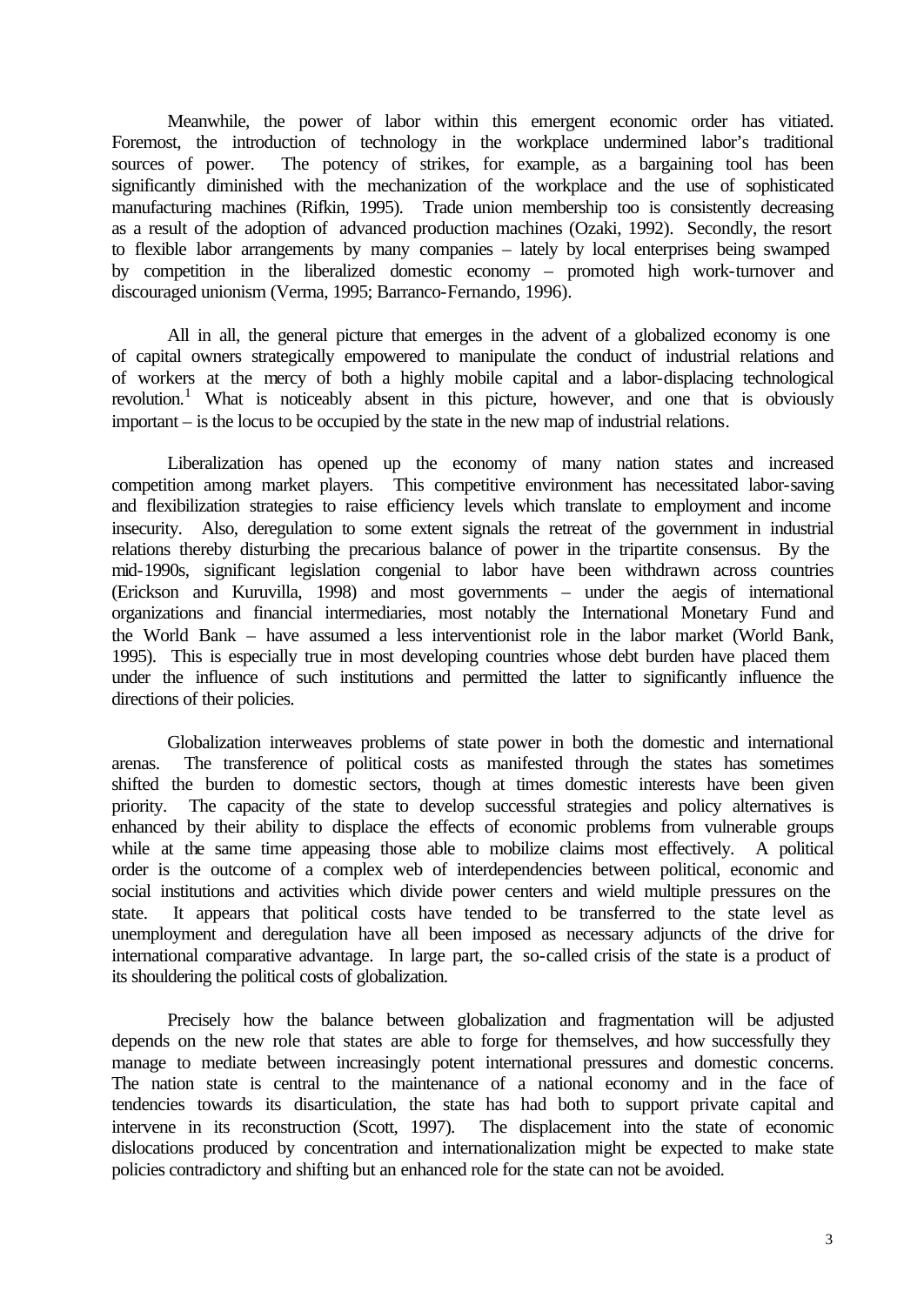Not all versions of globalization concentrate exclusively on developments in the international economy. Some theorists emphasize evidence from political change and the development of a global society. Political globalization refers to a growing tendency for issues to be perceived as global in scope, and hence requiring global solutions, and to the development of international organizations and global institutions which attempt to address such issues. More tentatively, the concept also suggests the development of a global society in which local groups and grassroots organizations from all parts of the world interact. This notion of globalization as both a domestic and international political process prevents us from succumbing to a technical and depoliticized notion of globalization trend and allows us to recognize the reality that it has been shaped and carried forward by the most powerful states for their own ends. It also brings to fore the importance of the state and its ability to forge critical political bargains to mediate between domestic and external pressures. These political bargains determine the social sectors that will carry the heavy costs globalization imposes. They are therefore precarious and require a sophisticated strategy from the part of the state to minimize discontent from those to be adversely affected. A viable strategy of conflict minimization at the disposal of many developing countries is an interest intermediation framework that is basically corporatist in nature.

### **1.4 Corporatism and Interest Intermediation: The Missing Link on Tripartism, State Theory and Globalization**

Philippe Schmitter's definition of corporatism is the classic one (Teodosio, 1990):

*A system of interest intermediation in which the constituent units are organized into a limited number of singular, compulsory. Non-competitive, hierarchically ordered and functionally differentiated categories, recognized or licensed (if not created) by the state and granted a deliberate representational monopoly within their respective categories in exchange for observing certain controls on their selection of leaders and articulation of demands and supports.*

In this context, corporatism is noteworthy for its system of interest groups, restrained political power that offers consensus as a means to adjust to changing economic requirements. In exchange for political stability, such interest groups are reassured of direct representation with the government on policy formulation.

Essentially, two main interpretations inform the corporatist paradigm. One is that corporatism (imposed from above) as characteristic of fascist authoritarian regimes; the other is societal corporatism (shaped from below) which takes on the liberal democratic tradition of, for example and specifically, Western Europe. The emphasis of corporatism is on the system of interest intermediation rather than that of interest representation as in pluralism.

Under corporatism, industrial relations is fashioned by state efforts at effecting a social compact with peak associations of labor and capital. In the form of formalized tripartite bodies, selective assemblage of interest groups are granted access to government decision-making. The political exchange would be for the interest groups to guarantee observance of legislative measures by its members. Historically, the pattern has been most obvious in economic policy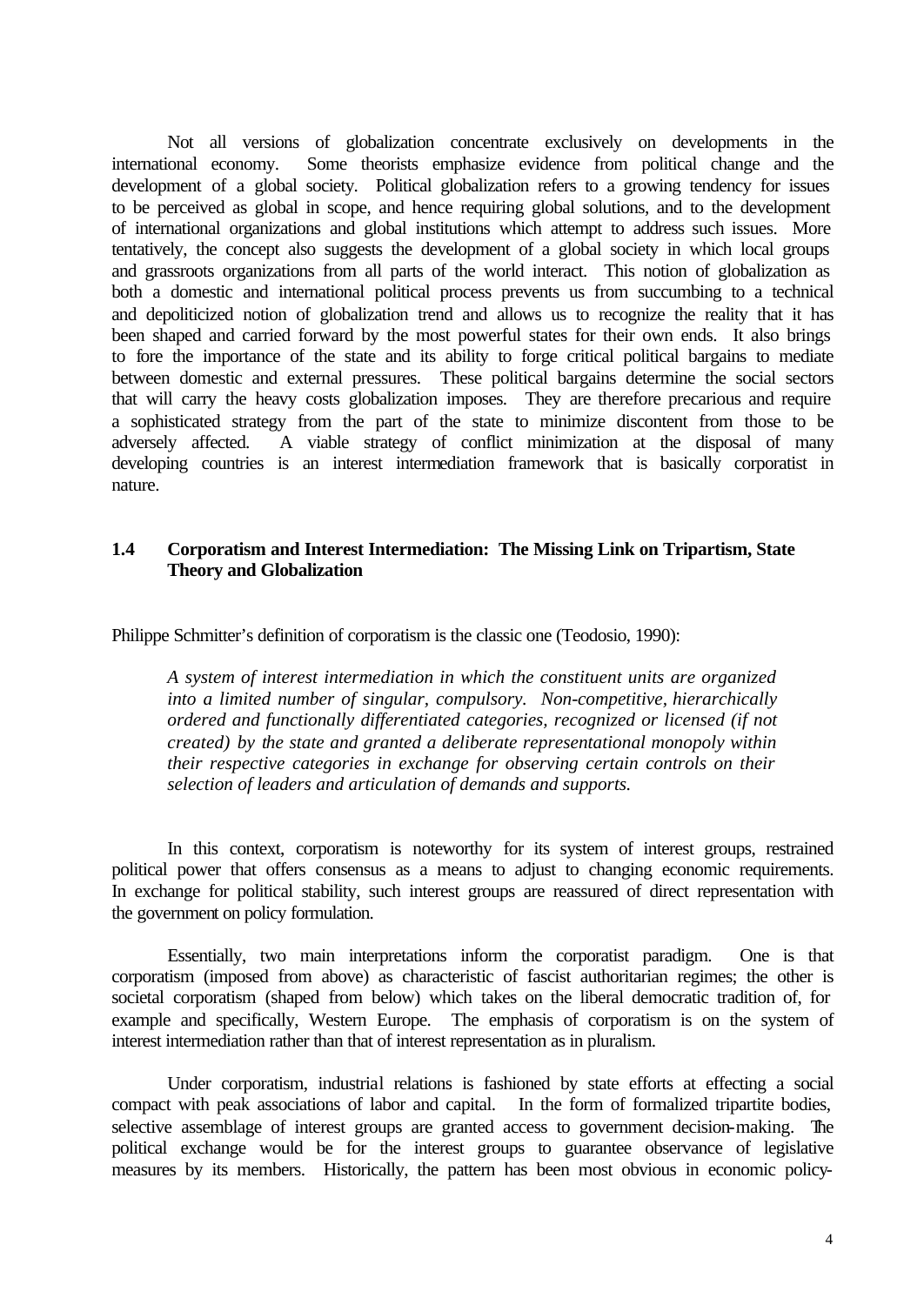formation, particularly that relating to income shares. Generally, the main purpose of an incomes policy is to control wages and prices. Presumably, through direct intervention by the state in wage and price determination, labor can be persuaded to practice wage restraint, capital to stabilize prices and the state to restore economic growth, full employment and social policies.

At the same time, while the state is considered an autonomous agent on a general level, Schmitter's explanation quickly becomes a matter of differentiating societal from state corporatism. The changing conditions of interest groups and their relationships with the state and vice versa indicate a shifting power base, hardly a manifestation of stability which Schmitter has implied. The overwhelming evidence is that union movement in general is too fragmented to exert any real power to influence policies. The coercive tendencies of monopoly representation would ultimately precipitate more conflict. In other words, there is no clear-cut exposition as to the nature of control over interest groups and the results of the privileged power position of such groups.

Panitch (1980) presents the case that:

*Corporatism could be seen as a political structure within advanced capitalism which integrates organized socio-economic producer groups through a system of representation and cooperative mutual interaction at the leadership level and mobilization and social control at the mass level.*

Being narrowly founded on groups which are class-based, wage labor and capital are to be defined in terms of their structural and historical relationships. Thus, fractions of capital and labor are class organizations and hence separate and fragmented.

The first point to be made is that corporatism is essentially a state-induced class collaboration. There is a vast difference between what is the legitimate representation in the ideal sense and the actual state involvement. In effect, the socio-economic interest groups serve as agencies of mobilization in implementing state policies. The push towards functional representation has been overstated; others, which include the implied conditions of social harmony and equal power between groups and a neutral state, have been obscured. Corporatist analysis not only involves peak associations but also class domination, exclusion and conflict.

More recently, the practice of tripartism has been the focus of debates as the locus through which to recast industrial relations in a more strategic perspective in crisis management. Alongside globalization are inadequate mechanisms to address the entrenched and substantial concerns on the maintenance of market principles and the productivity of the enterprise perceived as consistently biased against labor. Tripartite state interventions have been motivated by widely diverging often conflicting aims and pursued by a variety of different means. As a key actor in industrial relations, the state intervenes not only in cases of market failure such as persistent unemployment and underemployment but also in such fundamental work processes as wage determination, legislative enforcement of the employment contract and skills development. Necessarily, the capacity of the state to direct and manage conflicting interests broadly depends on its relationships with the organized groups. Interests however organized become incorporated within the policy process as recognized, indispensable negotiators are made coresponsible for the implementation of policy decisions. These tendencies suggest the dimension of, on the one hand, integration and inclusion, on the other, fragmentation and exclusion. In the local arena, these processes occur at several levels affecting commitments to patterns of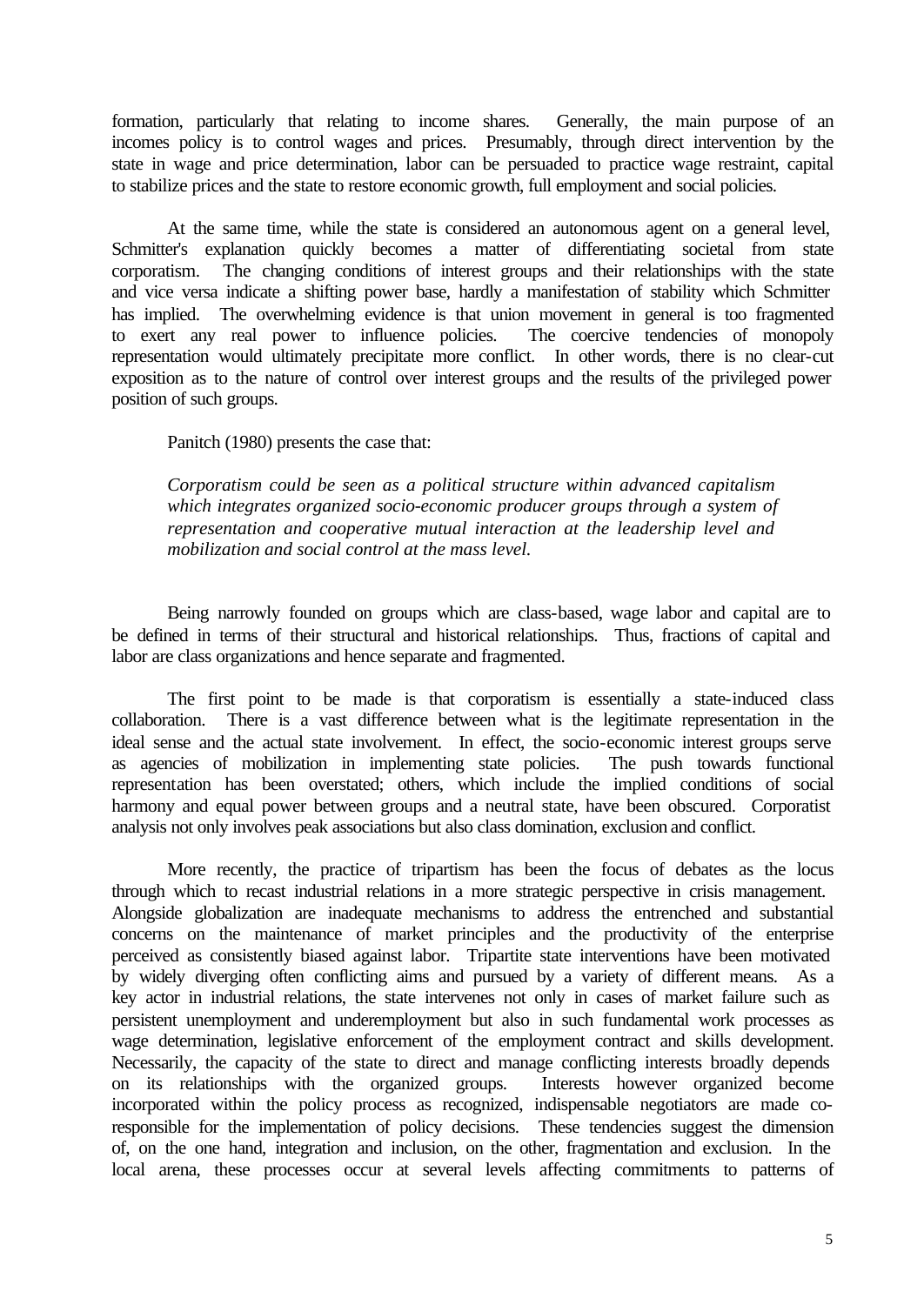negotiations in the workplace and elsewhere. All the same, the state's obligation to manage globalization involves many non-state actors that interact with each other (Keck and Sikkink, 1998). In the global arena, the very cohesion of states themselves are at stake in these interactions and are increasingly visible in terms of transnational networks.

Corporatist thesis brings the issues of production by central state agencies to be informed principally by values which emphasize the rights of private property and the importance of sustaining private sector profitability in interest intermediation (Williamson, 1989). Conversely, consumption questions are often relegated to peripheral state institutions where the rights of citizenship and the importance of meeting different social needs are stressed. This directs attention to the range of levels at which the empirical concerns in the practice of tripartism are organized and mediated within the broader issues of globalization.

Apart from the conflicting ideologies of private property and social need and the dualism through the exclusion of non-privileged interests, there is the relation between the different levels of tripartite arrangements at the national or macro-level, the meso-industry, sectoral level, and the firm, micro-level. As defined, meso-corporatism refers to the more or less institutionalized entity of industries, regional authorities and the industry-wide trade associations and labor unions. Meso refers to those organizations which operate between the peak national associations and individual firms or members. Meso sectoral corporatism only involves a single, organized interest with privilege access to governments while macro arrangements involve a plurality of organizations. Finally, micro-corporatism refers to individual corporate entities and establishments, local representatives of trade unions and chamber of commerce and their relations with the lower administrative bodies.

Interest representation is necessary if only to find a combination of effective leadership from the top and the emergence of new forces from below that are able to challenge long standing patterns of privilege. Yet, this very participation appears to obstruct the attainment of tripartite arrangements that require stronger institutional foundations. However, while institution building is a very difficult and protracted process and can proceed only to the extent that new and transformed forces emerge, the changes brought about by globalization, the transformation of capital and the challenges to democracy and governance in the workplace would continue to bring new insights. Undeniably, such changes in the economic and social structure have had an important effect on the nature of industrial relations (Lansbury, 1996). The development of flexibilization in the labor market has both given rise to a range of issues in the area of industrial relations that are broader when compared to those in the past. As such, any assessment of the future means accommodating various interests which takes into consideration the interrelationships between modes of production, the role of the state, unions and employers, the socio-economic environment and the multi-dimensional nature of emerging systems of industrial relations.

Over the last decade, there has been a recognition that a consequence of globalization are larger and flexible corporations. On the other hand, job benefits and security are essentially incompatible with economic efficiency, and competitiveness. With the decline in union membership and influence, collaborative arrangements in search for a stable relationship between efficiency, democracy and equity can only be addressed by the group themselves (Ratnam and Kuruvilla, 1996). Among others, major adjustments that have to be made has to do with the legitimization of workers' rights and the role of trade unions and other representative bodies, industrial relations-based legislative reforms in promoting labor flexibility and productivity and the locus of decision-making at the workplace.<sup>2</sup>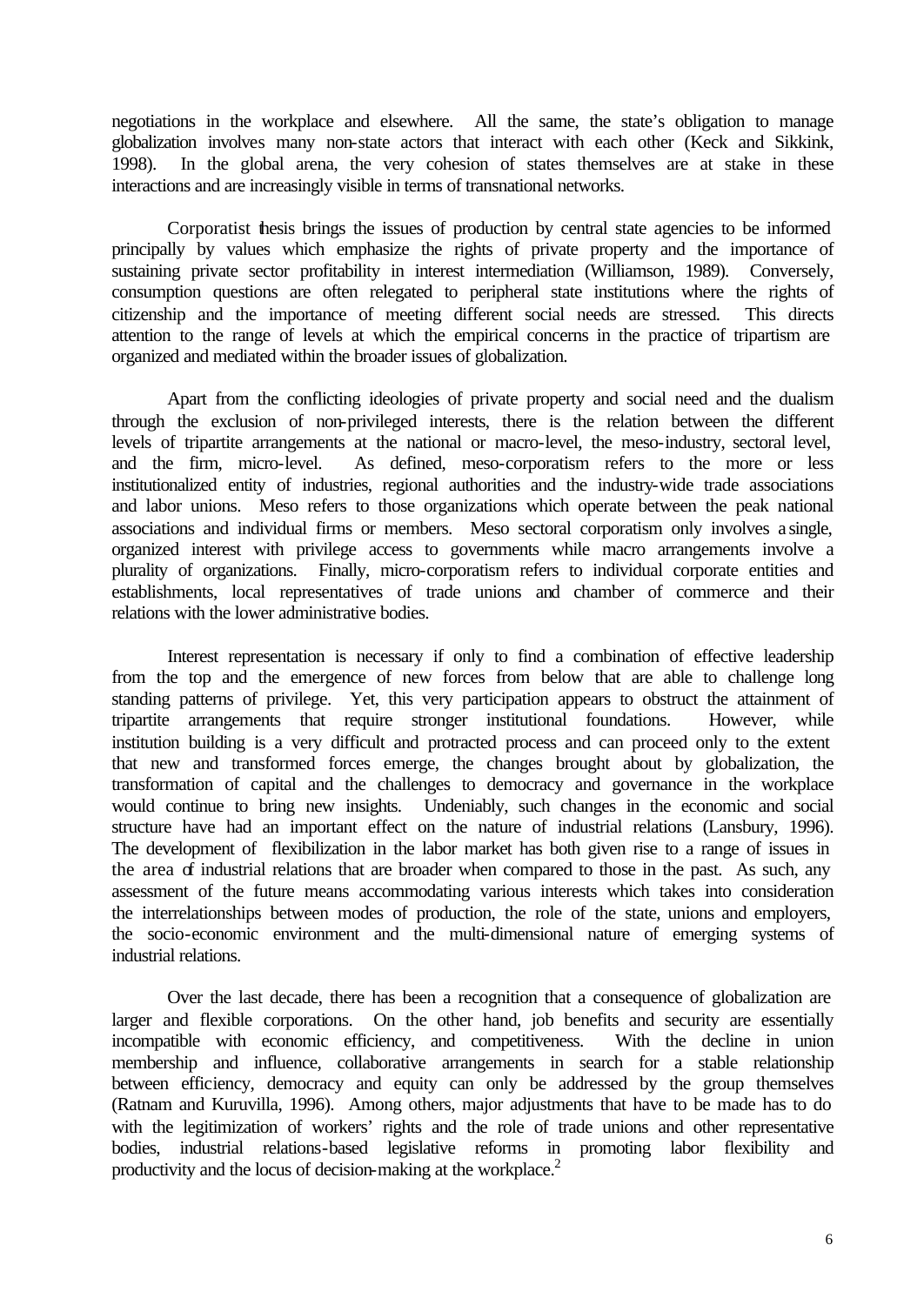Increasingly, industrial relations has paved the way to concertation between the social, economic and political actors in the formulation and has implementation of macro-economic policy (Zapata, 1996). Such concentration, however, tended to be identified with agreements at the top which could aggravate the divide between the governing elite and society as they relate mainly with the traditional, formal and organized work sector, thus increasing the isolation of the informal, socially excluded sector. Hence, a new challenge in industrial relations is microcorporatism. This means cooperating with employers on a range of flexibility issues at the workplace. Centralization facilitates the pooling of resources and promotes solidarity, while decentralization allows greater flexibility in bargaining.

These various levels of corporatist arrangements determine the extent of institutionalized and effective participation of employers and labor unions in policy formulation and implementation across all sectors and across those policy areas that are of central importance for the management of the economy.

### **2. Structural Change, Trade Unionism and Collective Bargaining**

The roots and the present structure of tripartism date back in the 1970s. The Labor Code of 1974 institutionalized tripartism as an industrial relations policy during the Marcos regime. Under conditions of Martial Law, the concertation between the state, employers and labor at the national and local levels has its limits. It was a quintessential partnership whose select membership was constituted by the state itself.

Over the last two decades, the state has intensified its campaign to restructure the economy in conjunction with the adoption of an export-oriented industrialization strategy. Throughout this period, trade and investment liberalization, financial sector reforms, and deregulation and privatization programs were resolutely pursued to attain macroeconomic stability and enhance the country's economic competitiveness.

These sweeping changes in economic policy herald the continued commitment by the government to its structural adjustment program with the end view of enhancing its trade position and economic competitiveness within an integrating world. But, like anywhere else, the unfolding economic transition exacted costs. These costs come in the form of high These costs come in the form of high unemployment and underemployment, widened inequality and greater wealth redistribution problems, and a more fragile and unstable industrial relations.

The lowering of trade barriers under trade liberalization and the subsequent tightly competitive environment created, various cost-cutting and rationalization measures adopted across industries. Right-sizing programs has resulted in either worker retrenchment, voluntary or forced early retirement programs, or new employment arrangements such as subcontracting and casual, temporary or contractual employment. Privatization has also contributed to job loss as privatized firms opted for leaner organizational size following the streamlining of their operations.

### **2.1 Shifts in the Labor Market**

Between the period 1993 and 1998, the services sector posted the highest percentage share in employment generation (Table 2.1). In 1998, industry accounted for 16.4 per cent of total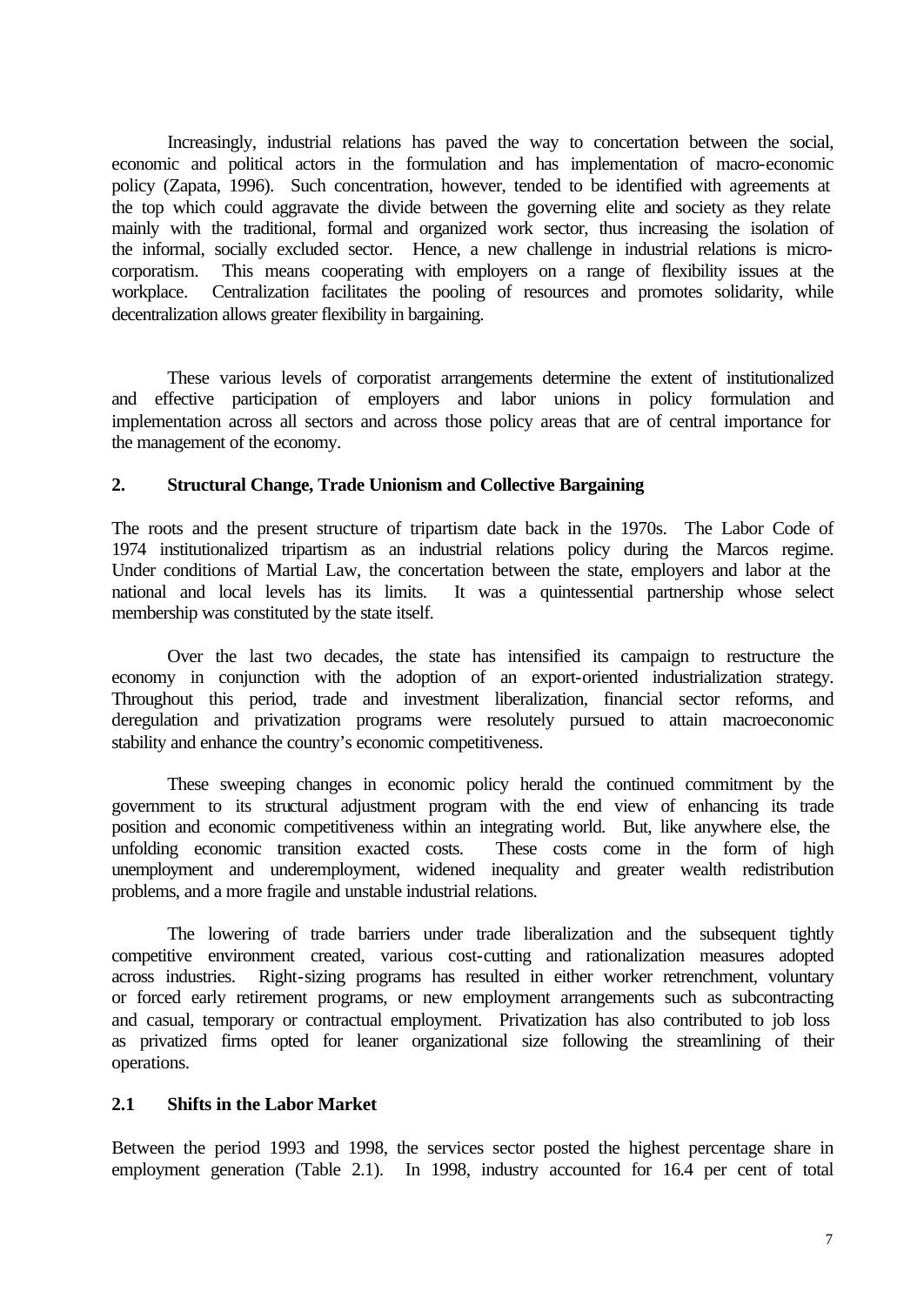employment, agriculture registered 39.2 per cent, and service, 44.4 per cent. While employment has contracted in the agricultural sector and that of industry has flattened, average unemployment rate during the period stood at 9 per cent and underemployment, 20 per cent (Table 2.2).

| Industry                             | 1993   | 1998   |
|--------------------------------------|--------|--------|
| All Industries                       | 24,382 | 27,911 |
| Agriculture, Fishery and<br>Forestry | 45.7   | 39.2   |
| Industry                             | 15.6   | 16.4   |
| Services                             | 38.7   | 44.4   |

| Table 2.1 |  | <b>Employment by Industry: 1993-1998 (in per cent)</b> |
|-----------|--|--------------------------------------------------------|
|-----------|--|--------------------------------------------------------|

Source: Bureau of Labor and Employment Statistics, DOLE, 1998.

| Table 2.2 | Unemployment and Underemployment: 1990-1997 (in per cent) |  |  |  |
|-----------|-----------------------------------------------------------|--|--|--|
|-----------|-----------------------------------------------------------|--|--|--|

| Year | <b>Unemployment Rate</b> | <b>Underemployment Rate</b> |
|------|--------------------------|-----------------------------|
| 1990 | 8.3                      | 22.4                        |
| 1991 | 10.5                     | 22.5                        |
| 1992 | 9.8                      | 20.0                        |
| 1993 | 9.3                      | 21.7                        |
| 1994 | 9.5                      | 21.4                        |
| 1995 | 9.5                      | 20.0                        |
| 1996 | 8.5                      | 21.0                        |
| 1997 | 8.7                      | 22.1                        |

Source: Bureau of Labor and Employment Statistics, DOLE, 1998.

Unemployment and underemployment, already persistent problems in the Philippine labor market, have been aggravated by new employment arrangements that adopt flexibility at organizational level to increase competitiveness through technology and improved market share. Forms of flexibility include different working practices from shiftworks, seasonal work, temporary contracts of employment, part-time work, flexible hours and subcontracting. On a broad scale, the practice of flexibility has been at the expense of labor (Macaraya, 1999).

The most common of flexibility practices are subcontracting, agency hiring and the use of homeworkers. In the garments sector, subcontracted work include textile printing, embroidery, cutting, laundry and ironing while in the electronics sector, the manufacture of spare parts previously made, maintenance services and spare parts machining are but some of the production stages commonly subcontracted (Aganon, 1996). Subcontracting is also becoming prevalent in the agricultural sector where contract raising of livestock and contract farming of vegetables are now quite popular. There is also the important role of homeworkers in the manufacturing and service sectors.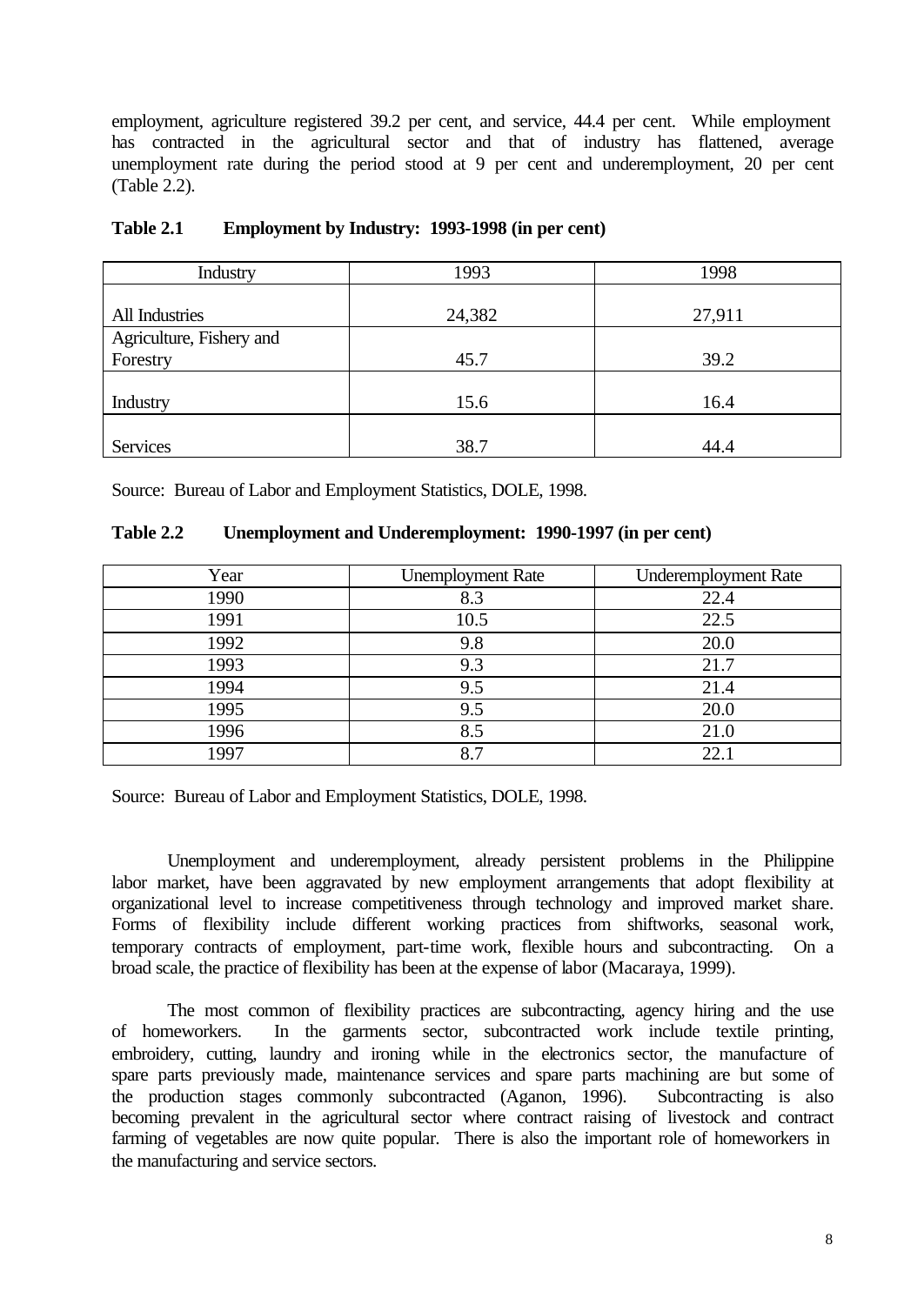The extent of flexibilization of labor in the country may be measured using certain indicators (Serrano, 1999). Among these are: (i) the ratio of full-time to part-time workers and the average hours worked, (ii) the number of company closures and retrenchments, and (iii) the number of contractors and subcontractors.

As shown in Table 2.3, part-time employment increased by some 540,000 between 1997 and 1998. Full-time employment decreased by 460,000 during the same period.

In 1997, non-regular employment stood at 808,000 representing 28.2 per cent of the total 2.8 million employed in establishments with 10 or more workers (Table 2.4). By category, nearly half, 43.5 per cent, of women in non-regular employment were involved in contractual work. In general, the share of women non-regular workers when compared to men is relatively higher.

Apart from reduced work time and non-regular jobs, labor flexibility can also be discerned in the number of establishments resorting to closures, lay-offs and job rotation.

Table 2.5 indicates that between 1997 and 1999, 4,955 companies have resorted to closure and retrenchment and 209,072 workers have actually been affected. The nature of displacement is characterized by total closure, 21 per cent and retrenchment, 79 per cent.

Overall, it would appear that a major factor associated with the problem of change has been the subcontracting practices of 47.5 per cent of establishments in manufacturing (Table 2.6).

| Table 2.3 | <b>Employed by Hours of Work: 1993-1998 (in thousands)</b> |  |  |
|-----------|------------------------------------------------------------|--|--|
|           |                                                            |  |  |

| 1993   | 1994   | .995   | 1996   | 1997   | 1998 |
|--------|--------|--------|--------|--------|------|
|        |        |        |        |        |      |
| 8,226  | 8,368  |        | 9,855  | 9.171  | 9,71 |
|        |        |        |        |        |      |
| 15,824 | 16,373 | 16.647 | 17.022 | 18,169 | .709 |
|        |        |        |        |        |      |

Source: Bureau of Labor and Employment Statistics, DOLE.

## **Table 2.4 Number and Per cent Distribution of Workers in Non-Regular Employment in Establishments Employing 10 or More Workers by Specific Category and Sex Philippines: 1997 (In thousands except per cent)**

| Specific Category of           | <b>Both Sexes</b><br>Men |          | Women  |       |        |          |
|--------------------------------|--------------------------|----------|--------|-------|--------|----------|
| Workers                        | <b>Number</b>            | Per cent | Number | Per   | Number | Per cent |
|                                |                          |          |        | cent  |        |          |
| Workers in Non-Regular         |                          |          |        |       |        |          |
| Employment                     | 808                      | 100.0    | 585    | 100.0 | 223    | 100.0    |
| <b>Contractual Workers</b>     | 401                      | 49.6     | 304    | 52.0  | 97     | 43.5     |
| <b>Casual Workers</b>          | 134                      | 16.6     | 92     | 5.7   | 42     | 18.8     |
| <b>Commission-Paid Workers</b> | 170                      | 21.0     | 122    | 20.9  | 48     | 21.5     |
| Part-time Workers              | 63                       | 7.8      | 34     | 5.8   | 29     | 13.0     |
| Task or "Pakyao" Workers       | 40                       | 5.0      | 33     | 5.6   | ⇁      | 3.1      |

Source: Bureau of Labor and Employment Statistics, Survey of Specific Groups of Workers.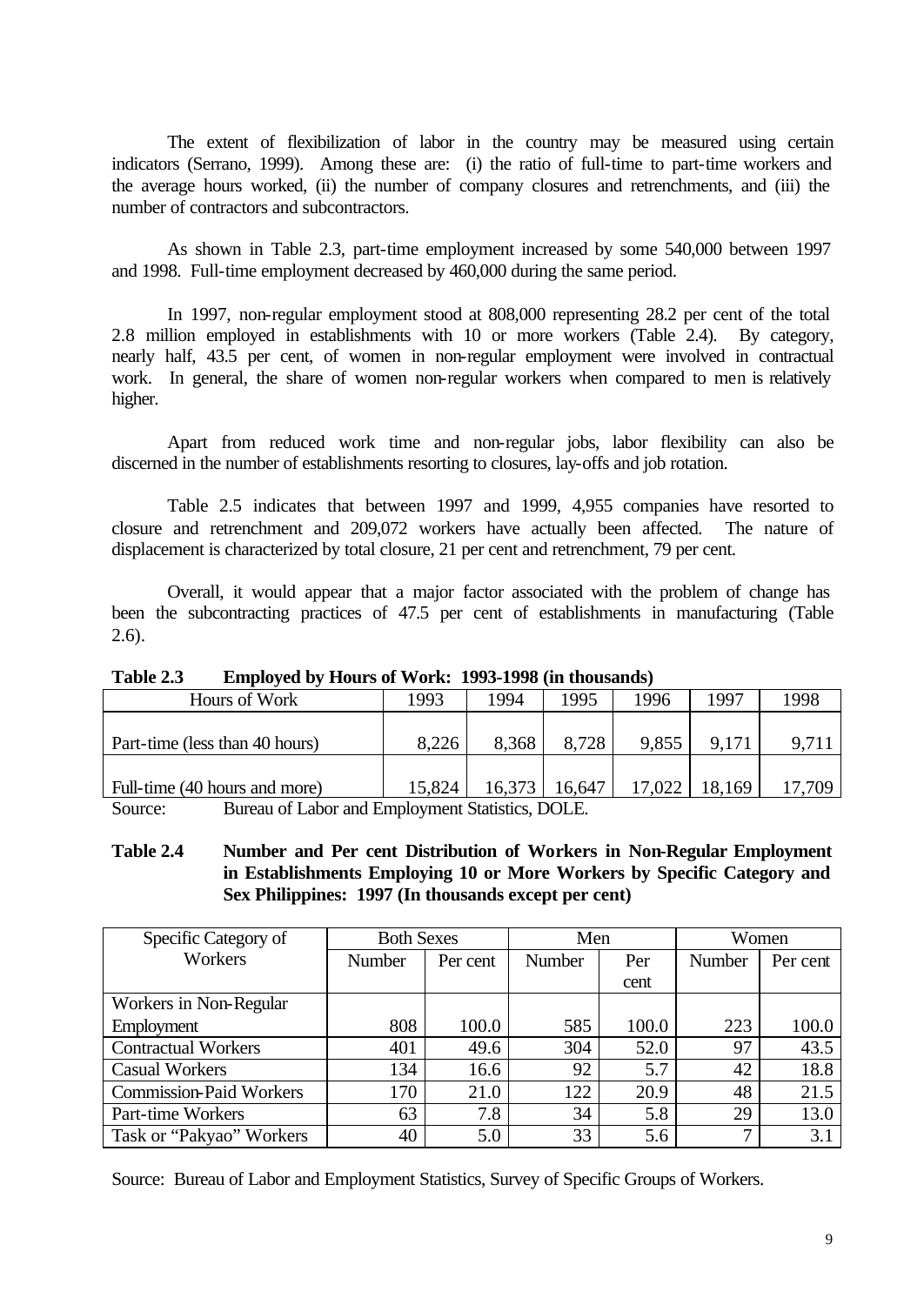## **Table 2.5 Establishments Resorting to Closure/Retrenchment and Workers Affected 1997-1999**

|                            | 1997   | 1998   | 1999 (Jan. - Nov.) |
|----------------------------|--------|--------|--------------------|
| Number of Establishments   | .156   | 1,700  | 2,099              |
| <b>Total Closure</b>       | 340    | 375    | 363                |
| Retrenchment               | 824    | 1,348  | .751               |
| Rotation, etc.             | 48     | 152    |                    |
| Number of Workers Affected | 62,736 | 83,058 | 63.278             |

Source: Bureau of Labor and Employment Statistics, DOLE.

### **Table 2.6 Distribution of Establishments with Subcontractors By Major Industry Group, Philippines: 1997 (Based on Sample Data)**

|                                                         | Number | Per cent |
|---------------------------------------------------------|--------|----------|
| All Industries                                          | 547    | 100.00   |
| Agricultural, Fishery and Forestry                      | 15     | 2.74     |
| Mining and Quarrying                                    | 11     | 2.01     |
| Manufacturing                                           | 260    | 47.53    |
| Electricity, Gas and Water                              | 18     | 3.29     |
| Construction                                            | 57     | 10.42    |
| <b>Wholesale and Retail Trade</b>                       | 61     | 11.15    |
| Transportation, Storage and Communication               | 31     | 5.6      |
| Financing, Insurance, Real Estate and Business Services | 50     | 9.14     |
| Community, Social and Personal Services                 | 44     | 8.04     |

Source: Bureau of Labor and Employment Statistics, DOLE.

## **2.2 Trade Unionism and Collective Bargaining**

In addition to only 16.9 per cent of establishments being unionized, the last decade has also seen a considerable decrease in the growth rate of unionism from 12.9 per cent in 1990 to 4.7 per cent in 1996 (Table 2.7). Further, while collective representation through collective bargaining agreements has been maintained the role of independent unions has heightened (Table 2.8). Labor Management Councils (LMCs) have also become more visible.

In general, while the system of collective representation through collective bargaining agreements (CBAs) has been maintained, it has been noted that 85.3 per cent in 1995 had LMCs incorporated in them (Labstat Updates, 1997). As indicated in Table 2.9, LMCs are almost equally represented in regions VI, IX and XI with Region XII, relative to unionism, exhibiting a predominant pattern.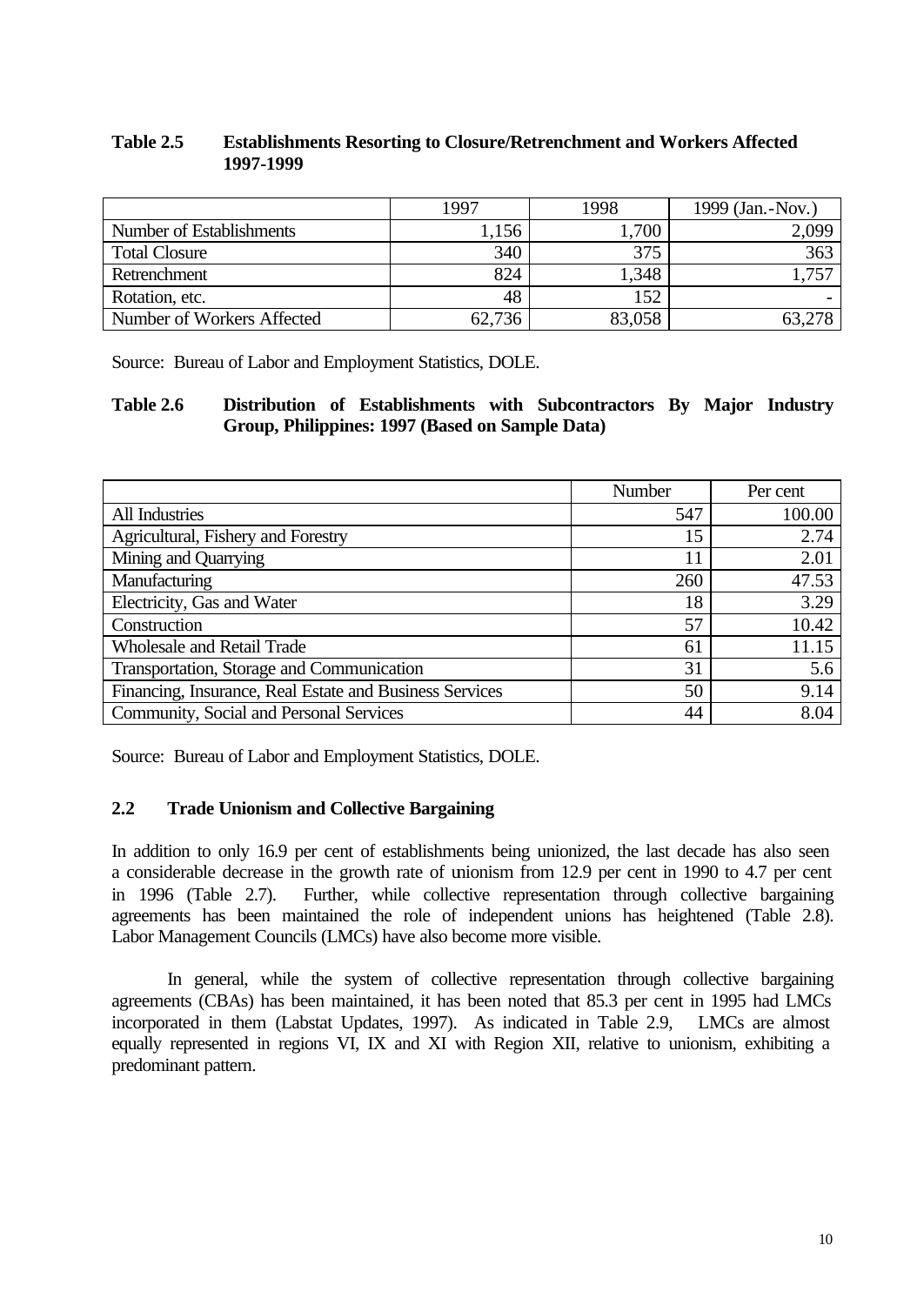| Year | <b>Total Existing Unions</b> | Per cent Change |
|------|------------------------------|-----------------|
| 1990 | 4,673                        |                 |
| 1991 | 5,236                        | 12.9            |
| 1992 | 5,710                        | 9.0             |
| 1993 | 6,340                        | 11.0            |
| 1994 | 7,274                        | 14.7            |
| 1995 | 7,882                        | 8.3             |
| 1996 | 8,250                        | 4.              |

## **Table 2.7 Number of Existing Unions and Per Cent Change: 1990-1996**

Source: Bureau of Labor and Employment Statistics, DOLE.

## **Table 2.8 Number and Per Cent Distribution of CBA Coverage by Region and Status Philippines: 1993 and 1997**

|                    | 1993     |       |          | 1997  |
|--------------------|----------|-------|----------|-------|
| Region             | Coverage | $\%$  | Coverage | $\%$  |
| <b>Philippines</b> | 50,363   | 100.0 | 75,323   | 100.0 |
| <b>NCR</b>         | 22,877   | 45.4  | 33,787   | 44.9  |
| <b>CAR</b>         | 2,325    | 4.6   | $\ast$   |       |
| Region I           | 102      | 0.2   | 918      | 1.2   |
| Region II          | $\ast$   |       | 184      | 0.2   |
| Region III         | 1,599    | 3.1   | 5,588    | 7.4   |
| Region IV          | 9,893    | 19.6  | 14,914   | 19.8  |
| Region V           | 292      | 0.5   | 325      | 0.4   |
| Region VI          | 2,376    | 4.7   | 4,908    | 6.5   |
| Region VII         | 3,315    | 6.5   | 5,628    | 7.5   |
| Region VIII        | 393      | 0.7   | 102      | 0.1   |
| Region IX          | 649      | 1.2   | 547      | 0.7   |
| Region X           | 908      | 1.8   | 534      | 0.7   |
| Region XI          | 5,381    | 10.7  | 1,998    | 2.7   |
| Region XII         | 253      | 0.5   | 95       | 0.1   |
| Caraga             | 253      | 0.5   | 5,795    | 7.7   |
| <b>STATUS</b>      |          |       |          |       |
| Independent        | 19,161   |       | 28,028   | 37.2  |
| Affiliated         | 31,202   |       | 47,295   | 62.8  |

\*Not stated.

Source: Bureau of Labor and Employment Statistics, DOLE.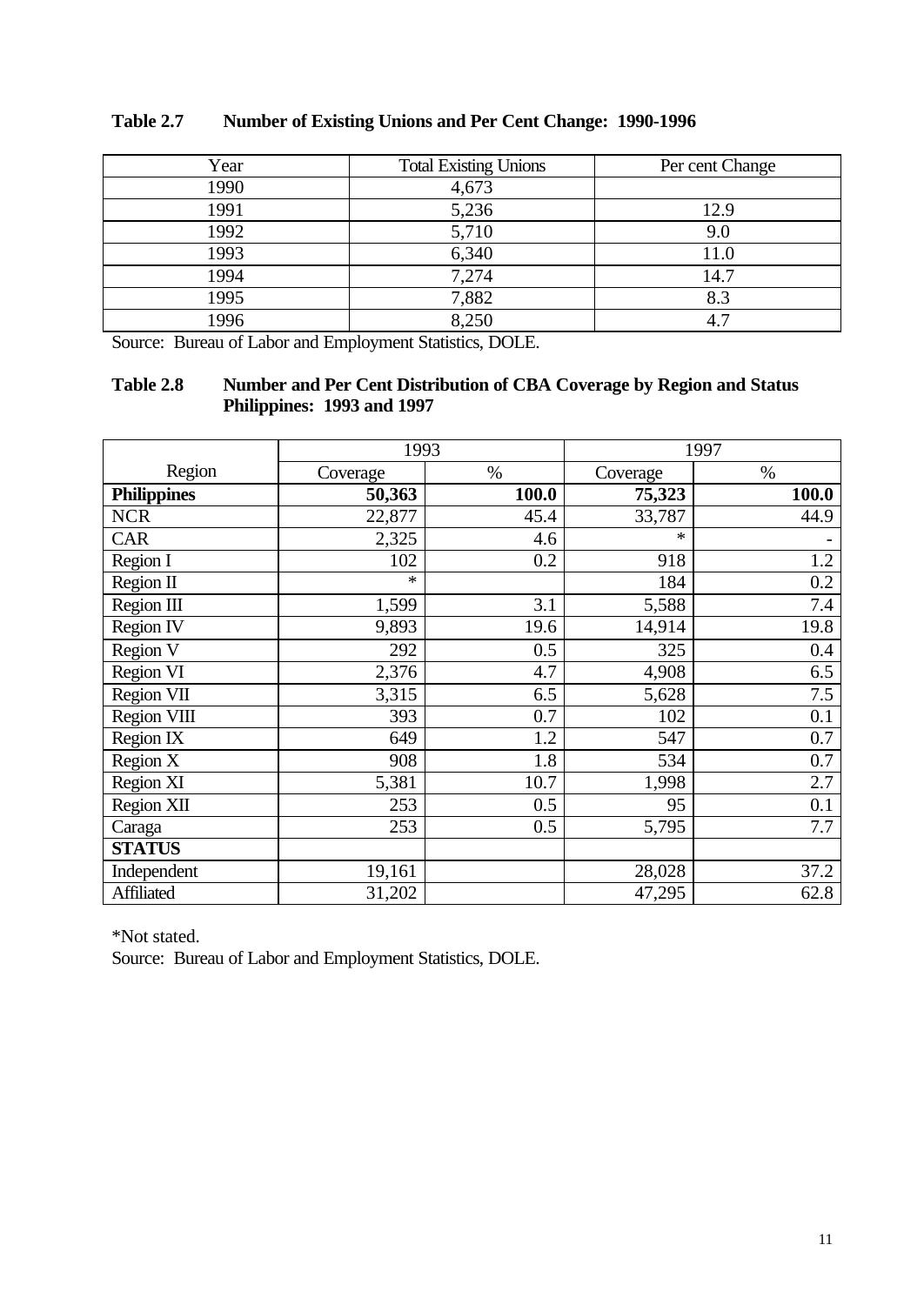## **Table 2.9 Per Cent Share of Union Membership, CBA Coverage, LMC Coverage and Employees Association Membership to Total Employment By Region, Philippines: 1993**

|                         | Total      | Per Cent  | Per Cent   | Per Cent       | Per Cent of |
|-------------------------|------------|-----------|------------|----------------|-------------|
| Region                  | Employment | Unionized | Covered by | Covered by     | Association |
|                         | (000)      |           | CBAs       | <b>LMC</b>     | Membership  |
|                         |            |           |            | <b>Schemes</b> |             |
| <b>PHILIPPINES</b>      | 2,561      | 33.5      | 33.4       | 18.4           | 5.3         |
| <b>National Capital</b> |            |           |            |                |             |
| Region                  | 1,533      | 36.3      | 37.7       | 18.8           | 4.6         |
| Region $I -$            |            |           |            |                |             |
| <b>Ilocos Region</b>    | 11         | 9.2       | 6.4        | 2.8            | 2.8         |
| Region $II -$           |            |           |            |                |             |
| Cagayan Valley          | 20         | 4.4       | 5.9        | 3.0            | 10.3        |
| Region $III -$          |            |           |            |                |             |
| Central Luzon           | 127        | 38.8      | 35.5       | 16.5           | 3.7         |
| Region $IV -$           |            |           |            |                |             |
| Southern Tagalog        | 271        | 37.6      | 34.4       | 20.1           | 5.2         |
| Region $V -$            |            |           |            |                |             |
| <b>Bicol Region</b>     | 39         | 23.6      | 13.5       | 15.8           | 10.9        |
| Region $VI -$           |            |           |            |                |             |
| Western Visayas         | 133        | 23.1      | 23.5       | 20.5           | 6.7         |
| Region $VII -$          |            |           |            |                |             |
| <b>Central Visayas</b>  | 154        | 25.3      | 24.3       | 13.7           | 6.8         |
| Region VIII -           |            |           |            |                |             |
| Eastern Visayas         | 28         | 20.0      | 18.1       | 9.4            | 13.4        |
| Region $IX -$           |            |           |            |                |             |
| Western Mindanao        | 37         | 24.3      | 23.0       | 21.9           | 2.4         |
| Region $X -$            |            |           |            |                |             |
| Northern Mindanao       | 63         | 29.0      | 23.9       | 12.4           | 9.4         |
| Region $XI -$           |            |           |            |                |             |
| Southern Mindanao       | 94         | 34.7      | 35.1       | 29.8           | 6.8         |
| Region $XII -$          |            |           |            |                |             |
| Central Mindanao        | 11         | 5.6       | 4.7        | 18.7           | 1.9         |

Source: Bureau of Labor and Employment Statistics, DOLE.

In areas with every low level of unionism such as in Region II, 10.3 per cent of workers have employee associations. The rise of LMCs gained momentum in 1997 when the League of Labor Management Practitioners was formed and an LMC Tripartite Council was proposed as an advisory body to the National Conciliation Mediation Board. Their objective was to create LMCs in all establishments.

The increasing vulnerability of labor has become more obvious with issues such as job security and freedom of association persisting as indicated in a 1999 labor's legislative agenda. (Table 2.10).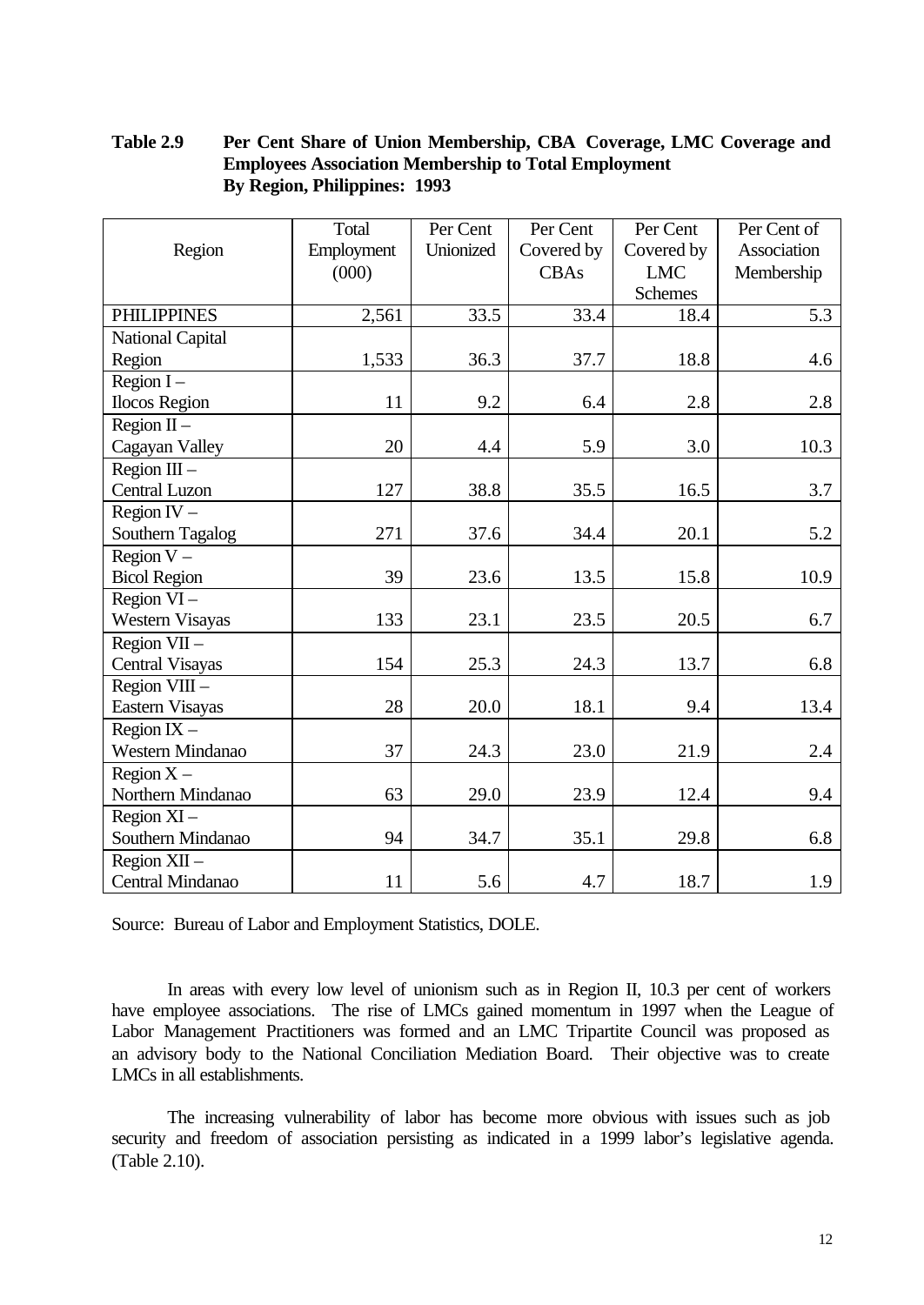## **Table 2.10 Some Key Points in Labor's Legislative Agenda**

### Wages and Productivity

- 1. Minimum wages to be determined by tripartite industry body.
- 2. Rationalize piece-work rate by industry.

Setting of rates of pay for piecework shall be regulated so as to confirm with the statutory minimum wage rate or industry practice, whichever is higher.

### Job Security and Industrial Restructuring

- 1. Make the right to work a right.
- 2. Presume "regular" employment.
- 3. Restructure the educational system by adding to academic efficiency technological and vocational efficiency.
- 4. Repeal Article 106.
- 5. Create a new hiring system.

### Freedom of Association

- 1. Mandatory teaching of principles of labor and social legislation.
- 2. Organize unions along industry lines.
- 3. A union in an unorganized establishment should immediately acquire collective bargaining representative status.

When a union is organized in an unorganized establishment, and no other union is contesting it, said union shall automatically acquire a bargaining agent status notwithstanding a Petitioner for certification election by the employer.

4. Employers should be just by-standers in certification elections.

Source: Conference Proceedings on Labor's Legislative Agenda, UP-SOLAIR, 10 April 1999.

### **3. THE CASE OF FLEXIBLE WORK ARRANGEMENTS**

Labor Flexibility has also been defined as the ability of an enterprise (i) to adjust the level and timing of labor inputs to changes in demand, (ii) to vary the level of wages according to productivity and ability to pay, and (iii) to deploy workers between tasks to meet changes in demand (Volverida, 1998). A firm's ability to achieve these aims is enhanced by introducing changes in contracts of employment, working time, pay systems and work organization.

### **3.1 Management Survey**

Using the diversity of flexible work arrangements as defined by Gottlieb, Kelloway and Barham (1998) and those of Volberda's flexibility scan (1999), a total of 200 management respondents were requested to fill up survey forms. However, only 87 respondents submitted the questionnaires for evaluation. Most of the respondents refused to answer the questionnaire citing the confidentiality of the flexible work arrangements being employed by their respective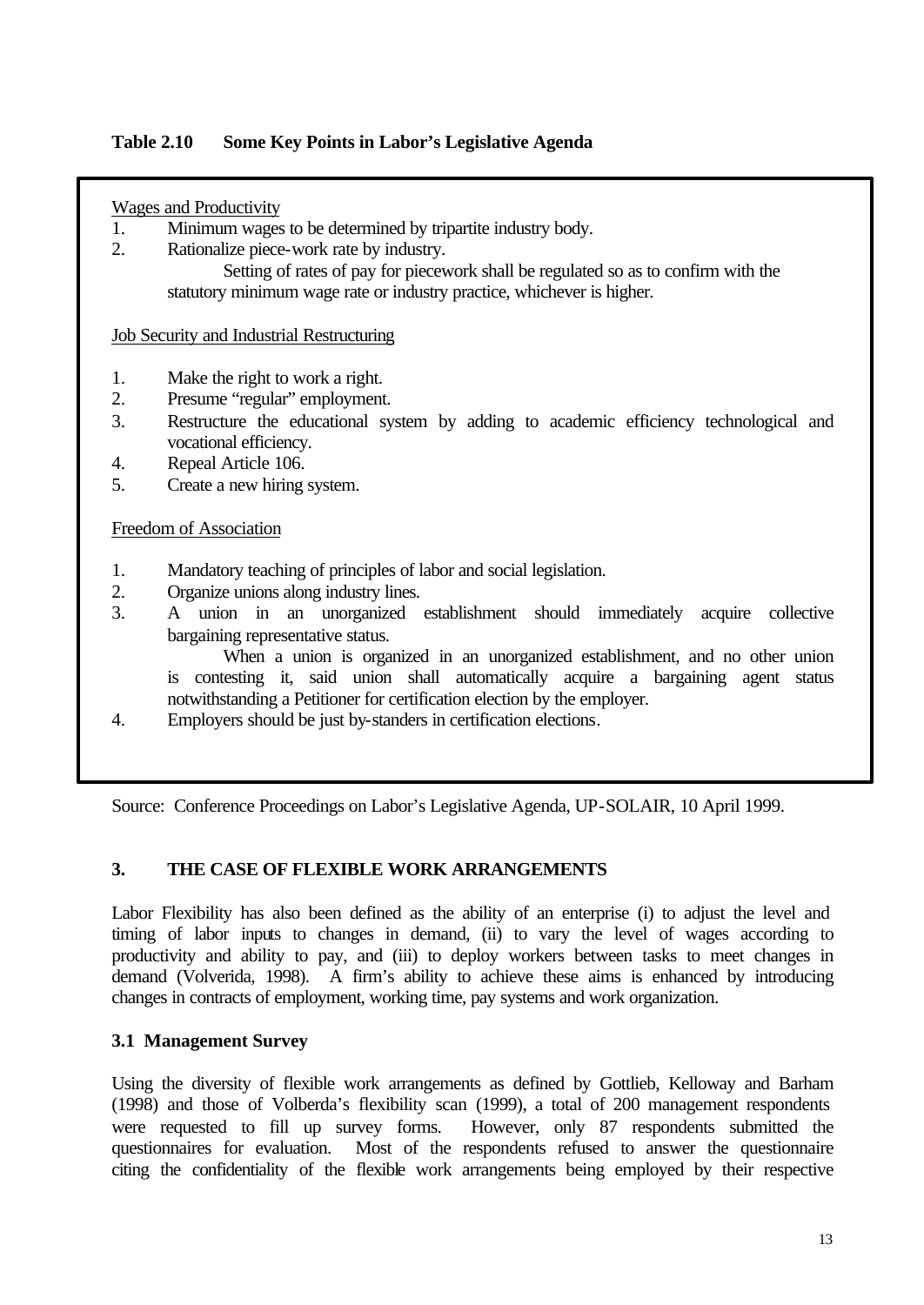companies. Of those who responded, most are female management employees. Fifty one per cent of the respondents are female while 45 per cent are male respondents. Most of the respondents belong to the 31-40 age bracket and 39 per cent have been connected with their respective companies for less than five years.

From among the 87 respondents, many believe that the improvement of professional competence is management's main approach to flexibility (Table 3.1). Professional competence is then followed by vertical extension (job enrichment), horizontal extension (job enlargement) and remuneration coupled with performance. At the same time, management's flexibility measures on external pooling, on call contracts, profit sharing, shareholding, and part-time work are found to be hardly used.

There is a significant difference in the use of the horizontal extension of responsibilities between unionized and non-unionized companies. Among unionized companies, there is greater usage of horizontal extension of responsibilities. The same applies with the use of remuneration coupled with performance and job sharing.

| Number         | Name                                 | Mean   | Standard  | Minimum | Maximum |
|----------------|--------------------------------------|--------|-----------|---------|---------|
|                |                                      |        | Deviation |         |         |
| 1              | Pooling Arrangements for Temporary   |        |           |         |         |
|                | <b>Employees</b>                     | 2.2644 | 1.2801    | .0000   | 5.0000  |
| $\overline{2}$ | <b>External Pooling Arrangements</b> | 1.6437 | 1.0227    | .0000   | 5.0000  |
| $\overline{3}$ | Contract Work Out (Sub-contracting)  | 2.5747 | 1.4112    | .0000   | 5.0000  |
| $\overline{4}$ | <b>Employment Contract</b>           | 2.2644 | 1.1357    | .0000   | 5.0000  |
| 5              | <b>On Call Contract</b>              | 1.7701 | 1.1279    | 1.0000  | 5.0000  |
| 6              | <b>Trainee Contract</b>              | 2.5862 | 1.2809    | .0000   | 5.0000  |
| $\overline{7}$ | <b>Professional Competence</b>       | 3.8506 | .9945     | .0000   | 5.0000  |
| 8              | Horizontal Extension                 |        |           |         |         |
|                | (Job Enlargement)                    | 3.3563 | 1.1612    | 2.0000  | 5.0000  |
| 9              | Vertical Extension (Job Enrichment)  | 3.3678 | 1.0903    | 1.0000  | 5.0000  |
| 10             | Create Key/multi-faceted positions   | 2.6437 | 1.3380    | 1.0000  | 5.0000  |
| 11             | <b>Remuneration with Performance</b> | 3.4023 | 1.2525    | .0000   | 5.0000  |
| 12             | <b>Profit Sharing</b>                | 1.9310 | 1.2463    | .0000   | 5.0000  |
| 13             | Shareholding                         | 1.5747 | 1.1063    | .0000   | 5.0000  |
| 14             | Flexitime                            | 2.4253 | 1.3946    | .0000   | 5.0000  |
| 15             | <b>Compressed Hours</b>              | 1.8966 | 1.3121    | .0000   | 5.0000  |
| 16             | Telecommuting                        | 2.0460 | 1.4657    | .0000   | 5.0000  |
| 17             | Part-time Work                       | 1.6897 | 1.1238    | .0000   | 5.0000  |
| 18             | <b>Job Sharing</b>                   | 2.1609 | 1.1995    | .0000   | 5.0000  |

**Table 3.1 Management Flexibility Scan in Various Private Corporations**

Source: UP-SOLAIR Survey, 1999.

### **3.2 Union Survey**

That there is transformation at the workplace characterized by insecurity and vulnerability of workers is shown in Table 3.2. Of the 282 respondents representing labor, 25.5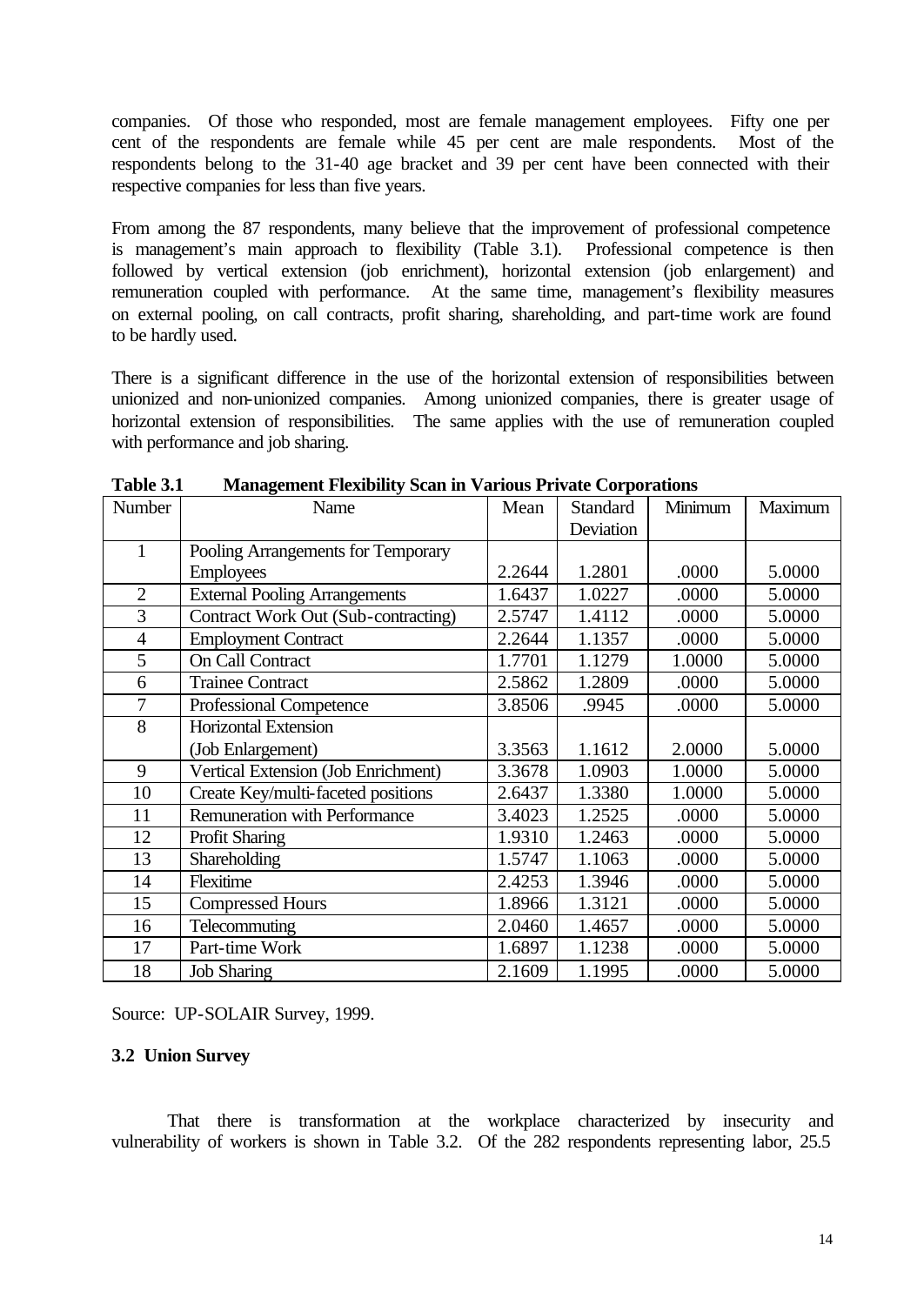per cent reported labor only contracting in their companies; followed by job rotation, 15.8 per cent, and 13.5 per cent on subcontracting; and job only contracting, 14.9 per cent.

Some 65.9 per cent state that unions are well informed by management (Table 3.3). Another 65.2 per cent reported the unions are being consulted on shifts in employment concerns (Table 3.4) and 85.8 per cent have CBAs (Table 3.5). Despite this relatively high level of worker representation however their companies have focused on redundancy, 30.2 per cent, and severance pay, 30.2 per cent rather than job placement, 7.6 per cent, and 1.3 per cent for livelihood (Table 3.6).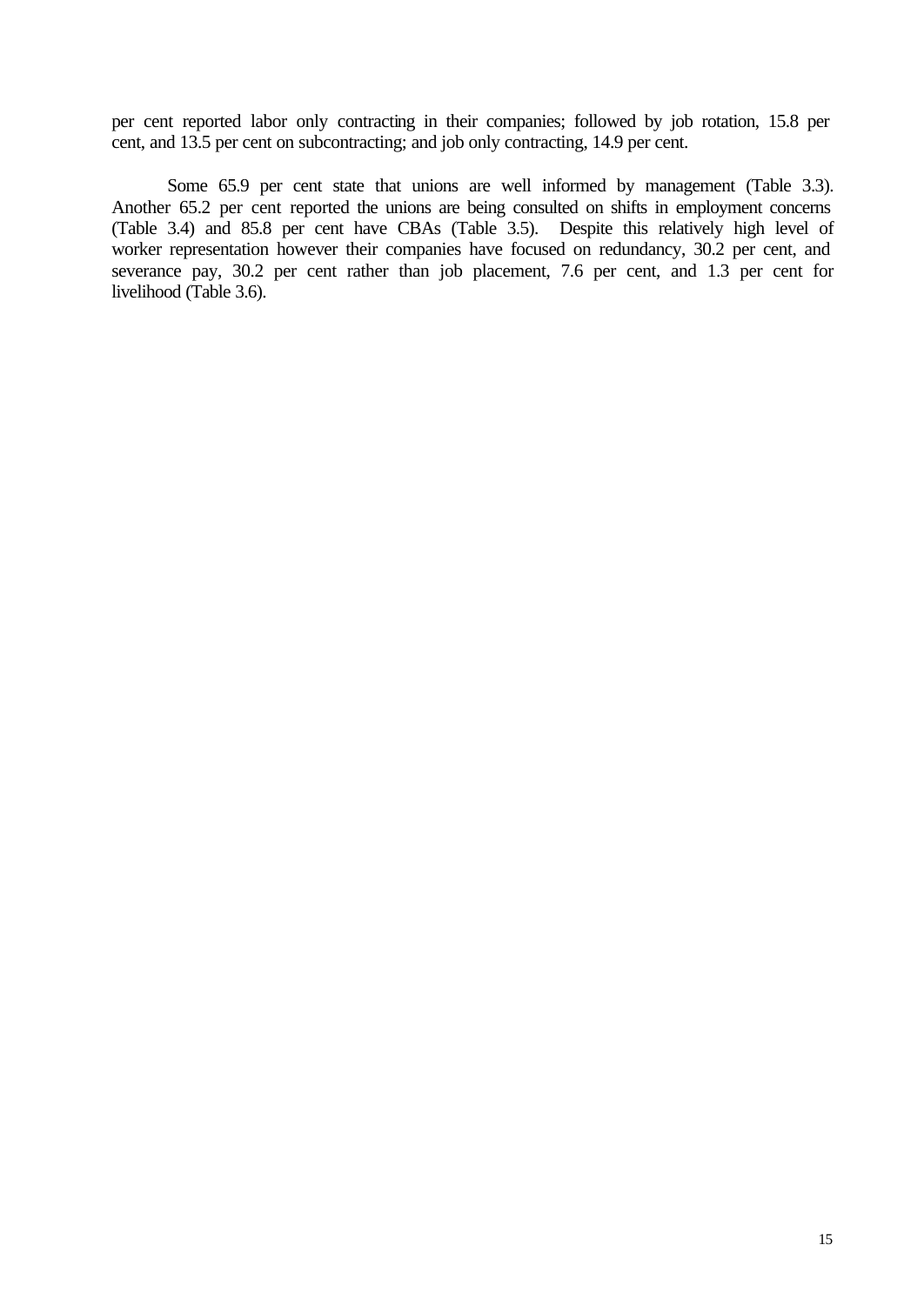| Type of Flexible Work   | Per centage |
|-------------------------|-------------|
| a. Labor Only           | 25.5        |
| b. Job Rotation         | 15.7        |
| c. Job Only Contracting | 14.9        |
| d. Subcontracting       | 13.5        |
| e. Job Sharing          | 9.1         |
| f. Casual/Part-time     | 7.4         |
| g. Multi-Skilling       | 7.14        |

# **Table 3.2 Type of Flexible Work Arrangement**

Source: UP-SOLAIR Survey, September 1999

## **Table 3.3 Trade Union is Well Informed by Management**

|                | Percentage |
|----------------|------------|
| Yes            | 65.9       |
| N <sub>o</sub> | 21         |
| No Response    | 12.8       |
| <b>TOTAL</b>   | 100.0      |

Source: UP-SOLAIR Survey, September 1999

## **Table 3.4 Trade Union is Consulted by Management**

|                | Percentage |
|----------------|------------|
| Yes            | 65.2       |
| N <sub>o</sub> | 19.5       |
| No Response    | 15.3       |
| <b>TOTAL</b>   | 100.0      |
| --- --------   | .          |

Source: UP-SOLAIR Survey, September 1999

## **Table 3.5 Type of Written Contract**

| <b>Type of Contract</b> | Percentage |
|-------------------------|------------|
| <b>CBA</b>              | 85.8       |
| <b>Manpower Agency</b>  | 3.6        |
| Job Agency              | $1.0\,$    |
| Others                  | 3.6        |
| No Response             | 6.0        |
| <b>TOTAL</b>            | 100.0      |

Source: UP-SOLAIR Survey, September 1999.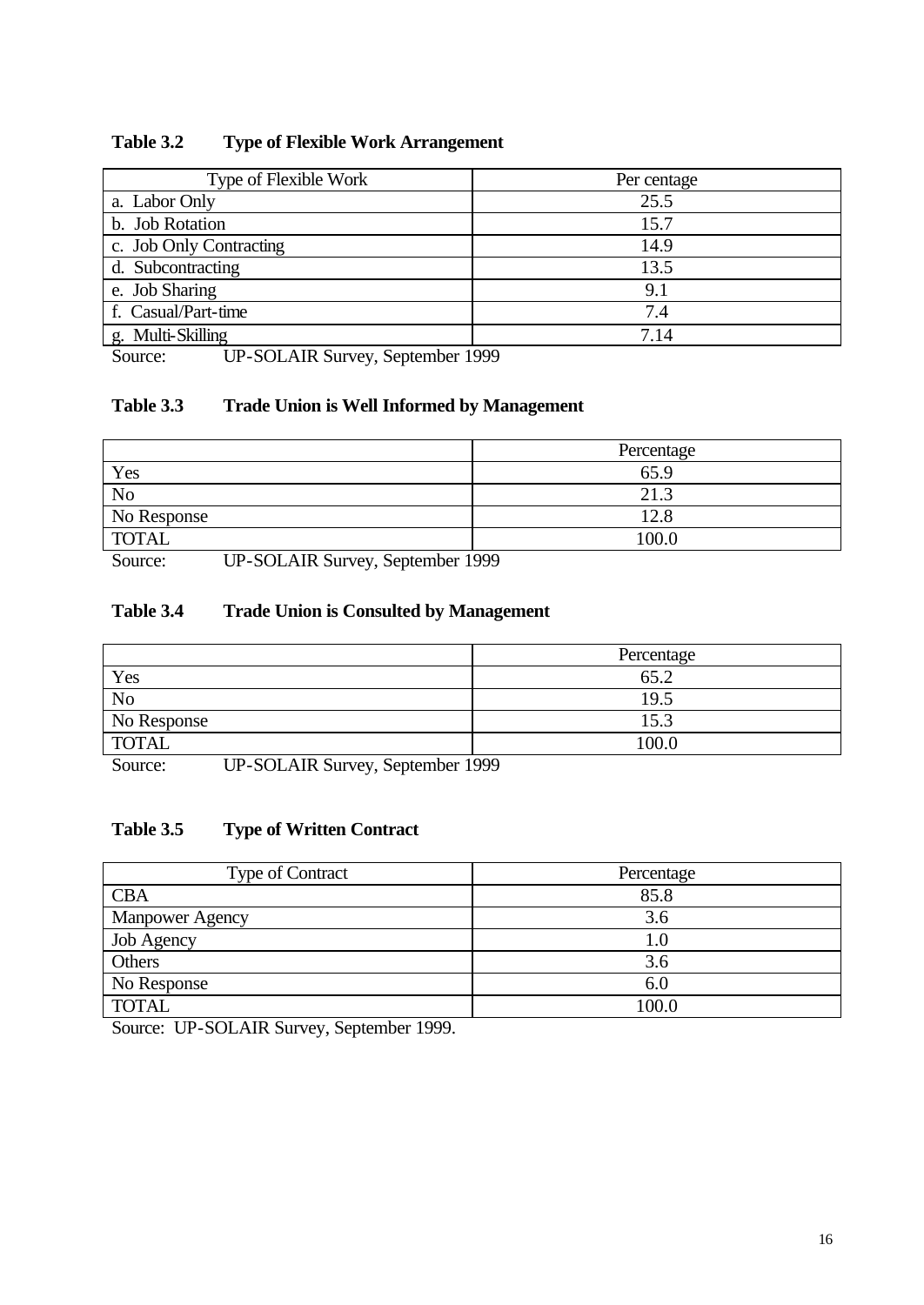### **Table 3.6 Benefits for Displaced Workers**

| Type of Benefit       | Percentage |
|-----------------------|------------|
| Redundancy            | 30.2       |
| Severance             | 30.2       |
| <b>Job Placement</b>  | 7.6        |
| Retrenchment Pay      | 3.1        |
| <b>Retirement Pay</b> | 4.4        |
| Livelihood Program    | 1.3        |
| No Response           | 23.2       |
| <b>TOTAL</b>          | 100.0      |

Source: UP-SOLAIR Survey, September 1999.

On management's perception on whether there is a need to redefine management prerogative, one answer in the affirmative observed that:

*Because it is high time we come up with definitive laws on management prerogatives and not definitions based on Supreme Court rulings which are still subject to open interpretation or at time misrepresentation. This is to set defined parameters or dimensions that management can work on in terms of executing business decisions which are sound when measured against the purposes of survival and continuance of operations.*

Another noted that there is:

*No need to redefine but there is a need to emphasize the meaning of management prerogative and its limitation to set the conditions for a more mutual understanding between employer and employees.*

These statements are in sharp contrast to what appears to be an ECOP perspective and relative to an orientation that is open and of higher learning capacity.

Varela who serves as ECOP President has stated that (1999):

*Management has the prerogative to regulate, according to its discretion and judgment, all aspects of employment including hiring, work assignments, working methods, time, place and manner of work, tools to be used, processed to be followed, supervision of workers, working regulations, transfer of employees, work supervision, lay off of workers and the discipline, dismissal and recall to work.*

As the first observation has pointed out, in a situation of mutual dependency, it is the complex process of bargaining and social adjustment that characterizes forms of accommodation. Accordingly, management prerogative ceases to be the principle of analysis.

#### **3.3 The Shifts in Collective Bargaining**

Despite the rhetorical calls for cooperation in the past, there have been instances wherein management and labor have rendered collective bargaining a genuine participatory exercise. A best practice 1995 collective bargaining agreement, for example, demonstrated the validity of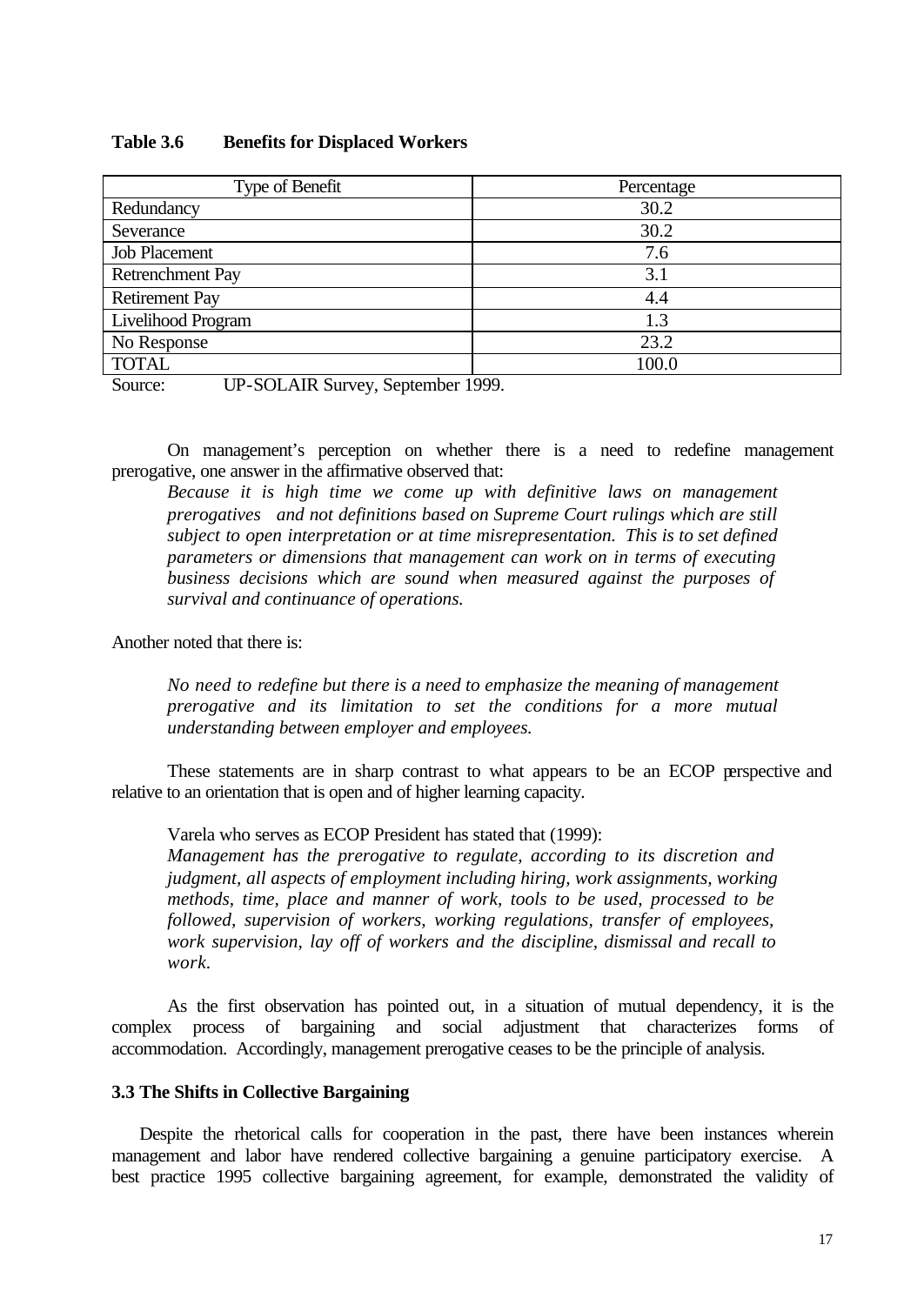the influencing role of unions (Table 3.7). Building up a strong collective bargaining agreement can certainly provide useful learning skills and confidence building to both actors in redefining their new role in negotiations.

Another approach is to de-recognize management prerogative and focus on the rights of management and labor with a union development program set in place.<sup>3</sup> Management shall consult the union in the formulation of rules the conduct and operation of business. For its part, the union will assist in the promotion of a higher level of productivity and employee discipline.

The LMCs are increasingly accorded more attention and could transform the purpose and direction of trade union activity. More recent evidence illustrates the increasing role of LMCs and micro-corporatism of cooperation at the workplace level. A 1997-2002 CBA appears to build on a sense of unity with meetings at least once every three months for a joint conference to discuss mutual problems and evaluate CBA compliance.<sup>4</sup> Contentious issues such as job security issues are taken up in the LMC with the latter's role extended to areas of decision making concerning affecting the rights, benefits and welfare of the employees.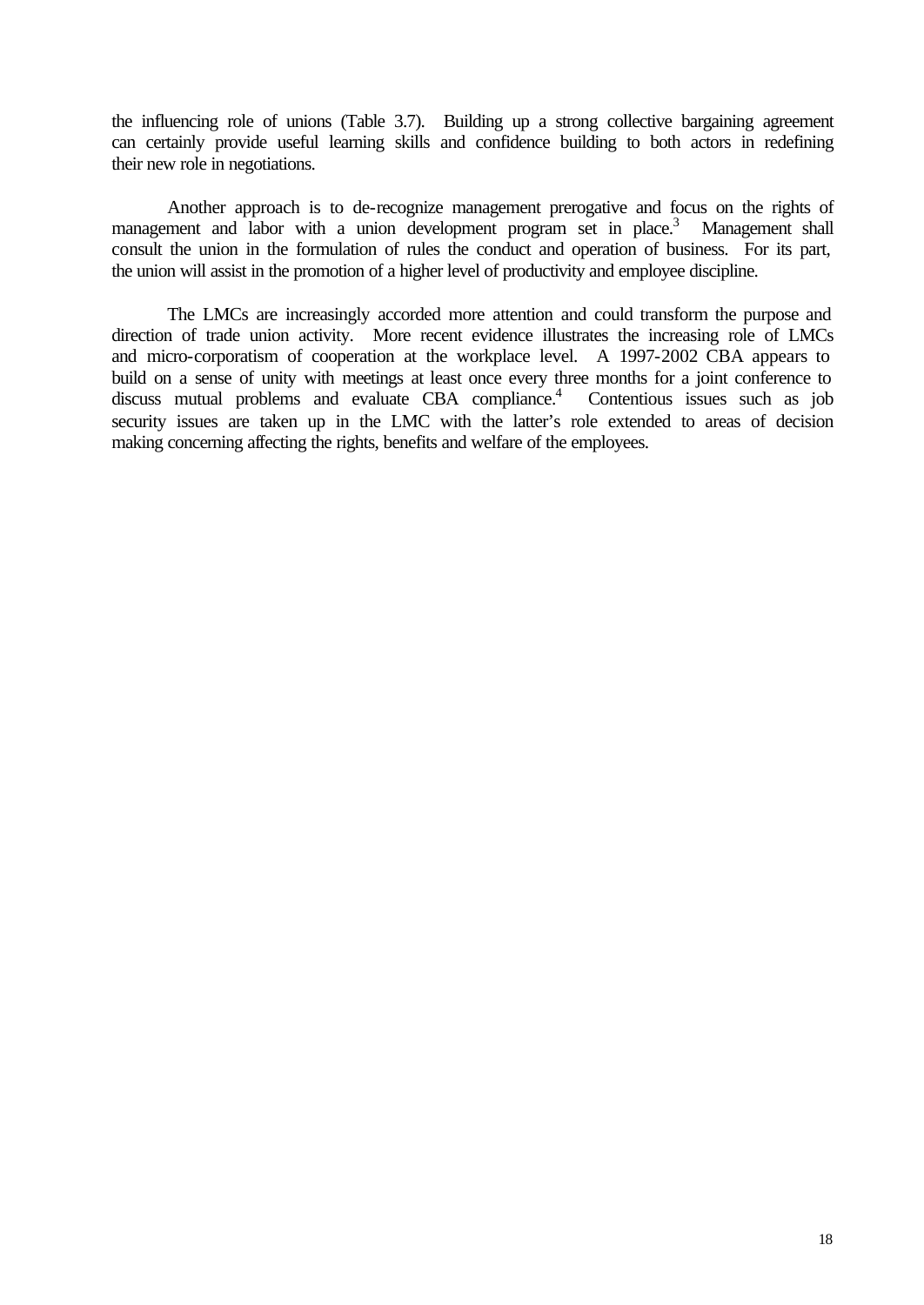### **Table 3.7 List of Benefits**

| <b>CBA</b> Negotiated                                                                                                                                                                                                                                                                                                                                          | <b>Company Initiated</b>                                                                                                                                                                                                                                                                                   | Government                 |
|----------------------------------------------------------------------------------------------------------------------------------------------------------------------------------------------------------------------------------------------------------------------------------------------------------------------------------------------------------------|------------------------------------------------------------------------------------------------------------------------------------------------------------------------------------------------------------------------------------------------------------------------------------------------------------|----------------------------|
|                                                                                                                                                                                                                                                                                                                                                                |                                                                                                                                                                                                                                                                                                            | <b>Mandated</b>            |
| <b>Sick Leave</b>                                                                                                                                                                                                                                                                                                                                              | <b>Economic Assistance</b>                                                                                                                                                                                                                                                                                 | SSS/Medicare               |
| <b>Hospitalization Insurance</b>                                                                                                                                                                                                                                                                                                                               | Performance Bonus                                                                                                                                                                                                                                                                                          | <b>PAGIBIG</b>             |
| <b>Group Term Life Insurance</b>                                                                                                                                                                                                                                                                                                                               | Self Development Program                                                                                                                                                                                                                                                                                   | 13 <sup>th</sup> Month Pay |
| <b>Personal Accident Insurance</b>                                                                                                                                                                                                                                                                                                                             | <b>Discounts on Company Products</b>                                                                                                                                                                                                                                                                       |                            |
| <b>Retirement Plan</b>                                                                                                                                                                                                                                                                                                                                         | <b>Interest Free Emergency Loan</b>                                                                                                                                                                                                                                                                        |                            |
| <b>Canteen Subsidy</b>                                                                                                                                                                                                                                                                                                                                         | Guaranteed Bank Loan                                                                                                                                                                                                                                                                                       |                            |
| <b>Rice Ration</b>                                                                                                                                                                                                                                                                                                                                             | Sports/Socials with family                                                                                                                                                                                                                                                                                 |                            |
| <b>Funeral Aid</b><br><b>Medical Aid</b><br><b>Medical Services</b><br><b>Overtime Premium</b><br>Night Differential Pay<br><b>Vacation Leave</b><br><b>Maternity Leave</b><br><b>Bereavement Leave</b><br><b>Accident Leave</b><br><b>Separation Pay</b><br><b>Unforms</b><br><b>Transportation Services</b><br><b>Improved during the last</b><br><b>CBA</b> | <b>Special Benefits given to</b><br>particular group of employees:<br>Perfect Attendance Cash Awards<br>Service Years Cash Award<br>Model Employee Cash Award<br><b>Blue Blazer Cash Award</b><br>Scholarship Grants to qualified<br>children of employees<br>Per Diems<br><b>Transportation Allowance</b> |                            |

Source: 1995 Sikap Gawa Industrial Peace Awards, BBC (Collective Bargaining Negotiations and Agreement Category)

## **4. Social Partners Policy Orientations and Agreements, 1990-1997**

Tripartite consultations have never ceased to evolve in the light of changes in economic and social needs. The overall effect of the change is well illustrated by examining the national agreements dominated by the restructuring agenda in the 1990s. While the polarization of sectoral interests seems to have narrowed on the peaceful settlement of labor problems, an evaluation of the various tripartite agreements reveals a continuing pattern of contending issues on the loss of the bargaining power and effectiveness of unions. This could further militate against tripartism as a strategy for reforms. Although there is a strong norm in favor of more direction and institutionalization of the tripartite machinery, the conditions that provide a climate of fairness and mutual responsiveness have yet to be monitored and evaluated.

On the whole, the tripartite agreements and the state at various levels of influence provided a reference perspective on the issues raised by labor and management. Central to labor's case has been its moral position on rights and the logical of collective action. Employers consistently pushed for a rationalization of work processes in a freely operating market economy.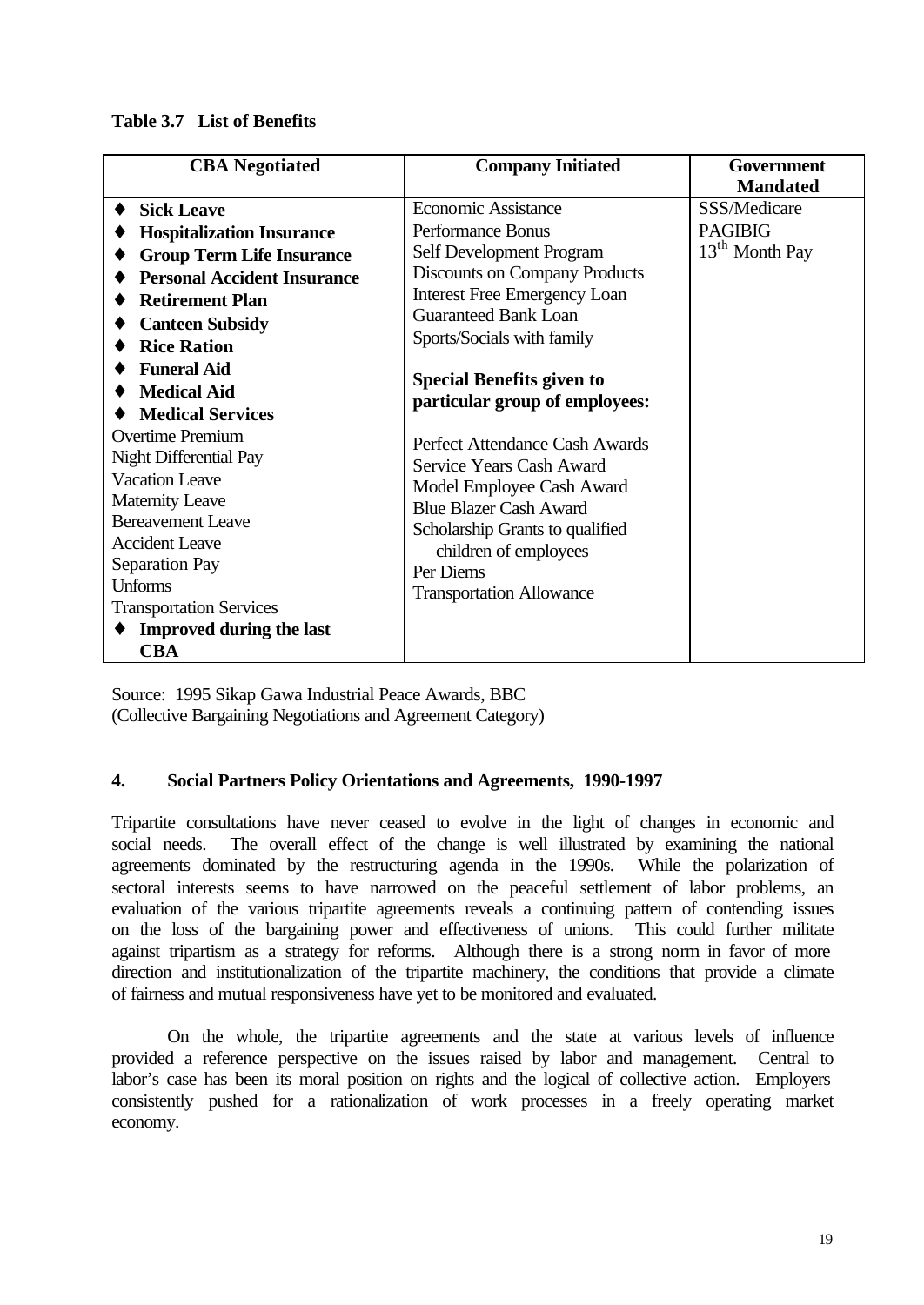The tripartite arrangements describe a broad pattern of sectoral demands where workers interests increasingly centered on the structure of authority in coordination with other major union confederations. The direct consequence is a tradition of a wide ranging set of legislative agenda and bargaining at central levels. Increasingly adjustment issues of flexibility and higher productivity raised by management and on the part of labor, enforcement issues of the right to organize, were heightened.

## **4.1 Sectoral Policy Orientations at the National Level**

Table 4.1 indicates that management policy orientation changed toward the end of the 1990s supporting mutual adjustments on employment problems which was in contrast to its 1992 position of less regulation in subcontracting activities.

| <b>VENUE</b>   | <b>EMPLOYERS</b>                                     | <b>WORKERS</b>                                       | <b>GOVERNMENT</b> |
|----------------|------------------------------------------------------|------------------------------------------------------|-------------------|
| Conference/    | <b>ECOP</b>                                          | <b>TUCP</b>                                          |                   |
| Consultation   | proposes less regulation<br>$\overline{\phantom{0}}$ | proposed the limiting of<br>$\overline{\phantom{0}}$ |                   |
| on             | of subcontracting                                    | permissible models of                                |                   |
| Subcontracting | activities as it dampens                             | flexible employment                                  |                   |
| 1993           | employment generation                                | through:                                             |                   |
|                | proposes education<br>$\overline{\phantom{0}}$       | less indirect/flexible<br>a)                         |                   |
|                | program for licensed                                 | employment                                           |                   |
|                | contractors                                          | arrangements                                         |                   |
|                | calls for the formulation                            | strict regulation of<br>b)                           |                   |
|                | of a concrete program                                | flexible employment                                  |                   |
|                | for workers displaced                                | patterns and                                         |                   |
|                | following the                                        | criminalization of                                   |                   |
|                | suspension/revocation of                             | violations                                           |                   |
|                | licenses of contractors                              | setting up of ratio of<br>$\mathbf{c})$              |                   |
|                | proposes contractor<br>$\overline{a}$                | regular and                                          |                   |
|                | registration instead of                              | contractual                                          |                   |
|                | licensing                                            | employees in                                         |                   |
|                |                                                      | specific industries/                                 |                   |
|                |                                                      | plants                                               |                   |
|                |                                                      | setting up of high<br>$\mathbf{d}$                   |                   |
|                |                                                      | capitalization to                                    |                   |
|                |                                                      | discourage "fly-by-<br>night" labor                  |                   |
|                |                                                      | contractors                                          |                   |
|                |                                                      | calls for enhanced<br>$\overline{a}$                 |                   |
|                |                                                      | transparency, i.e.,                                  |                   |
|                |                                                      | contracts between                                    |                   |
|                |                                                      | principal and contractor                             |                   |
|                |                                                      | or sub-contractor should                             |                   |
|                |                                                      | be disclosed to workers                              |                   |
|                |                                                      | proposes the inclusion<br>$\overline{\phantom{0}}$   |                   |
|                |                                                      | of safety devices in the                             |                   |
|                |                                                      | definition of "substantial                           |                   |
|                |                                                      | capital investment"                                  |                   |

**Table 4.1. Sectoral Policy Orientations**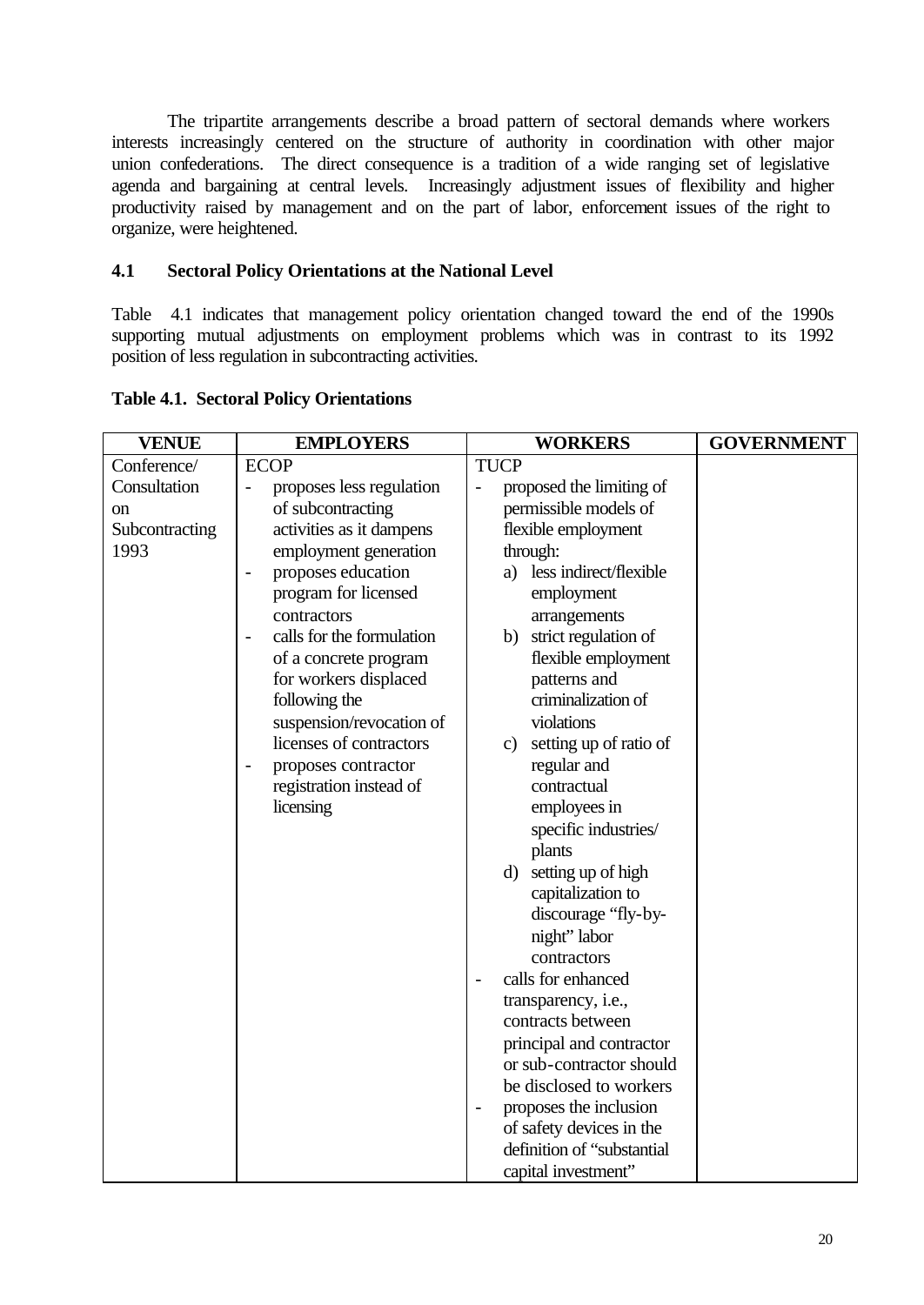| <b>VENUE</b>                | <b>EMPLOYERS</b>                                                                                                                                                | <b>WORKERS</b>                                                                                                                                                                                                                                                                                                                                                                                                                                                                                                                                                                                                                                                                                                                                                                                                                                        | <b>GOVERNMENT</b>                                                                                                                                                                                                        |
|-----------------------------|-----------------------------------------------------------------------------------------------------------------------------------------------------------------|-------------------------------------------------------------------------------------------------------------------------------------------------------------------------------------------------------------------------------------------------------------------------------------------------------------------------------------------------------------------------------------------------------------------------------------------------------------------------------------------------------------------------------------------------------------------------------------------------------------------------------------------------------------------------------------------------------------------------------------------------------------------------------------------------------------------------------------------------------|--------------------------------------------------------------------------------------------------------------------------------------------------------------------------------------------------------------------------|
|                             |                                                                                                                                                                 | proposes labor-pool<br>provided that members<br>deployed to the principal<br>must be members of a<br>bargaining unit and that<br>they will be given<br>priority in regularization<br>of employment)                                                                                                                                                                                                                                                                                                                                                                                                                                                                                                                                                                                                                                                   |                                                                                                                                                                                                                          |
| 1996 National<br>Tripartite | <b>ECOP</b><br>proposes non-wage                                                                                                                                | <b>TUCP</b><br>calls for stop on flexible                                                                                                                                                                                                                                                                                                                                                                                                                                                                                                                                                                                                                                                                                                                                                                                                             | <b>DOLE</b><br>will pursue                                                                                                                                                                                               |
| Conference                  | adjustments to restore<br>worker's take home pay<br>tax-exemption for<br>$\qquad \qquad -$<br>minimum wage earners<br>and exemption from<br>PAG-IBIG membership | work arrangements and<br>substitution of regular<br>employees<br>P55 across-the-board<br>$\overline{\phantom{0}}$<br>wage increase<br>Rejects LMCs that are<br>used to subvert unions<br>Calls on key players to<br>$\qquad \qquad -$<br>promote union-<br>formation, especially in<br>ecozones<br>Demands training, re-<br>$\qquad \qquad -$<br>training and re-tooling<br>of workers; calls for<br>inclusion of workers and<br>workers' representatives<br>in planning,<br>implementation and<br>monitoring of various<br>programs<br>Requests technical and<br>financial support for<br>training, re-training and<br>employment<br>facilitation/placement<br>programs of unions<br>Calls for formal and<br>vocational education<br>reforms to lessen job<br>mismatch<br>Calls for rationalization<br>$\overline{\phantom{a}}$<br>of apprenticeship | programs to<br>increase<br>production and<br>employment in<br>the countryside<br>promotes<br>$\overline{\phantom{a}}$<br>voluntary<br>arbitration and<br>medication as<br>means of<br>fostering<br>industrial<br>harmony |
|                             |                                                                                                                                                                 | program                                                                                                                                                                                                                                                                                                                                                                                                                                                                                                                                                                                                                                                                                                                                                                                                                                               |                                                                                                                                                                                                                          |
| Roundtable on               | <b>ECOP</b>                                                                                                                                                     | <b>TUCP</b>                                                                                                                                                                                                                                                                                                                                                                                                                                                                                                                                                                                                                                                                                                                                                                                                                                           |                                                                                                                                                                                                                          |
| Labor and                   | calls for expansion of<br>$\overline{\phantom{0}}$                                                                                                              | calls for the setting-up<br>$\overline{\phantom{0}}$                                                                                                                                                                                                                                                                                                                                                                                                                                                                                                                                                                                                                                                                                                                                                                                                  |                                                                                                                                                                                                                          |
| Social Issues               | investments in human                                                                                                                                            | of international and                                                                                                                                                                                                                                                                                                                                                                                                                                                                                                                                                                                                                                                                                                                                                                                                                                  |                                                                                                                                                                                                                          |
| Arising Out of              | resource development                                                                                                                                            | national labor standards                                                                                                                                                                                                                                                                                                                                                                                                                                                                                                                                                                                                                                                                                                                                                                                                                              |                                                                                                                                                                                                                          |
| the Activities              | advocates the use self-<br>$\overline{\phantom{0}}$                                                                                                             | specifically on freedom                                                                                                                                                                                                                                                                                                                                                                                                                                                                                                                                                                                                                                                                                                                                                                                                                               |                                                                                                                                                                                                                          |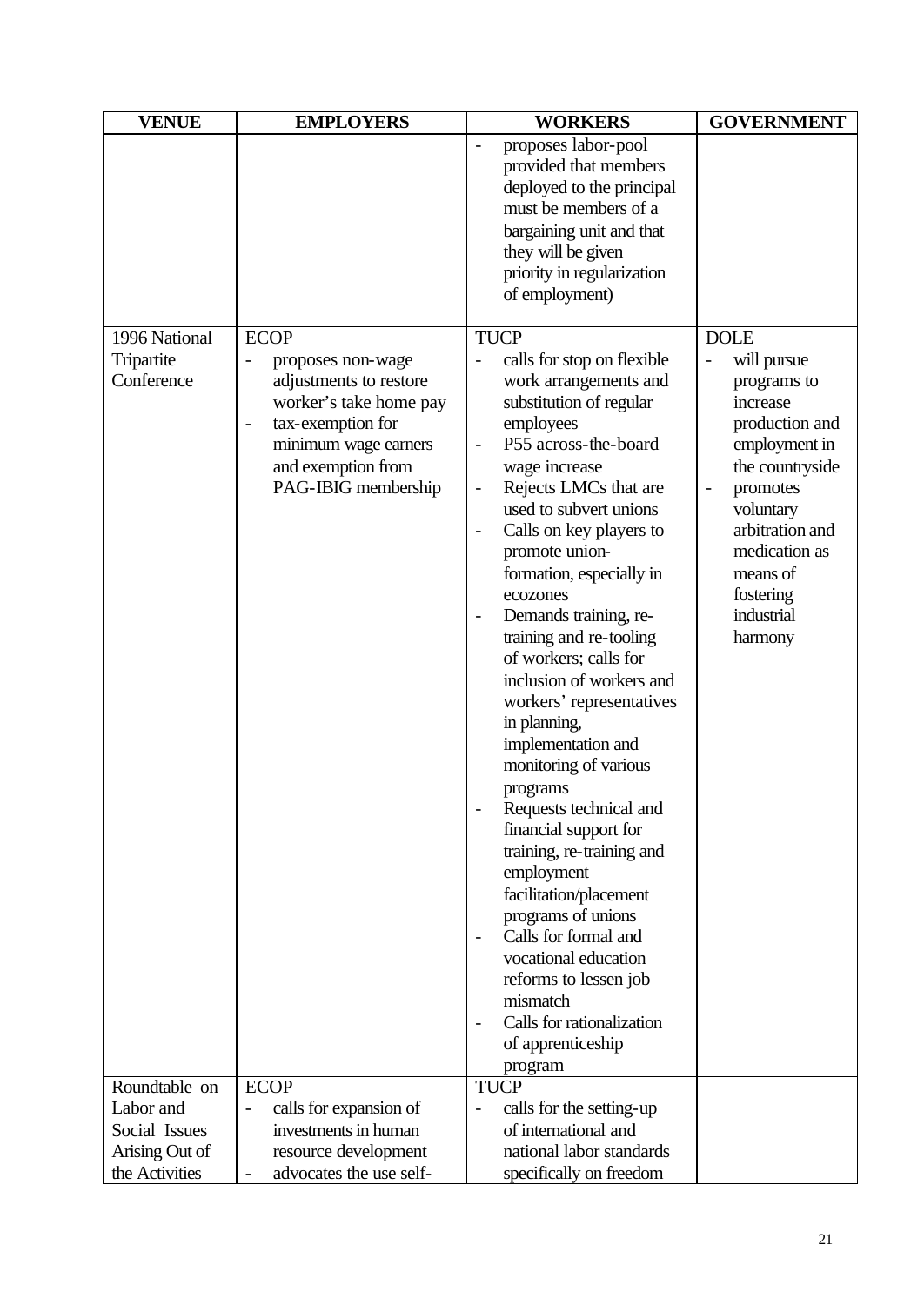| <b>VENUE</b>                                                                                                                                       | <b>EMPLOYERS</b>                                                                                                                                                                                                                                                                                                                                                                                                                                                                                                                                                                                                                                                                                                                                                        | <b>WORKERS</b>                                                                                                                                                                                                                                                                                                                                                                                                                                                                                                                                                                                                                                                                                                                                                           | <b>GOVERNMENT</b>                                                                                                                                                                                                                                                                                                                                                                                                  |
|----------------------------------------------------------------------------------------------------------------------------------------------------|-------------------------------------------------------------------------------------------------------------------------------------------------------------------------------------------------------------------------------------------------------------------------------------------------------------------------------------------------------------------------------------------------------------------------------------------------------------------------------------------------------------------------------------------------------------------------------------------------------------------------------------------------------------------------------------------------------------------------------------------------------------------------|--------------------------------------------------------------------------------------------------------------------------------------------------------------------------------------------------------------------------------------------------------------------------------------------------------------------------------------------------------------------------------------------------------------------------------------------------------------------------------------------------------------------------------------------------------------------------------------------------------------------------------------------------------------------------------------------------------------------------------------------------------------------------|--------------------------------------------------------------------------------------------------------------------------------------------------------------------------------------------------------------------------------------------------------------------------------------------------------------------------------------------------------------------------------------------------------------------|
| of MNEs and<br><b>FDIs</b><br>(July 1997)                                                                                                          | policing mechanisms for<br>employers in application<br>of labor standards<br>instead of regulation<br>promotes continued<br>$\overline{a}$<br>investment in sound and<br>proactive labor-<br>management relations<br>vouches for greater<br>$\overline{\phantom{0}}$<br>tripartite consultation                                                                                                                                                                                                                                                                                                                                                                                                                                                                         | of association,<br>protection of the right to<br>organize, and to bargain<br>effectively<br>approves joint<br>$\overline{\phantom{m}}$<br>productivity<br>improvement and gain-<br>sharing programs<br>requests for more labor<br>$\overline{\phantom{0}}$<br>inspectors, mediators<br>and labor arbiters<br>calls for re-channeling<br>$\overline{\phantom{0}}$<br>of budget to more<br>important programs and<br>away from LMCs and                                                                                                                                                                                                                                                                                                                                    |                                                                                                                                                                                                                                                                                                                                                                                                                    |
| National<br>Tripartite<br>Conference on<br>Wages,<br>Productivity,<br>Employment<br>and Labor<br><b>Relations</b><br>$11 - 12$<br>December<br>1997 | <b>ECOP</b><br>rejects any moves from<br>any sector to reopen<br>talks on DOLE D.O. No.<br>10<br>pushes for promulgation<br>$\overline{\phantom{0}}$<br>of minimum wage-<br>fixing based on "safety-<br>net concept" which<br>would bring down labor<br>costs<br>rejects differentiation of<br>$\overline{\phantom{0}}$<br>basic floor wage based<br><sub>on</sub><br>occupational/industrial<br>categories<br>call to limit minimum<br>wage fixing to cover<br>unskilled and<br>unorganized workers<br>only<br>endorses productivity<br>$\overline{\phantom{0}}$<br>programs for SMEs and<br>proposes productivity-<br>based wages<br>calls for more incentives<br>$\overline{\phantom{0}}$<br>for establishments that<br>adopt productivity-<br>improvement and gain- | less important projects<br><b>TUCP</b><br>demands across the<br>board wage adjustments<br>to redeem lost<br>purchasing power due to<br>price increases<br>calls for productivity-<br>awareness program that<br>would specifically<br>facilitate adoption of<br>productivity-sharing<br>mechanisms<br>demands repeal of<br>$\qquad \qquad \blacksquare$<br>DOLE D.O. No. 10 to<br>restrict labor only<br>contracting<br>calls for speedy<br>$\overline{\phantom{0}}$<br>resolution of labor cases<br><b>LACC</b><br>calls for higher value-<br>$\overline{\phantom{a}}$<br>added content<br>employment<br>better wages in<br>$\overline{\phantom{a}}$<br>exchange for increased<br>productivity<br>economic reforms with<br>$\overline{\phantom{0}}$<br>social protection | <b>DOLE</b><br>to continue<br>employment<br>generation<br>through more<br>foreign<br>investments<br>to promote<br>$\qquad \qquad \blacksquare$<br>skilled, not<br>cheap, labor<br>promotes<br>productivity-<br>based wages<br>to pursue<br>wage-fixing<br>until after labor<br>organization<br>rate increases<br>and workers<br>covered by<br>Collective<br>Bargaining<br>Agreements<br>significantly<br>increases |
| National                                                                                                                                           | sharing programs<br><b>ECOP</b>                                                                                                                                                                                                                                                                                                                                                                                                                                                                                                                                                                                                                                                                                                                                         | <b>TUCP</b>                                                                                                                                                                                                                                                                                                                                                                                                                                                                                                                                                                                                                                                                                                                                                              | OFFICE OF THE                                                                                                                                                                                                                                                                                                                                                                                                      |
| Employment<br>Conference                                                                                                                           | supports labor<br>organization to facilitate                                                                                                                                                                                                                                                                                                                                                                                                                                                                                                                                                                                                                                                                                                                            | denounces projections<br>of massive lay-offs                                                                                                                                                                                                                                                                                                                                                                                                                                                                                                                                                                                                                                                                                                                             | <b>PRESIDENT</b><br>promises to                                                                                                                                                                                                                                                                                                                                                                                    |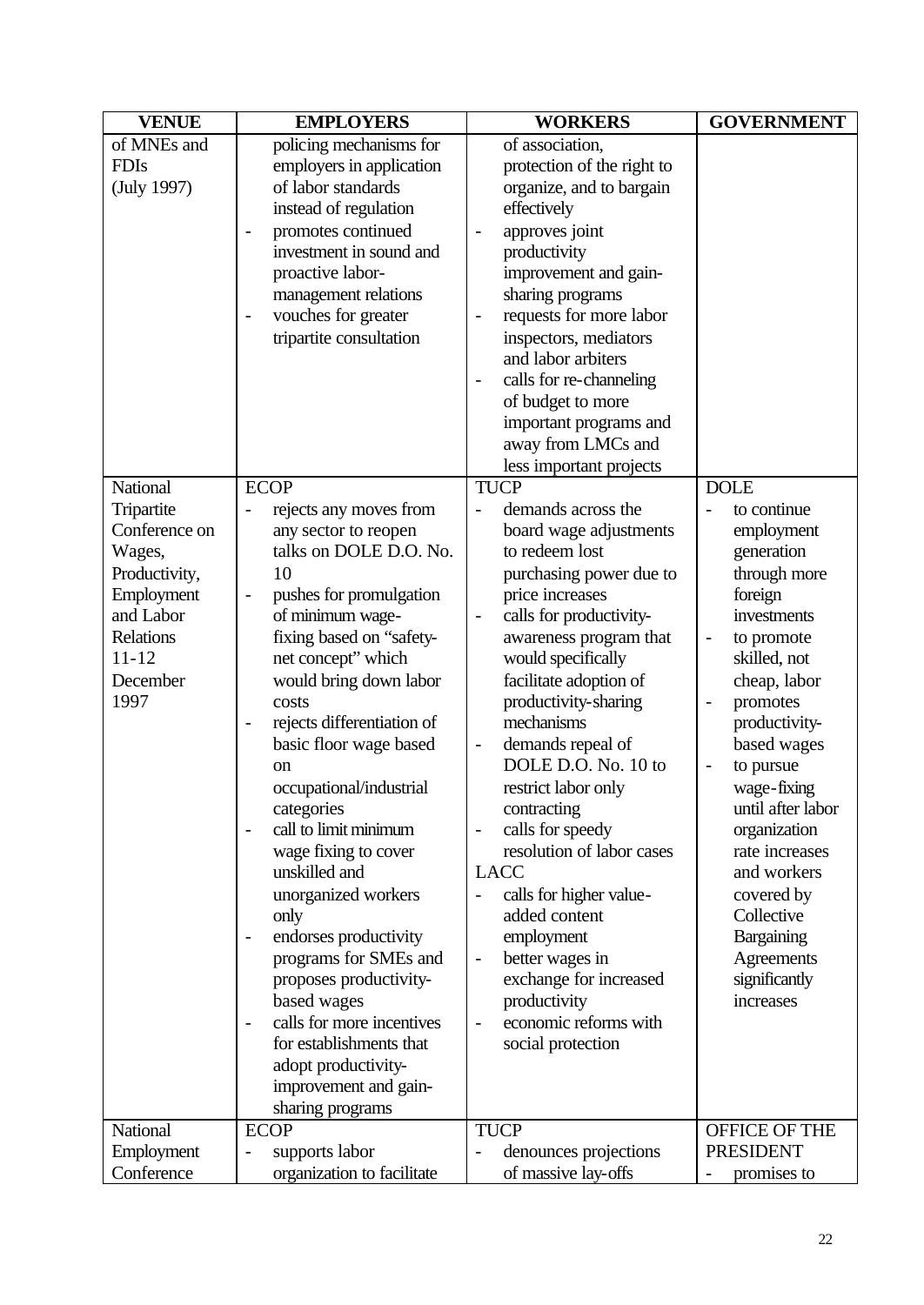| <b>VENUE</b>       | <b>EMPLOYERS</b>                                                                                                                                                                                                                                                                                                                                                                                                                                                                                                                                                                                                                                                                                                                                                               | <b>WORKERS</b>                                                                                                                                                                                                                                                                                                                                                                                                                                         | <b>GOVERNMENT</b>                                                                                                                                                                                                                                                                                                                                                                                                                                                                     |
|--------------------|--------------------------------------------------------------------------------------------------------------------------------------------------------------------------------------------------------------------------------------------------------------------------------------------------------------------------------------------------------------------------------------------------------------------------------------------------------------------------------------------------------------------------------------------------------------------------------------------------------------------------------------------------------------------------------------------------------------------------------------------------------------------------------|--------------------------------------------------------------------------------------------------------------------------------------------------------------------------------------------------------------------------------------------------------------------------------------------------------------------------------------------------------------------------------------------------------------------------------------------------------|---------------------------------------------------------------------------------------------------------------------------------------------------------------------------------------------------------------------------------------------------------------------------------------------------------------------------------------------------------------------------------------------------------------------------------------------------------------------------------------|
| (February<br>1998) | mutual adjustments on<br>employment problems<br>commits to use lay-<br>$\overline{\phantom{0}}$<br>off/termination as an<br>option of last resort<br>proposes compressed<br>$\overline{a}$<br>working hours, on the<br>job training and rotation<br>and other mechanisms<br>that will save jobs<br>requests union leaders to<br>$\qquad \qquad -$<br>restrain use of strikes<br>requests the government<br>$\overline{\phantom{0}}$<br>for SME promotion<br>through enhanced access<br>to low-cost financing<br>and greater business<br>linkages<br>calls on unions and<br>$\overline{a}$<br>labor organizations to<br>lobby for informal<br>sector which are<br>unorganized<br><b>PCCI</b><br>calls on programs to<br>maximize labor supply<br>and demand<br>compatibility to | calls for the provision of<br>$\frac{1}{2}$<br>greater incentives for<br>workers' families<br>denounces capitalism<br>$\overline{\phantom{0}}$<br>for its posture against<br>social cohesion<br>calls for social<br>$\overline{\phantom{a}}$<br>consensus regarding<br>equity and profit-sharing<br><b>LACC</b><br>traces cost-cutting<br>$\blacksquare$<br>measures to<br>globalization<br>calls for greater<br>incentives for returns<br><b>OFWs</b> | create more<br>and better jobs<br>at the domestic<br>scene<br>will foster<br>$\overline{\phantom{a}}$<br>employment<br>security and<br>continue<br>protective<br>labor<br>legislation<br>calls for<br>$\overline{\phantom{a}}$<br>greater<br>transparency<br>among<br>management,<br>labor,<br>government<br>and basic<br>sectors<br><b>OTHER REPS/</b><br><b>OFFICIALS</b><br>will lobby for<br>passage of bills<br>and resolutions<br>that will<br>provide better<br>labor-oriented |
|                    | minimize business costs<br>calls for educational<br>$\overline{\phantom{0}}$                                                                                                                                                                                                                                                                                                                                                                                                                                                                                                                                                                                                                                                                                                   |                                                                                                                                                                                                                                                                                                                                                                                                                                                        | safety-nets                                                                                                                                                                                                                                                                                                                                                                                                                                                                           |
|                    | reforms to minimize<br>mismatch in labor<br>supply and demand<br>calls<br>for<br>$\overline{\phantom{0}}$<br>legislated/across-the-<br>board wage increases                                                                                                                                                                                                                                                                                                                                                                                                                                                                                                                                                                                                                    |                                                                                                                                                                                                                                                                                                                                                                                                                                                        |                                                                                                                                                                                                                                                                                                                                                                                                                                                                                       |

Source: Sectoral Leaders and Government Pronouncements, 1993-1998.

A close look at the content of tripartite agreements under the Aquino and Ramos administrations in the 1990s reveals two broad sets of intentions (Annex 2).

During the Aquino regime, the achievement of industrial peace for national development became a core policy as evidenced by the many conferences called for during this period which in general explored new mechanisms that could ensure industrial harmony. Under the Marcos regime, the centralization of decision-making powers to certain labor and employer groups raised doubts concerning the representativeness of the tripartite set-up in the country. In this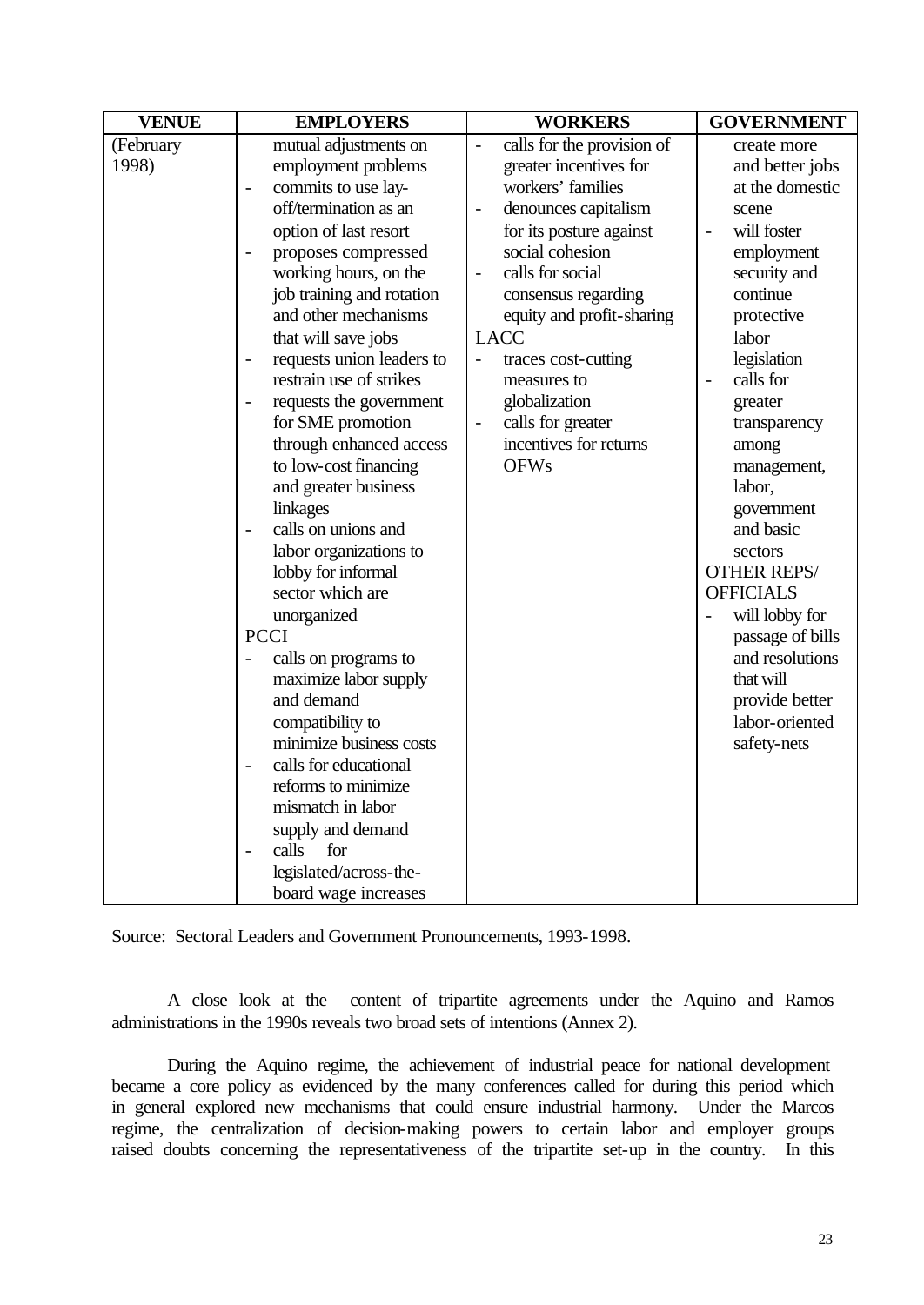light, the re-democratization of the industrial relations system became quite expedient upon the succession by the Aquino government.

The task pursued by the Aquino administration towards this end was twofold. One, it recognized previously disenfranchised labor groups – including the more militant Bukluran ng Manggagawang Pilipino or BMP – and courted their participation in the National Tripartite Conferences and other tripartite symposia. Two, it widened the ambit of labor influence in policymaking process through the appointment of additional labor representatives to Congress and in other policy making institutions.

Unfortunately, the eventual withdrawal of participation by certain labor groups in the formal tripartite set-up following widespread disagreements with fellow labor representatives as well as with other tripartite actors over controversial issues raised doubts concerning the success of the re-democratization agenda in the industrial relations system during this period.

Concomitant with the redemocratization of the country's industrial relations system, the establishment of institutional modes of cooperation between and among labor, employer and government institutions emerged as the second strategy employed in pursuit of industrial peace. Such modes of cooperation include formal bodies constituted at the national and industry levels to resolve specific issues and cases as well as informal channels such as labor education programs consensually formulated and implemented by the tripartite actors with the end purpose of achieving industrial harmony.

The formation of new tripartite institutions paved the way to popular calls for guaranteed access to the policy process and the enfranchisement of labor and employee groups along with other sectors following the widening of the political space for the many actors in society. The creation of the Tripartite Industrial Peace Council (TIPC) is illustrative of the growing openness of the political system as well as the sensitivity of the Aquino administration to popular interests. Its establishment through the issuance of an executive order and the subsequent appointment of its initial members – all former members of the 1988 Tripartite Review Committee – was a direct result of an agreement forged by the tripartite actors in the 1990 National Tripartite Conference which called for precisely such institution formation.

In contrast to the Aquino regime's enunciated policy of ensuring industrial peace through the creation of linkages connecting the key players in the industrial relations arena, the Ramos administration propelled the emergence of a new agenda for the tripartite actors. Broadly defined and subsumed under the abstract label of 'empowerment', the agenda during this period sought to address particular economic and industrial issues.

To be sure, the Ramos government reiterated the re-democratization policy of the previous administration as evidenced by the first National Tripartite Conference held in the regime which basically echoed the intent of the 1990 conference. Later in the period, however, a shift in policy transpired and the formation of tripartite channels of cooperation became a mere instrument in the formulation of viable economic and industrial policies and programs in response to the requirements of economic restructuring.

The divergence in the policy directions pursued by the tripartite actors under the two administrations becomes clearer at the turn of the decade. The faster pace of economic reforms in the early to mid-1990s brought about important changes in the tripartite discussion agenda. By 1992, the issue of contracting out of labor surfaced as a talking point in the National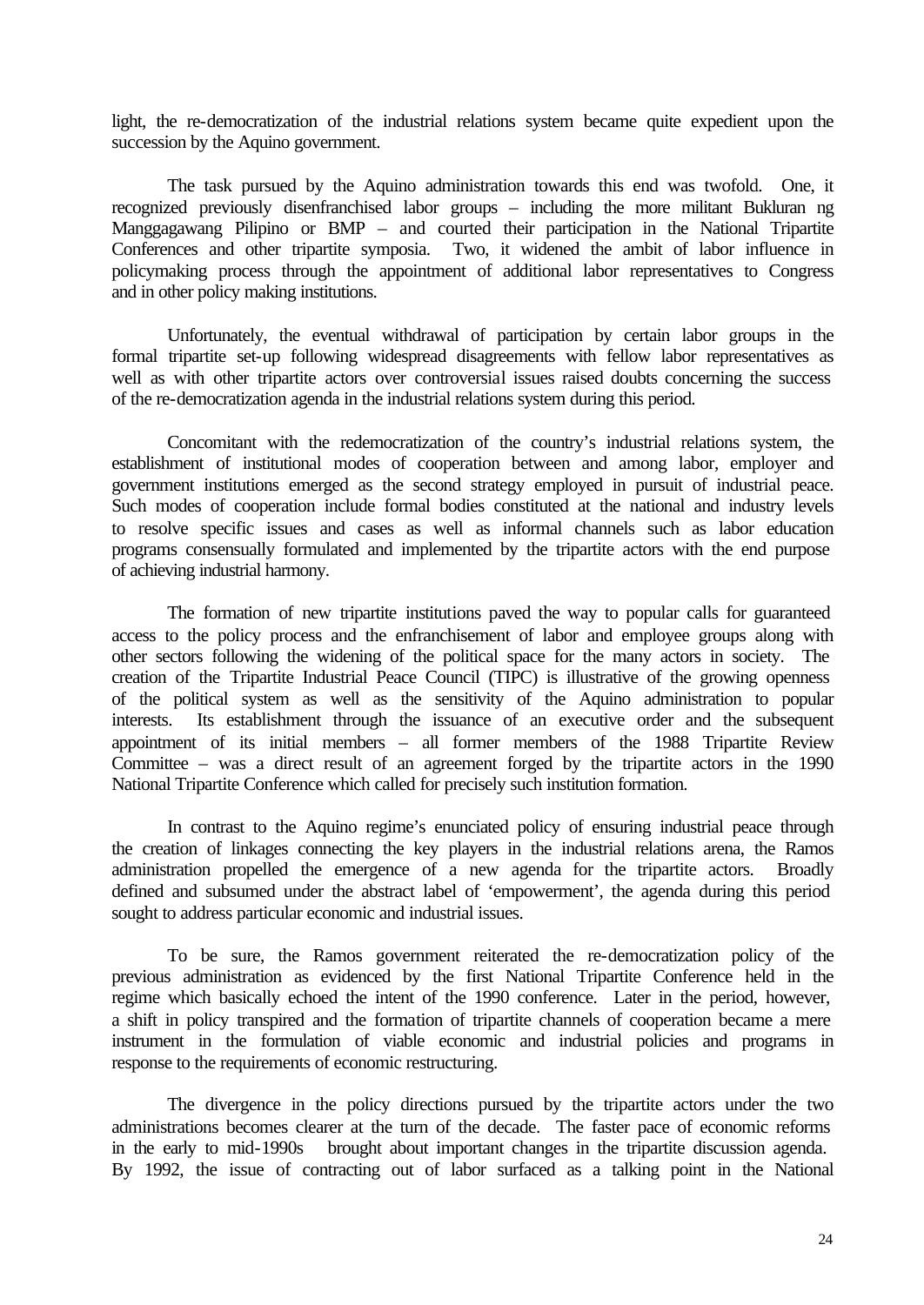Tripartite Conference, an indication that labor only contracting, while prohibited under existing regulations, is increasingly being practiced given the relative tolerance towards more flexible labor arrangements. In the same year, a conference sponsored by the Philippine Overseas Employment Agency (POEA) highlighted the issue of labor protection for migrant workers. A year later, the Social Pact for Empowered Economic Development (SPEED) conference tackled the need to improve the allocation of resources toward greater competitiveness and employment generation in the face of heightened state-initiated economic liberalization.

The attention accorded by the tripartite actors on these specific issues is indicative of the changes in the prioritization of industrial concerns. No longer did the enhancement of tripartite linkages present itself as an end but more as a means of achieving politically viable solutions to the dislocations created by the newly emerging economic order. More importantly, the solutions to the emergent problems formulated under tripartism reinforced the interdependence between and among the social actors. Given the increasing tensions and conflict resulting from structural adjustment programs, the notions of empowerment and commitment started to serve as the key integrating elements in consensus building during this time.

Many illustrative examples support this observation. On the issue of labor contracting, for instance, the commitment by the Department of Labor and Employment to monitor the activities of contractors and subcontractors and the aid pledged by both the labor and management sectors towards this end during the 1992 National Tripartite Conference exemplify a growing interdependent among the social actors. So does the establishment of the networking system with the industry NGOs, POs and the media resulting from the POEA-sponsored Tripartite Conference on Migrant Workers and the enactment of a social pact on job creation in the 1993 National Tripartite Conference.

In all of these conferences, the state has come to play an activist role in asking labor and employers to modify their behavior for the 'common good'.

With the advent of globalization and its ramifications, the Philippine state has been influential in modifying the perspective of tripartism in the country. Essentially an instrument of macro economic management, tripartism has now begun to confront issues and key elements of distribution, job creation and livelihood. Under globalization, distributional outcomes in terms of property and labor relations and the subcontracting system have interacted with larger macro structures and processes. Needless to say, they now present themselves as urgent concerns and have therefore become legitimate issues for tripartism to address. The mainstreaming of these issues has gained support and have now penetrated the tripartite agenda.

The Bureau of Labor Relations (BLR) is responsible for the coordination and monitoring of the activities of TIPCs.<sup>5</sup> The Bureau has been fairly consistent in the promotion of TIPCs in the context of a broad based partnership between labor and management. The TIPCs ostensibly serve as the main venue for consultations and monitoring.

Established in 1990, the TIPC was basically charged with a two-pronged function. First, it was tasked to monitor the commitment of labor and employer groups to the 1986 Code of Industrial Harmony and the 1987 Industrial Peace Accord. Secondly, it assumed the promotion and establishment of labor-management cooperation programs to prevent, minimize and resolve industrial conflict at the earliest possible time. Through time, however, the TIPC mandate was reviewed and consequently expanded that by 1995, it became a consultative venue where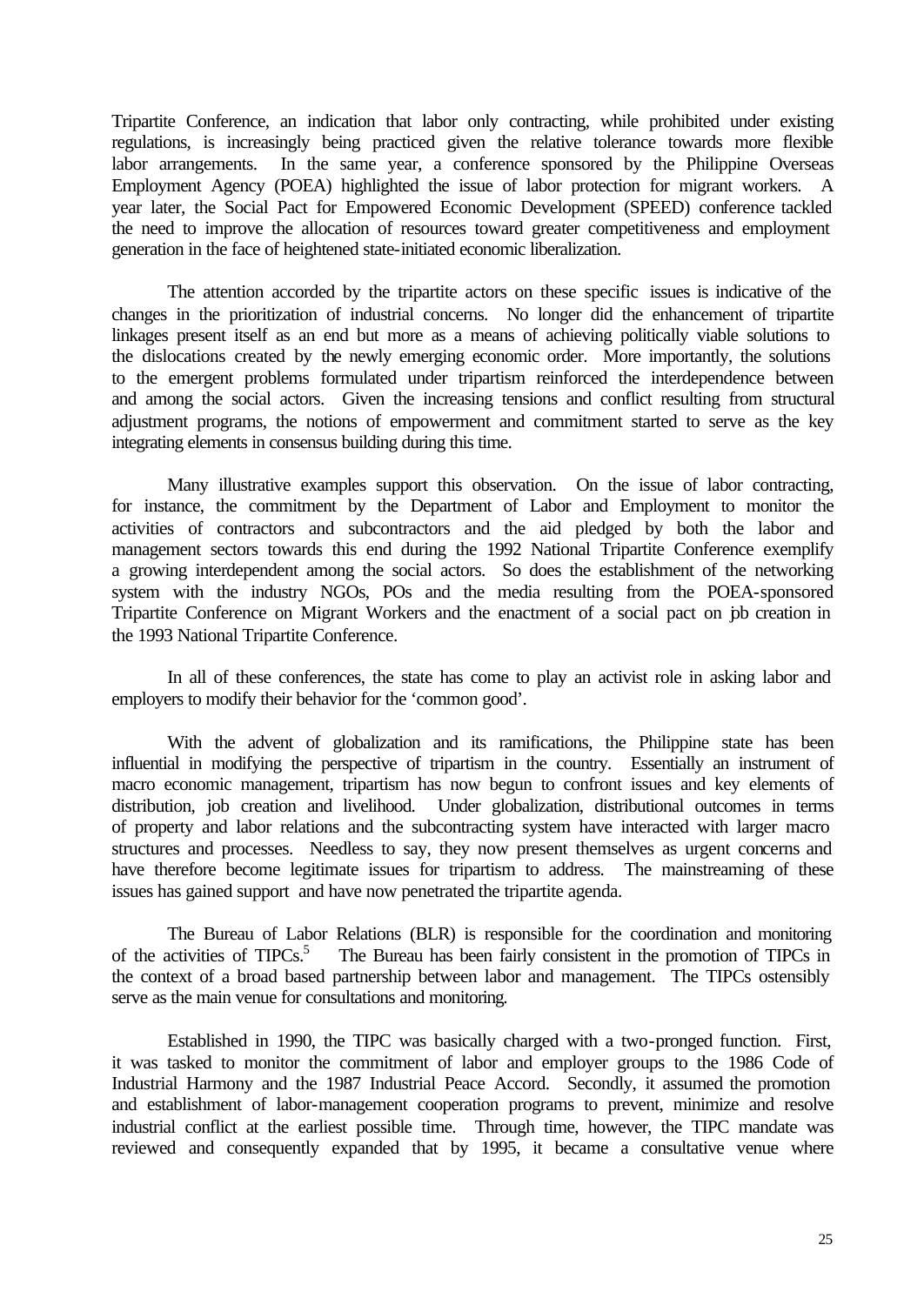controversial industrial issues were debated. It also evolved to become an umbrella organization of all tripartite advisory bodies for the purpose of policy development.

A TIPC's set-up in policy-making should be the product of accommodation and compromise between labor and employer interests under the guidance of the state. A decisive factor to shore up a tripartite "culture" is to seek ways for a greater scope in structuring priorities and sustained activities.

### As observed by Brilliantes (1995):

*The first area is that tripartism as a purely consultative process particularly through the TIPC must evolve a clear vision. By sectors, we know more or less where we want to be by the year 1998, by the year 2000 and in the 21st century. How to get there and what common efforts should be undertaken to get there, however, remain, unclear. The main setback of the TIPC is the lack of activities to sustain it. As it is, it convenes when there are controversial issues to resolve, and is dormant where there are none. In that sense, it remains essentially reactive. If tripartism continues to be relevant, it must not wait; it must create.*

Aside from the TIPC and ITPCs, wage boards are also tripartite in structure, Regional Tripartite Wages and Productivity Boards (RTWPB) are the locus of negotiations for wage setting at the regional level. The sensitive nature of wage setting at the regional level makes it imperative for labor and employer groups to participate in this process.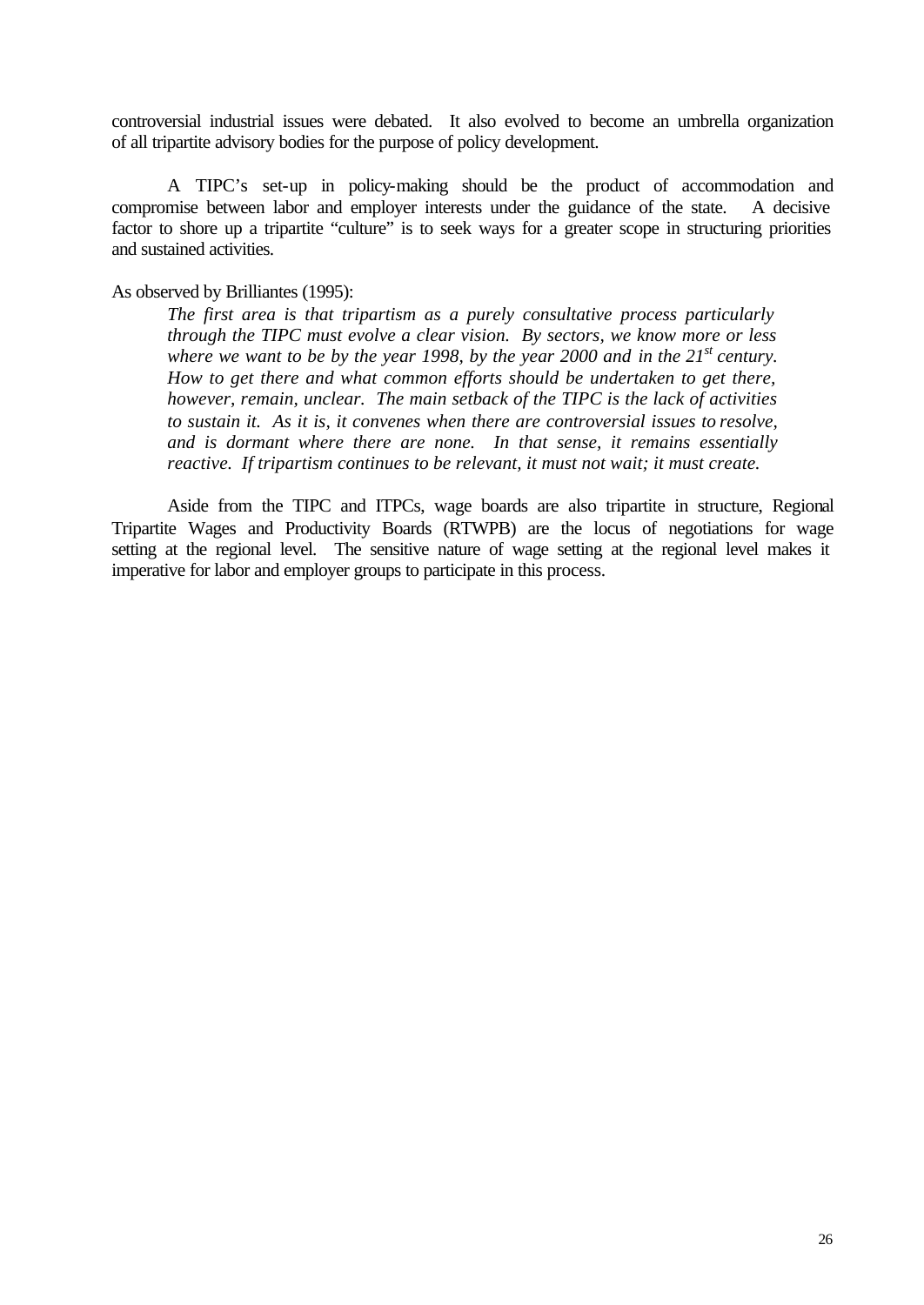#### **4.2 State's Initiatives on Non-Wage Benefits**

In 1989, save for the determination of public workers' salary, state interventions on wage policies has been limited to defining the basic formula and guidelines upon which adjustments are based. The RTWPBs composed of labor, management, and government representatives assumed jurisdiction over the wage-determination process.

Minimal state intervention in wage-setting prevailed until the end of the Aquino administration and the first year of the Ramos administration. In 1993, however, an increase in statal role related to wage-determination is perceptible (Annex 3). Aside from providing the formula in region-specific wage determination, the state moved to improve its apparatus in checking enterprise compliance to the tripartite-set wages. First, it strengthened its inspection capacity by creating zonal inspection task forces. Second, it waged information campaigns to heighten the consciousness of workers on the proper wage levels per region. By 1996, the state increased the penalties for wage violations.

The state-even as it has remained steadfast in its position to maintain minimum wagesetting to protect the unorganized and less skilled segment of the labor force-has in general remained cautious not to directly intervene in the process of wage determination. Its policy has tended to shift towards enhanced non-wage provisions to protect workers income. Various programs highlight the transfer of financial resources towards programs that increase workers' non-wage benefits.

In 1990, workers' insurance benefits were increased. In 1993, housing benefits were expanded. Access by public and private sector workers to medical services was also improved through the establishment of industrial clinics in the early 1990s. And since 1991, government has progressively been foregoing income tax revenues by increasing personal tax exemptions thereby providing tax-relief to low-income workers.

Consistent to the policy of enhancing non-wage benefits, the state in the 1990s has effected the expansion of social security coverage for both private and public sector employees.

State resources have also been mobilized to augment workers' income. The grant of financial assistance to workers illustrates increasing state activity towards non-compensatory means of protecting workers' pay. These packages were in the form of relief allowances and loans mostly channeled to the sugar and other sector of the agricultural industry which have beset by calamities.

At various national-level talks and conferences, sectoral solutions to the erosion of worker purchasing power have perennially been conflicting schools of thought. Labor has constantly demanded wage increases to restore wage value relative to inflation. It is noted that both real wages and productivity have fallen persistently behind. On the matter of strengthening enforcement of mandated wages, compliance averages only 77 per cent across regions (DOLE, 1997). Specifically, these include alternative non-wage measures and benefits to increase the workers net take home pay in line with the total incomes policy framework, alternative wage systems such as productivity based or performance based wages to address the concerns of workers receiving above the minimum wage, need for a better measure of labor productivity, incentives to establishments to adopt productivity improvement and gain sharing programs,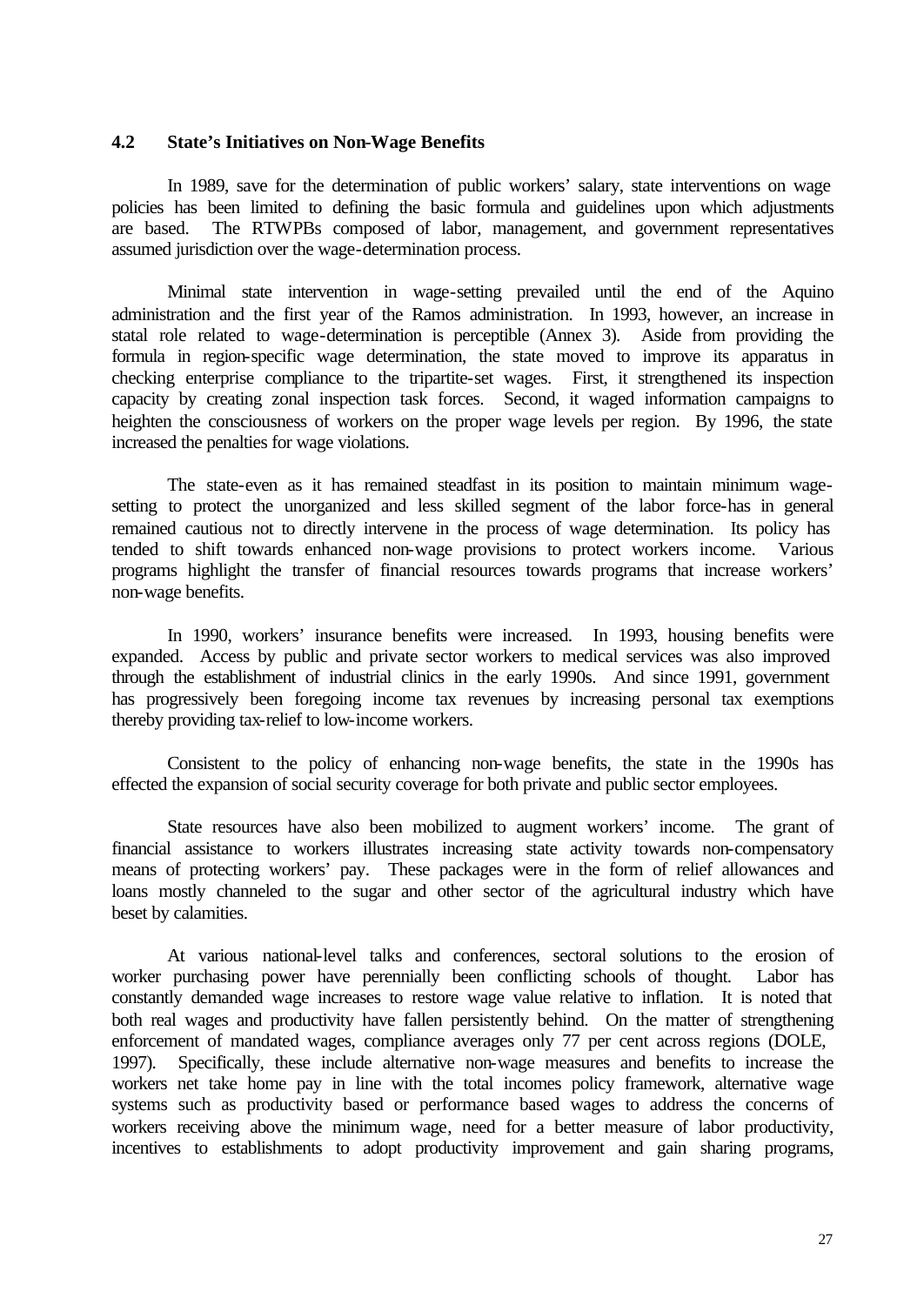clarification of the role of the RTWPBs in productivity promotion in the regions and proliferation of other productivity organizations.

The state does not have an incomes policy. It does however has a wages policy. The concept of incomes policy encompasses more than a wage policy. It encompasses prices, wage incomes and non-wage incomes. It also involves social security payments, the provision of public services and taxation policy.

### **4.3 State's Initiatives on Self-Employment and Livelihood**

Labor and employer groups have shown a marked dependence on the state in providing employment opportunities. Labor expressed concrete demands on job provision while employers offered no explicit commitment to expand employment and prioritize job creation over technology acquisition and other productive related inputs.

Towards the middle of the decade, however, key players in the industrial relations arena assumed a more aggressive posture in the issue of employment generation. Unions and employer groups formed a lobby alliance for increased investments with high employment content. Investments in small medium enterprises (SMEs), for instance, were repeatedly endorsed.

In non-institutional tripartite mechanisms, acceptance of self-employment programs such as livelihood and entrepreneurial activities has also become evident. Safety-net programs such as loan provisions, livelihood assistance packages and social amelioration projects were consensually endorsed.

On employment generation, state policy has an increasing bias towards self-employment (Annex 4). Since 1987, the state has assumed an activist role in generating employment in the countryside and in rural areas. Outside agriculture, employment generation came hand in hand with the program on small medium enterprise development which has been the recipient of numerous financial assistance packages and incentives programs formulated to spur employment in the sector.

In both these sectors, self-employment has been vigorously promoted. State interventions that encourage livelihood activities and entrepreneurship in the countryside indicate the aggressive stance of the state in this respect. Foremost, the state has set in place the basic requirements to effect an environment conducive for livelihood activities. It has enacted legislation that provide tax incentives to barangay business enterprises in 1989, cooperatives in 1990 and to small and medium enterprises in 1991. Aside from this, the state has mobilized financial resources in the form of livelihood assistance packages to jumpstart activities in the sector.

A much less overt component of the state's employment generation strategy is the overseas deployment of manpower resources. And yet, statal activity in this respect remain manifest. Many missions to prospective labor-recipient countries have been assembled since 1987 to facilitate inter-country labor transfer. Livelihood packages have also been provided to contract workers.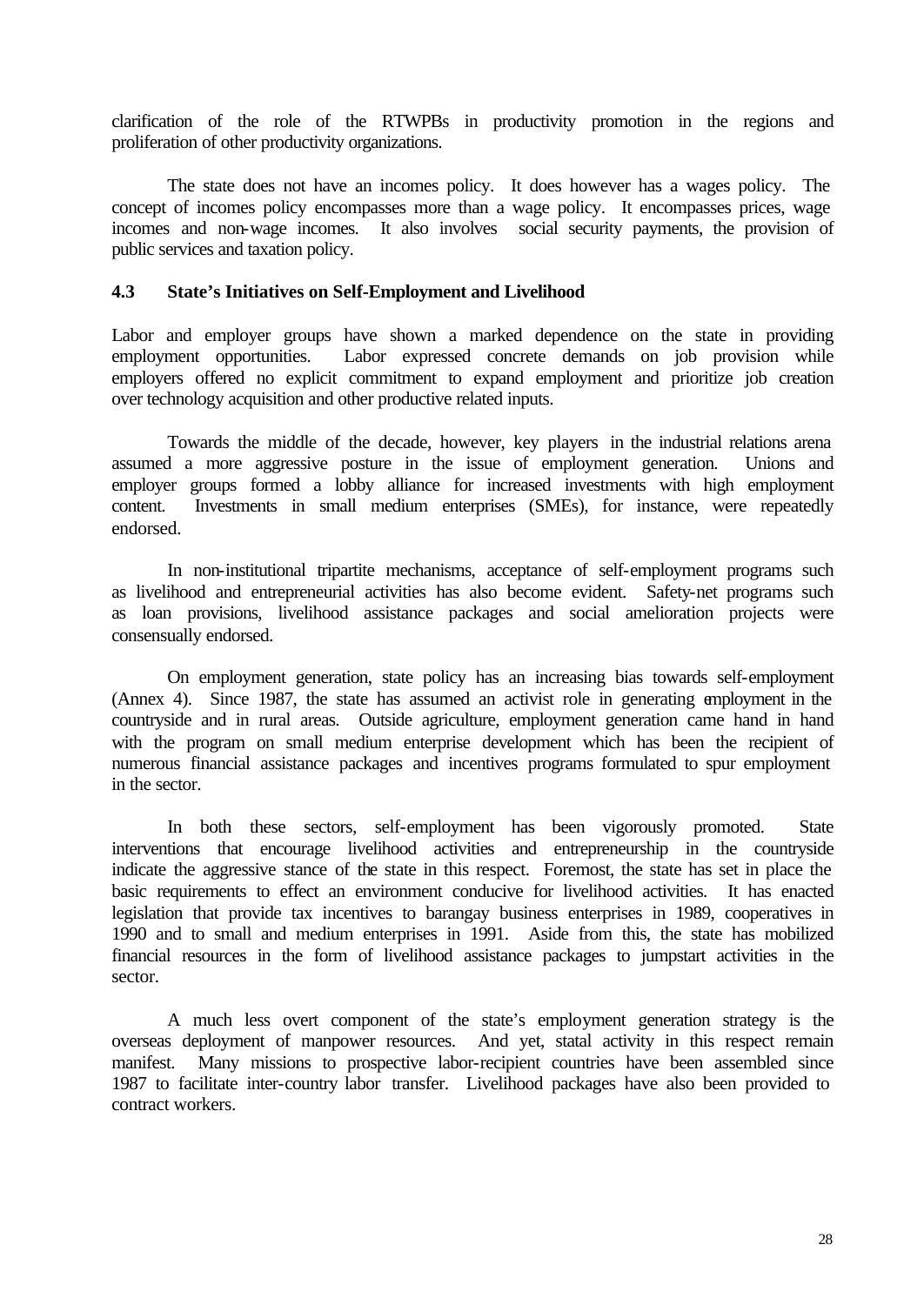### **5. The Continuing Tensions**

Employer groups have similarly been active in pushing their own agenda. The Employers Confederation of the Philippines (ECOP) has thwarted any attempt to wage indexation. In response to calls for wage increases, ECOP suggested non-wage adjustments such as tax exemptions and exemptions from the Home Mutual Development Fund (HMDF) and other contributions to increase workers' take-home pay. ECOP, and the Personnel Management Association of the Philippines (PMAP), have also called for increased investments in human resource development. PMAP, specifically, has been vocal in modifying the thrust of the country's educational system to lessen job mismatch.

Both ECOP and PMAP have fought for more liberal labor laws and advocate the concept of self-policing in terms of labor standards enforcement. They have also been supportive of subcontracting as a means of employment generation and have raised calls for the relaxation of controls and limitations against labor-only contracting. PMAP has also expressed its support for flexible work arrangements such as compressed work week and job rotation to enhance the position of companies in the competitive business environment and, at the same time, create short-term jobs.

They lobbied for less regulation and instead proposed education programs for contractors to ensure fair employment practices.

Obviously, much more has to be done in deconstructing the respective realities perceived, in particular, by management. Changing competitive environments necessitate new and organizational forms of management. Traditional practices have to be re-examined in order to face changes quickly and effectively.

A case in point is the ECOP's stance on the social accord. In its resolution during the Second Business Forum on the Job Crisis in February 1999, the following has been listed as the bases for strengthening the social accord (ECOP, 1999):

- 1. *The Department of Budget and Management should release immediately the funds for DOLE and TESDA programs in support of activities of the social accord.*
- 2. *The DOLE with ECOP and other organizations should draft institutional programs and mechanisms to ensure a credible social accord.*
- 3. *Creation of special government commission that will review labor policies to make these investment friendly and consistent with job promotion and creation.*
- 4. *Wage restraint for two years up to year 2000.*
- 5. *All bargaining dispute considered non-strikeable and therefore should be assumed by the DOLE.*

In the context of responses to globalization, ECOP called for greater flexibility for companies to survive but nowhere in its statements encouraged the opening for discussion on trade offs on wages, working time, for example, over job security, a basic worker right.<sup>6</sup>

In general, sectoral positions on structural adjustments and their effects have been divergent. Labor, while exhibiting signs of resistance, has been extremely divided on the issue with one camp totally rejecting to negotiate and another cautiously attempting to get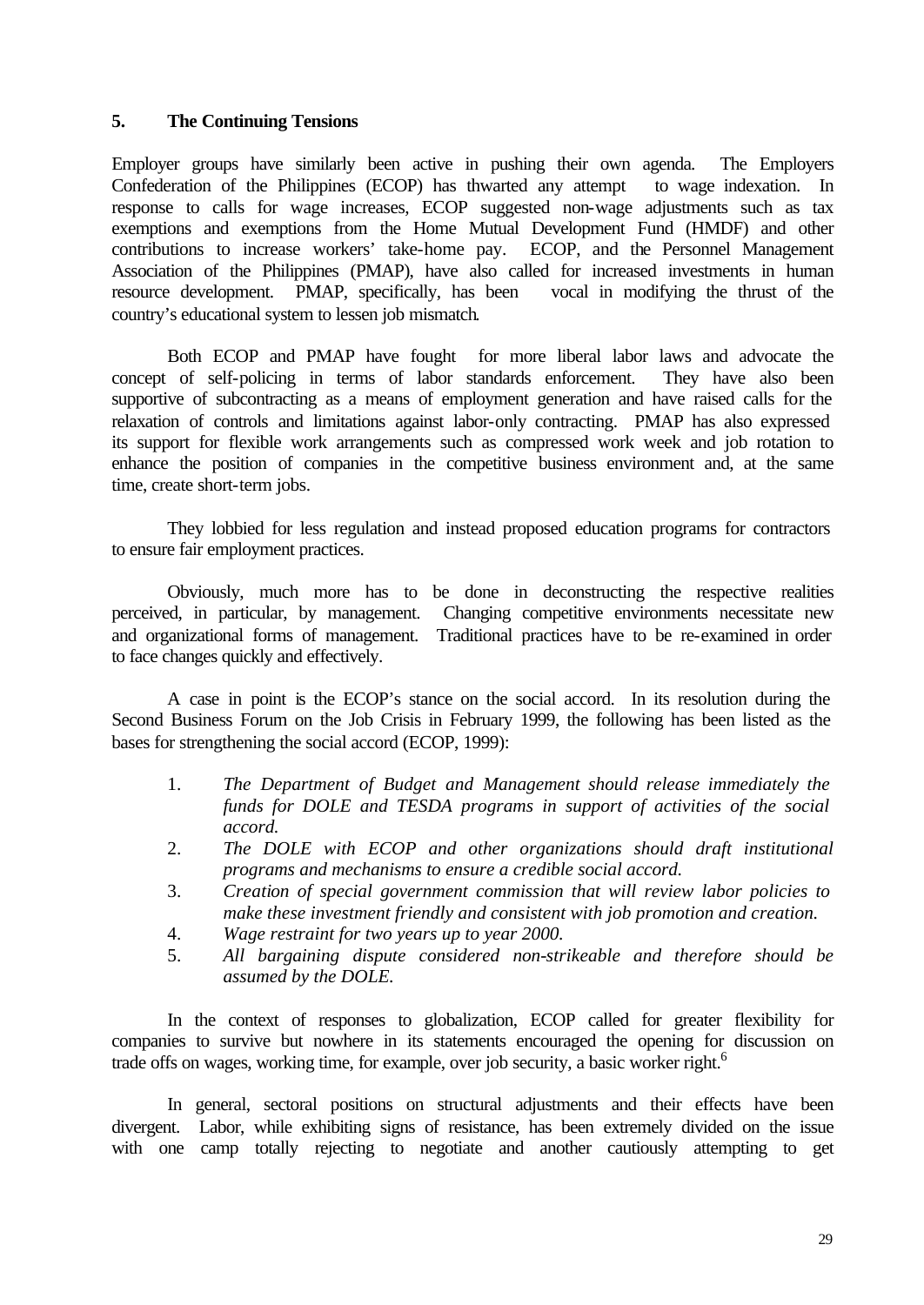concessions. Employer groups have meanwhile been on the whole consistent in their demands for more liberal labor policies and standards to keep them afloat in the competition.

### **5.1 The Union Exclusion Thesis**

The challenge to unions of new forms of organizations is unprecedented. Greater flexibility in the labor market has reduced the organizational power of unions as cited by the various labor groups. The Department of Labor and Employment itself has recognized the growing incidence of labor only contracting, subcontracting and other flexible work arrangements as a result of globalization. Informal work arrangements outside the boundary of labor law could considerably weaken labor and erode the state's capacity to maintain social cohesion.

Labor representatives have consistently pursued the inclusion of greater employment opportunities and higher value added content types of job creation. More specifically, they have moved that flexible employment be strictly monitored. Labor and employers repeatedly agreed on the implementation of training and re-training programs that address flexible policies and practices. In addition, employers called for less regulation of subcontracting activities and appear to have little sympathy on labor's demand for more restrictions and monitoring.

### **5.2 New Bargaining Relationships at the Firm Level**

The functioning of collective bargaining reflects three basic principles: the right to organize, democratic control of the workplace and work conditions. The skills in collective bargaining processes has widened its perspective to include not only management prerogative but also the emergence of new bargaining units such as LMCs and territorial networks. This has rendered the process more complex because of the absence of clear rules on authority between different levels of bargaining.

The LMCs have created new frictions within the organized labor movement. Their presence has a distinctive impact on the terms and conditions of work. Collective bargaining's joint regulation with LMCs is a strategic issue to content with.

### **5.3 Centralization and Lack of Institutional Capacity**

Beyond the workplace, the involvement of labor and management in national economic and social planning has been established to varying degrees. Other than collective bargaining and LMCs, participation at a policy level involves industrial and regional tripartite council. However, while tripartism has facilitated the way for labor and management to participate in decision making at all levels of society. To date it has remained in general a consultative To date it has remained in general a consultative exercise. This is despite the fact that labor and employers are represented in policy making bodies such as the Social Security System, Home Mutual Development Fund, Technical, Education and Skills Development Authority, among others.

Needless to say, industry level bargaining with union participation in state macroeconomic and social policy making has to be enhanced. At the same time, local collaboration could offer grassroots accountability.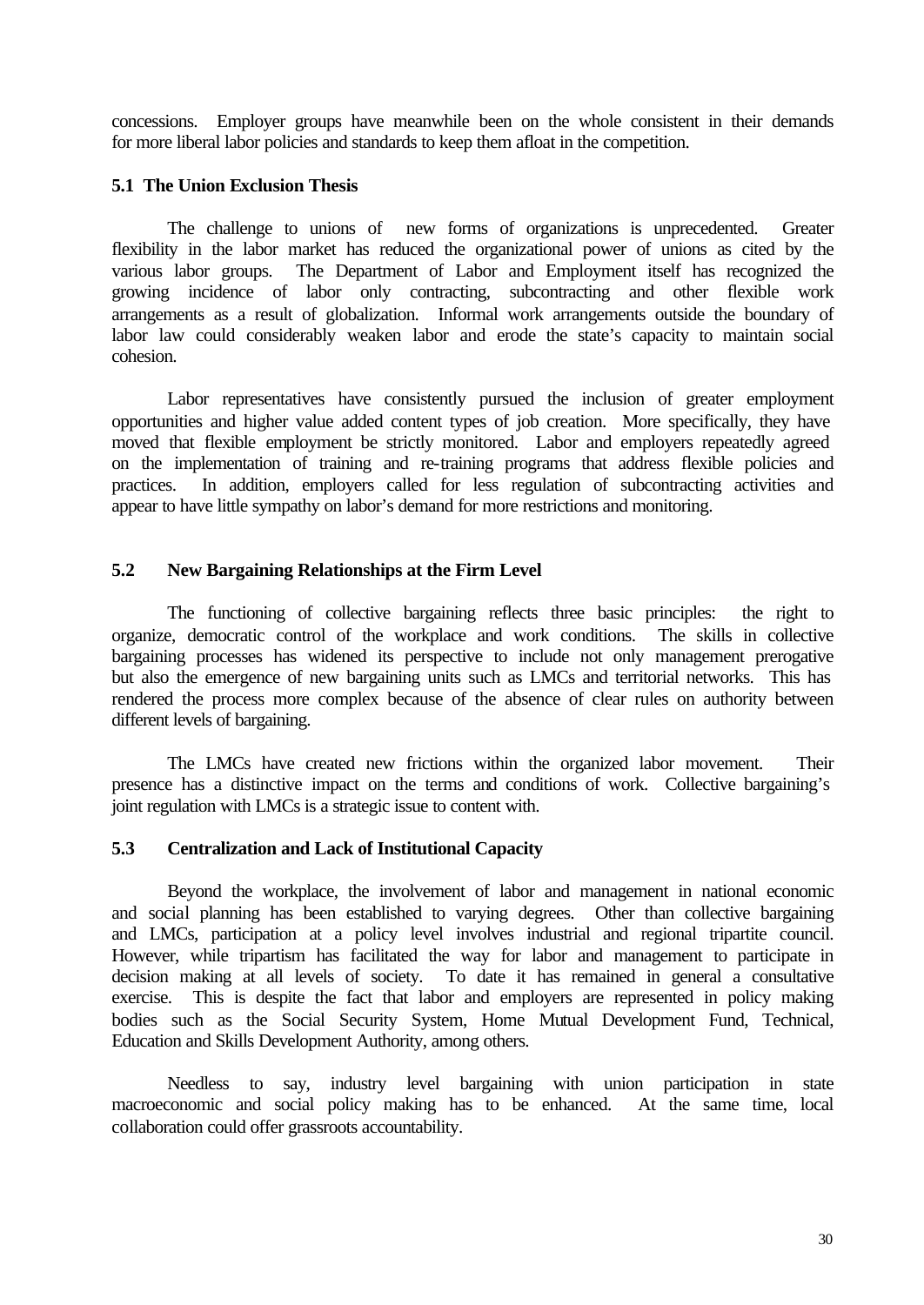The corporatist framework presents the view that effective implementation of reforms requires consensus from the top down and from the bottom up. An important part of the role of the state in the tripartite agenda is to make clearer the rules of the game, an understanding of the legitimate interests of the parties and greater emphasis on the monitoring of policy outcomes.

An annual tripartite performance measurement at various levels including targets and resources has to be implemented. The DOLE's evaluation instrument requires personnel and resources to serve its purpose (Annex 5).

Agreements that cannot be enforced undermines the authority of the state. Subcontracting practices have generated informal arrangements outside the boundary of labor law.

## **6. Contextualizing Tripartite Decision Making Through Broad Based Representation and Participation**

The participatory approach operates from the local context on its own terms rather than the prescriptions from above. Through tripartism, regional employment summit conferences were attended by representatives from the agriculture, industry and service sectors engaged in anti-poverty programs. Consultations on strengthening the informal sector workers at the regional level included expansion of the coverage and benefits on social welfare security, and provision of access to employment and livelihood programs in the informal sector. Support mechanisms such as linkages with financial institutions and provisions of safety nets for displaced workers have been identified. Regional social accords have been forged wherein management agreed to exercise utmost restraint in laying off workers while labor vowed to exercise utmost restraint in holding strikes, slowdowns and other forms of work stoppage.

The commitment to a democratic culture requires institutional conditions that facilitate a collective learning process. While the state has guaranteed the linkage of labor, social and economic rights in the development processes, broader forms of tripartite representation and participation at different levels have to be strengthened. The 1994 social reform summit affirmed to protect the interests of the disadvantaged sectors of society and its issues taken on board with the operationalization of the social reform agenda in 1995. The guiding principles of the social reform agenda, in particular, aim to advance the partnership of the social networks through consultations and participation. While the central tenets of accessing quality basic services, asset reform and sustainable development through institution building and governance define social reform agenda, it is the role of the area-based, sectoral National Anti-Poverty Council (NAPC) established in 1997 to formulate the policies and ensure coordination, monitoring and the evaluation of programs.

A question for the future is how central the role of NAPC would be in advancing effective shared governance. A program such as NAPC necessitates changes in institution building that require technical capacity and innovativeness in shared governance. Representatives of organized economic groups are not only workers and but also the urban poor, women sector and other groups sitting in certain public bodies such as those elected. The mandate of NAPC requires a reorientation of hierarchical levels in decision making and the encouragement of new insights into emerging problems where the impetus of experimentation should come from below. Earlier in 1993, the Bishops Businessmen's Conference for Human Development took a complementary role in taking the broader approach with its social pact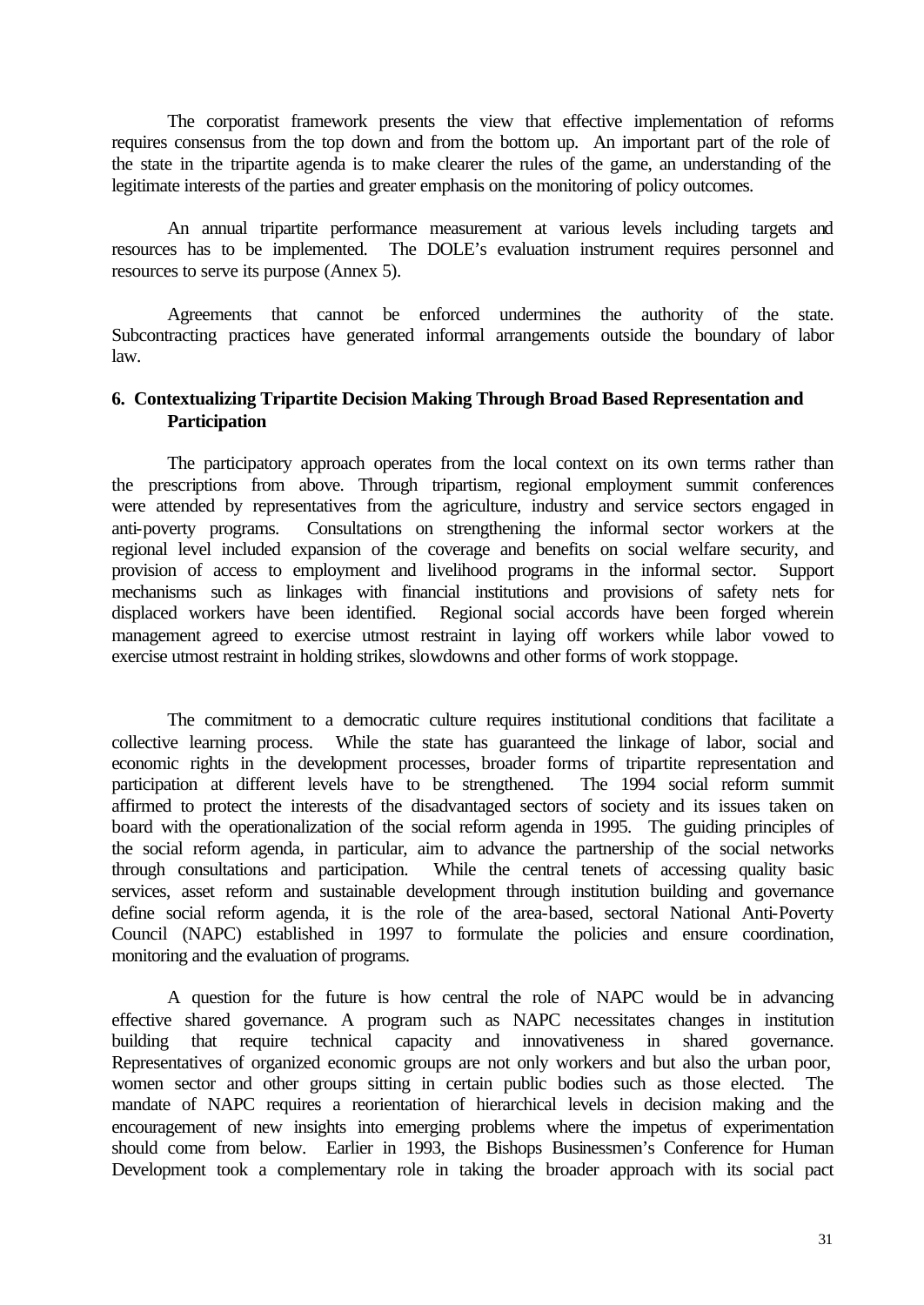alliances with the peasants, fisherfolks, labor and urban poor.<sup>7</sup> The pace and scale of network activities that were generated have perhaps served the need to track performance of donor institutions with the establishment of a Philippine Council for NGO Certifications in 1999. The network consists of the Association of Foundations, Businessmen's Conference for Human Development, Caucus for Development NGO Networks, League of Corporate Foundations, National Council of Social Development Foundations and the Philippine Business for Social Progress.

### **7. Conclusions and Policy Implications**

The twin challenges of centralization for social cohesion and tripartite solidarity work and reforms at the enterprise level require a new phase of labor management relations. But the process of mutual openness and continuing coordination cannot be attained without trust and confidence building. Institutions, relationships and norms shape the quality of a society's social interactions. The tripartite experience of the past should move beyond traditional negotiation which starts from a limited conflictual set of positions to a principled one, where legitimate interests are recognized, people are held accountable for their actions and mutual interests are met.

To respond effectively to globalization, the participatory approach should operate from the local context on its own terms rather than the prescriptions from above. The commitment to a democratic culture requires institutional conditions that facilitate a collective learning process. The new world economic order requires greater interdependence, mutual openness and closer coordination at the enterprise. The social partners must be imaginative and flexible to respond effectively to the process of global integration. In tripartism, there is a rich tradition of shared connections even if in its long history, the process has not significantly redistributed resources and empowered workers collective initiatives. Primarily, tripartite consultations have served as a clearing house opposing tensions between labor and management.

Tripartism's recognition as a democratic institution also brings with it the question of its need for reform with the introduction of mechanisms that encourage forums of informed deliberation. It is not simply a system of representation but a complex open ended process of interest articulation that transforms into identifies, practices and institutions. It requires a representation of real conditions that allows for free will critical of the status quo, bringing in new voices within society to power and a state of mind that allows for the establishment of a new social order.

As noted, the role of the state has been to create the overall environment conducive to social cohesion and competition. Recent contributions to the literature on employment relations emphasize the shifts in economic organizations producing a range of labor flexibility. The extent to which workers view their relations with management is determined in a number of ways by the formal and informal institutional arrangements. Given the tripartite experience, mutual concessions and constraints of various nature have been exchanged. However, changing work patterns as a result of globalization necessitate a restructuring of collective representation of employers and workers and their transformation. The state's effective response lies in its ability to facilitate demands and negotiations. This also means a tripartite framework of representation and social consultations that is more complex and diversified.

The evidence from sectoral demands suggests an opposing view on flexible employment arrangements. While employers' response is one of less regulation of subcontracting activities,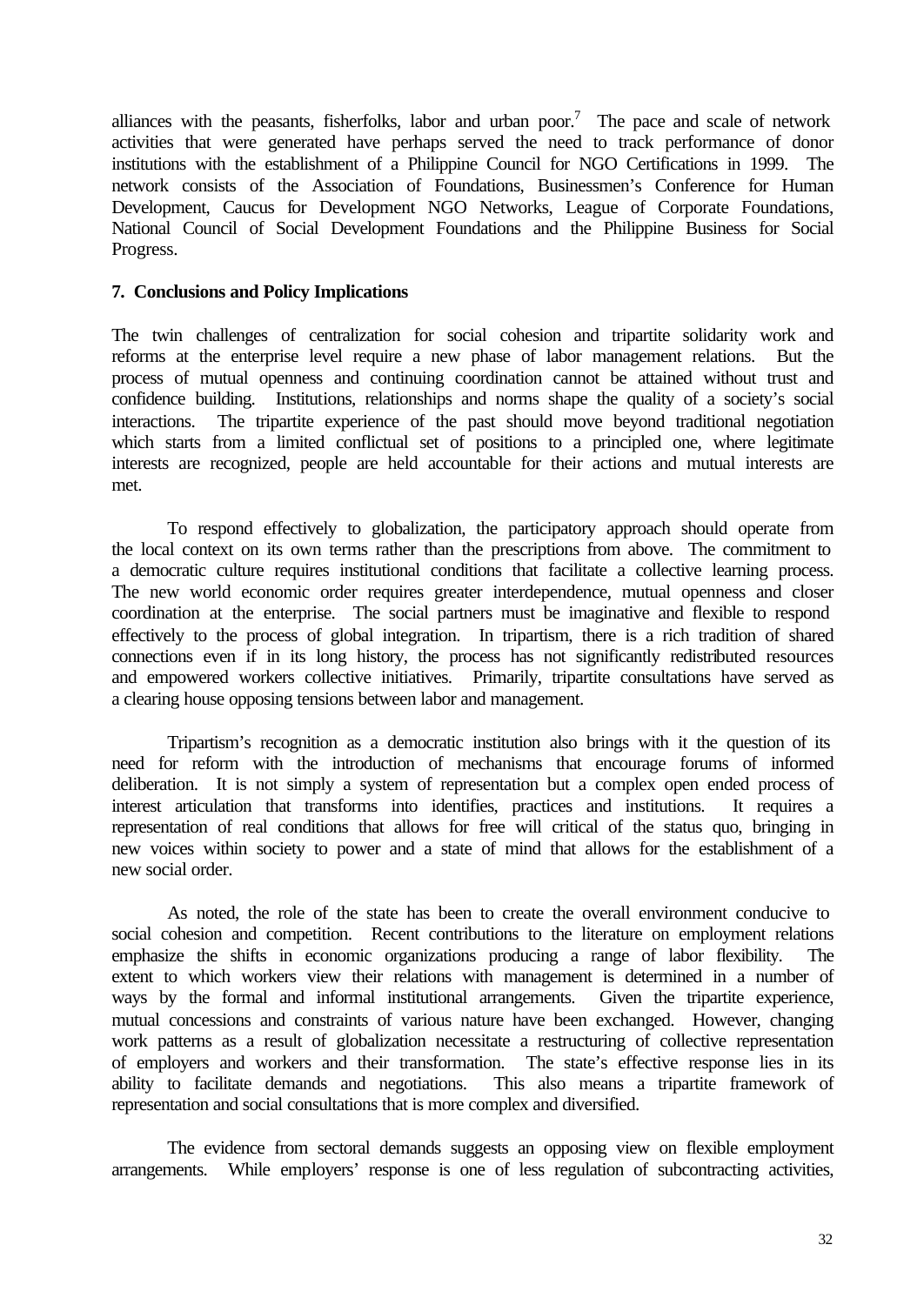for example, labor recommends strict regulations of flexible employment patterns and criminalization of violations. The state promotes voluntary arbitration while employers advocate the use of self policing mechanisms in the application of labor standards (instead of regulation). Labor calls for the setting up of international standards, specifically on the freedom of association, protection of the right to organize and bargain collectively and for more labor inspectors, mediators and labor arbiters.

A significant measure of effective tripartite response to statal policy on employment would have to take account of the activities at the meso- and micro levels. At the meso level, it is important to analyze the employment content and structure of small and medium enterprises and other self-employment sectors. At the micro level, a review of studies on livelihood projects of labor unions and agricultural workers needs to be carried out.

Basic policy issues which have to be considered include:

- 1. The encouragement of a fundamental shift in the values of the contending actors;
- 2. Promotion of the conditions necessary in a creative partnership with a wide range of stakeholders;
- 3. Development of a tripartite system that must be evaluated according to efficiency and equity considerations;
- 4. The need to understand standards of performance of an employment contract through bargaining and negotiation; and
- 5. An appreciation of the need for strategic policies and processes in representation, participation and strategic partnership.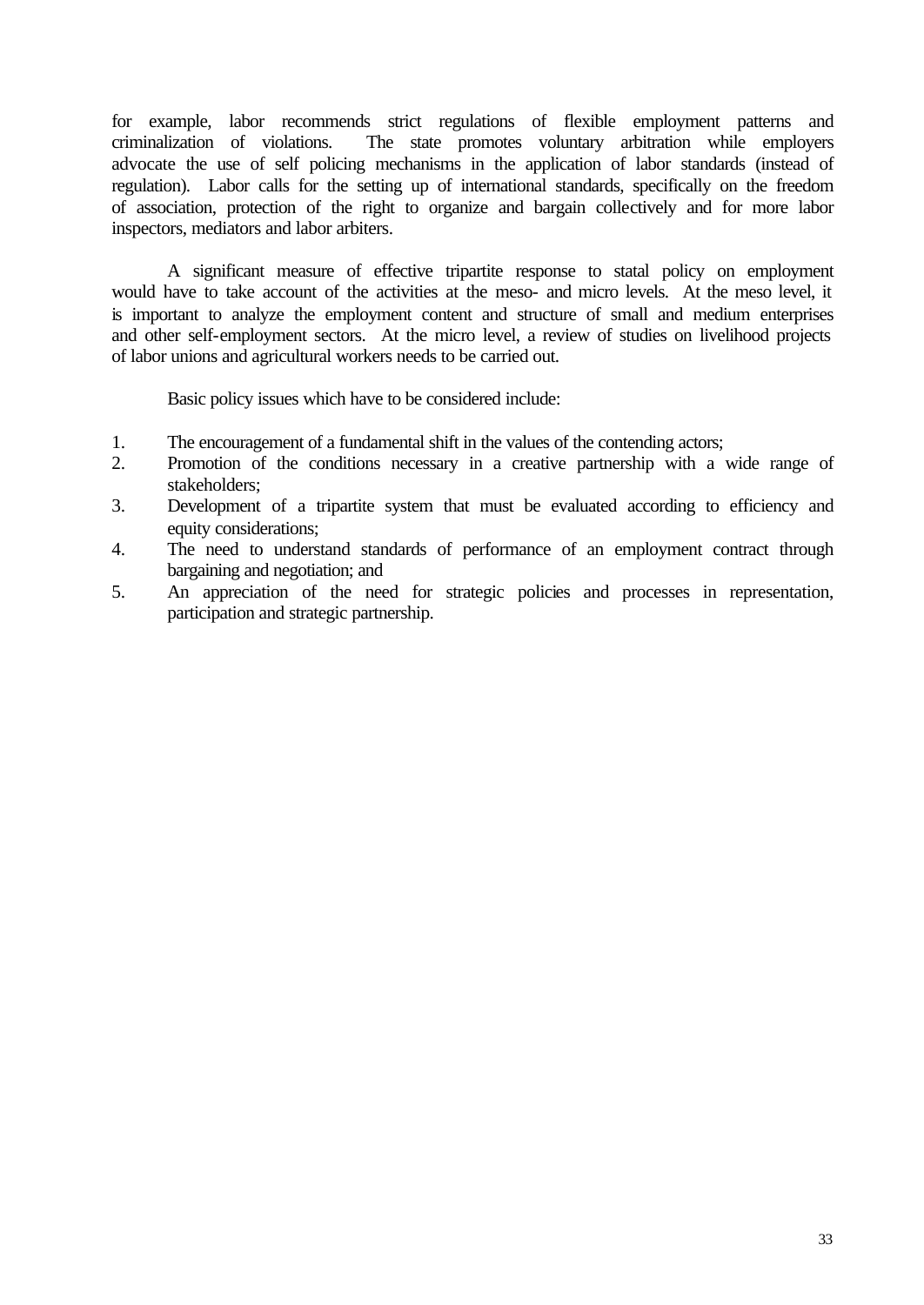## **Annex 1.**

## **A. Definitions of Alternative Work Arrangements**

*Flexitime* – start and/or end the work day earlier (or later) than usual

*Compressed hours* – work fewer (or no) hours some days, and longer hours on other days

*Telecommuting* – work from home for all or part of the work week

*Part-time* – work less than 30 hours a week

*Job-sharing* – share the responsibility and benefits of one full-time position with another employee

## **B. The Flexibility Scan**

Several flexible capabilities will be presented in the following checklist, concerning the aspects of input, throughput, and output of the department. By this flexibility scan (a systematization of flexible capabilities), it is possible to determine the management's flexibility mix. The question ask you to indicate for every capability (by circling the correct number) whether your department:

- 1. Does not use it
- 2. Hardly uses it
- 3. Uses it regularly
- 4. Uses it often
- 5. Uses it very often

### **C. Management Survey**

Improve the professional competence of the staff (upgrading); management development, internal training of employees

Apply horizontal extension of responsibilities (job enlargement). That is, be able to perform a broader repertoire of activities:

- job rotation to improve the versatility of employees, specifically for very vulnerable tasks
- increase the transferability and interchangeability of positions

Apply vertical extension of responsibilities (job enrichment). That is, obtain more decisionmaking authority over activities to be performed:

- leave the setting of priorities (setting up machinery) with regard to production tasks to be performed to employees; greater controlling capacity for employees
- apart from an extra quality check (extrinsic), a continuous quality review by the employees involved themselves (intrinsic)
- increased training; too great an extension of responsibilities (without extra training) may lead to losses in efficiency and quality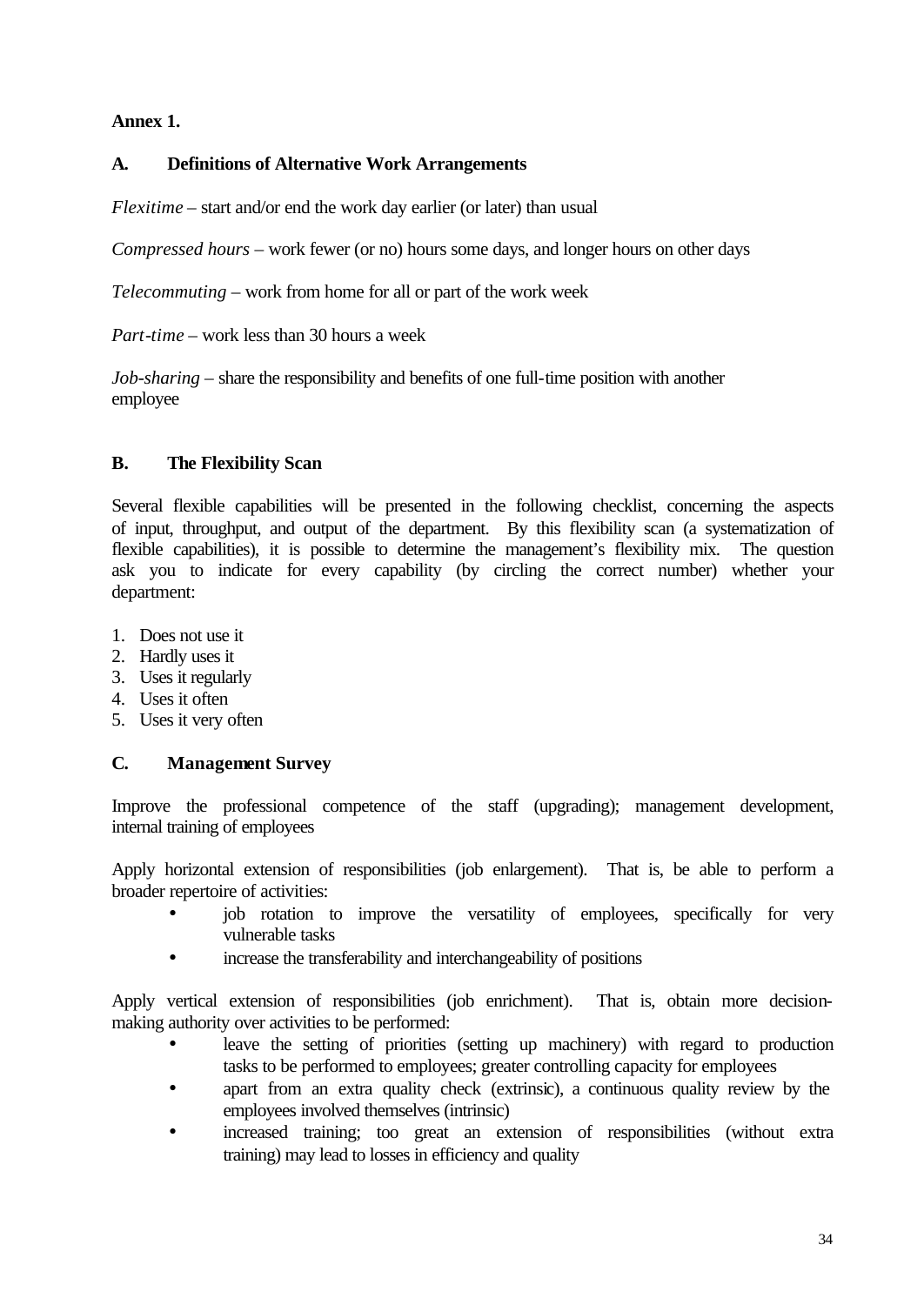Use crash teams ('butterflies', 'flying squads'). That is, teams whose sole purpose is to do all kinds of unexpected jobs (universally versatile personnel)

Create:

- key positions
- multifaceted positions

Apply flexible compensation plans

- remuneration coupled to performance
- profit sharing
- shareholding

Flexibility in working hours

- flexibility in working hours depending on the season; working hours can be adapted not only to peak load, but can also be shortened in off-peak periods
- shift in working hours to have expensive machinery run longer, or reduce bottlenecks in the production process
- make good arrangements as to overtime
- compensate for overtime in leisure time (time-for-time arrangement)
- use a flexible duty roster
- apply flextime (block time and flexible time); suitable for production departments with a fluctuating workload. The employees may determine their own starting and finishing times, but should be present during certain fixed periods (block time)

Conclude flexible employment contracts

- job contract: contract for an indefinite period of time, whereby the length of the period is not expressed in hours, but is determined by the activities to be performed in the job
- part-time contract

Contract employees out to other departments on a temporary basis

Create an internal pooling arrangement, which the departments can use depending on their workload.

Source: Gottlieb, Benjamin H. Flexible Work Arrangements: Managing the Work-Family Boundary, p.12 Volberda, Henk W. Building the Flexible Firm: How to Remain Competitive, pp. 294-295.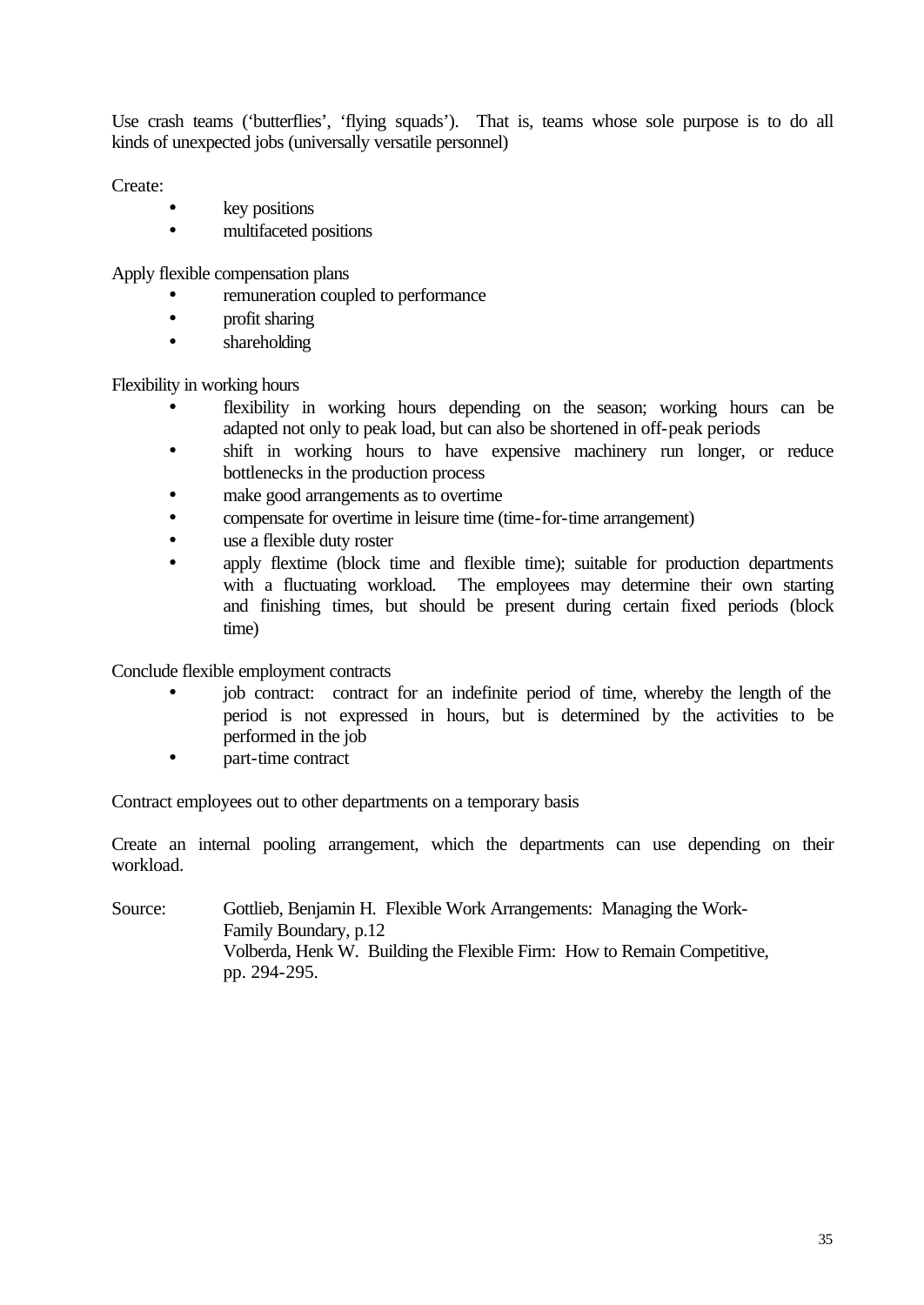# **Annex 2. National Level Tripartite Agreements: 1990-1997**

| <b>YEAR</b> | <b>FUNCTION/</b>     | <b>COMMITTEE RESOLUTIONS/AGREEMENTS/</b>                                                |
|-------------|----------------------|-----------------------------------------------------------------------------------------|
|             | <b>VENUE/</b>        | <b>SOCIAL PARTNERS' COMMITMENTS</b>                                                     |
|             | <b>THEME/</b>        |                                                                                         |
|             | <b>GENERAL</b>       |                                                                                         |
|             | <b>REMARKS</b>       |                                                                                         |
| 1992        | National             | Committee on Labor Relations and Industrial Peace and Security                          |
|             | Tripartite           | validate the Code of Industrial harmony                                                 |
|             | Conference           | propose the increase of budget for the Tripartite Industrial                            |
|             | Occupational         | Peace Council (TIPC)                                                                    |
|             | Safety and           | condemnation of violence and lawlessness<br>$\overline{a}$                              |
|             | <b>Health Center</b> | call for speedy disposition of labor disputes<br>$\overline{a}$                         |
|             | $(15-16)$            | <b>Committee on Incomes and Prices</b>                                                  |
|             | December)            | call for tripartite participation in various policy-making                              |
|             | Sustainable          | agencies of the government                                                              |
|             | Growth and           | development of two-tiered collective bargaining<br>-                                    |
|             | Development          | assessment of RA No. 6971 to the TIPC and agreement on the<br>$\qquad \qquad -$         |
|             | Through              | inclusion and upgrading of quantity and quality of goods and                            |
|             | Industrial           | services in operational criteria of productivity improvement                            |
|             | Peace                | tax exemptions of employee benefits and tax relief for low-<br>$\overline{\phantom{0}}$ |
|             |                      | income earners                                                                          |
|             |                      | recommendation for the passage of the ECA Bill                                          |
|             |                      | calls for GSIS/SSS to study the proposal to restructure loans                           |
|             |                      | under more liberalized terms                                                            |
|             |                      | recognition of the adverse effects of power shortages on small                          |
|             |                      | and medium establishments; recommendation for low interest                              |
|             |                      | loans for SMEs from SSS for purchase of power generators                                |
|             |                      | review of wages<br>Committee on Employment                                              |
|             |                      | recognition of the reality of contracting out of labor and calls                        |
|             |                      | for its effective regulation                                                            |
|             |                      | limitation in the number of part-time workers vis-à-vis regular                         |
|             |                      | full time workers within particular establishments                                      |
|             |                      | need for clear definition of 'promotion' vis-à-vis                                      |
|             |                      | sales/merchandising workers for the purpose of determining the                          |
|             |                      | status, privileges and obligations of both workers and the                              |
|             |                      | principal contractors                                                                   |
|             |                      | creation of tripartite Technical Working Group (TWG) and its                            |
|             |                      | possible function relative to TIPC and to the Secretary of Labor                        |
|             |                      | and Employment in his rule-making functions                                             |
|             |                      | remedial legislation to clarify and strengthen existing laws and                        |
|             |                      | regulations and judicial decisions with particular reference to                         |
|             |                      | the protection and welfare of sub-contracted and part-time<br>workers                   |
|             |                      | endorsement of apprenticeship bill, with specific comments                              |
|             |                      | acknowledged the imperative of overseas employment but                                  |
|             |                      | called for strengthened mechanisms against illegal recruitment                          |
|             |                      | activities and other forms of worker exploitation and abuse                             |
|             |                      |                                                                                         |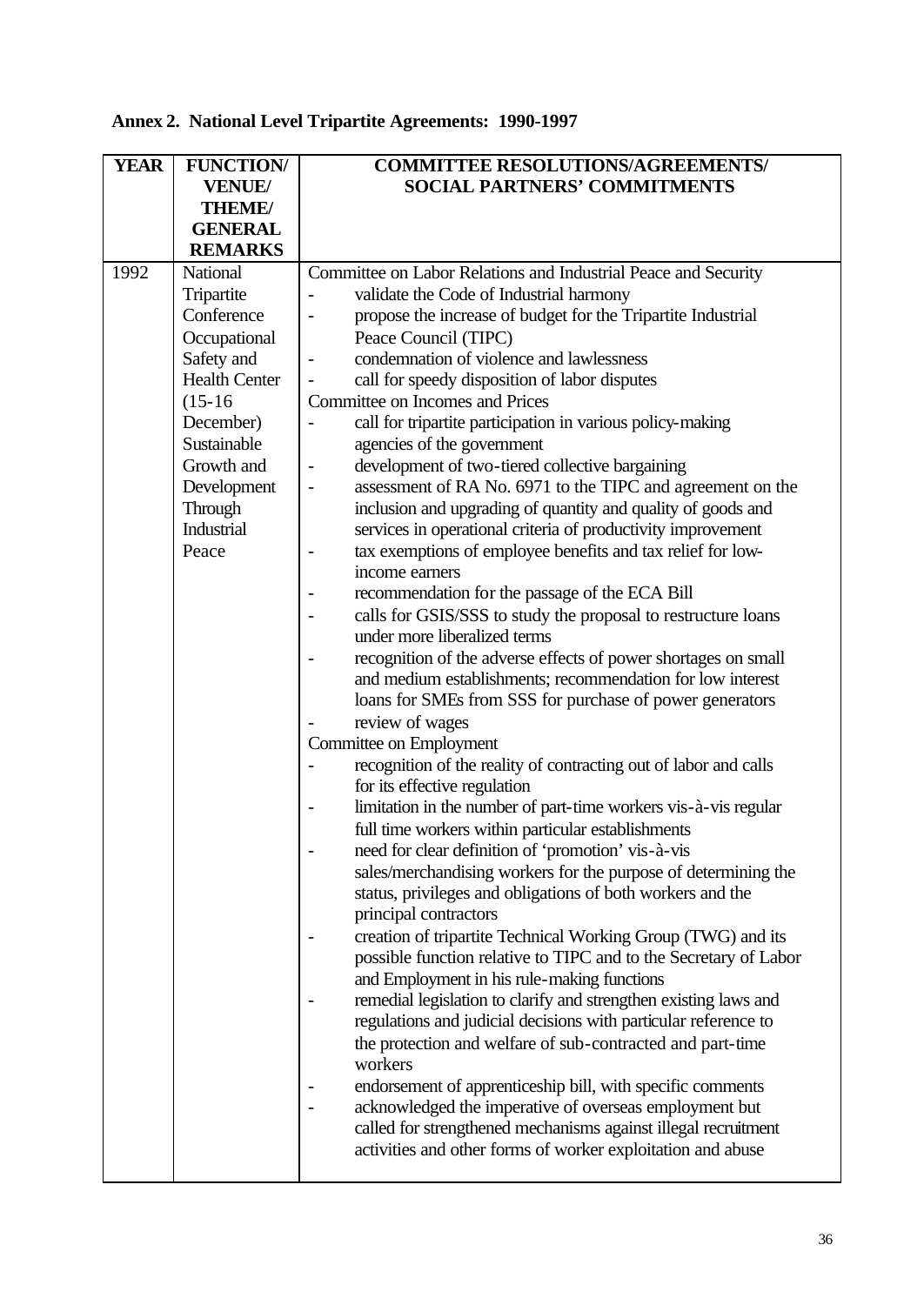| <b>YEAR</b> | <b>FUNCTION/</b> | <b>COMMITTEE RESOLUTIONS/AGREEMENTS/</b>                          |
|-------------|------------------|-------------------------------------------------------------------|
|             | <b>VENUE/</b>    | <b>SOCIAL PARTNERS' COMMITMENTS</b>                               |
|             | <b>THEME/</b>    |                                                                   |
|             | <b>GENERAL</b>   |                                                                   |
|             | <b>REMARKS</b>   |                                                                   |
|             | National         | <b>Employers</b>                                                  |
|             | Tripartite       | actively participate in the formulation and implementation of     |
|             | Conference       | development policies and programs                                 |
|             | on Structural    | improve the quality of domestic material inputs and skills to     |
|             |                  |                                                                   |
|             | Adjustment       | enable industries to compete in the foreign and domestic          |
|             | (19 January)     | markets                                                           |
|             |                  | maintain and promote industrial peace by respecting workers'      |
|             |                  | rights to self-organization and collective bargaining             |
|             |                  | implement productivity-enhancing schemes and programs             |
|             |                  | through productivity sharing by open and mature negotiation       |
|             |                  | with workers                                                      |
|             |                  | provide a safe and healthy environment for workers for            |
|             |                  | voluntarily complying with labor standards and health             |
|             |                  | regulations                                                       |
|             |                  | involve and consult labor in decision-making on issues relating   |
|             |                  | to industrial relations                                           |
|             |                  | support government's anti-inflation policy by maintaining         |
|             |                  | stable prices and improving its productivity to offset higher     |
|             |                  | operating costs                                                   |
|             |                  | police ranks to prevent unfair and illegal practices              |
|             |                  | share resources to strengthen government programs that would      |
|             |                  | benefit the business and labor sectors                            |
|             |                  | support the revenue generation program of government              |
|             |                  | promote trade unionism                                            |
|             |                  | resort to voluntary modes of dispute settlement                   |
|             |                  | Labor                                                             |
|             |                  | actively participate in the formulation and implementation of     |
|             |                  | development policies and programs                                 |
|             |                  | maintain and promote industrial peace by engaging in peaceful     |
|             |                  | settlement of labor problems                                      |
|             |                  | engage in the organization of rural workers and those in the      |
|             |                  | informal sector                                                   |
|             |                  | support programs of private organizations for training, re-       |
|             |                  | training, employment facilitation, livelihood and socio-          |
|             |                  | economic projects                                                 |
|             |                  | report violations of labor standards and health regulations,      |
|             |                  | unfair and illegal practices of employers and employees           |
|             |                  | resort to voluntary modes of dispute settlement                   |
|             |                  | police ranks to prevent unfair and illegal practices              |
|             |                  | Government                                                        |
|             |                  |                                                                   |
|             |                  | promote and ensure greater employment content in investment       |
|             |                  | promote productivity improvement schemes and programs             |
|             |                  | implement the National Employment Plan                            |
|             |                  | enforce all labor laws, especially on labor-only contracting, and |
|             |                  | guard against undue cheapening of labor and any threat in its     |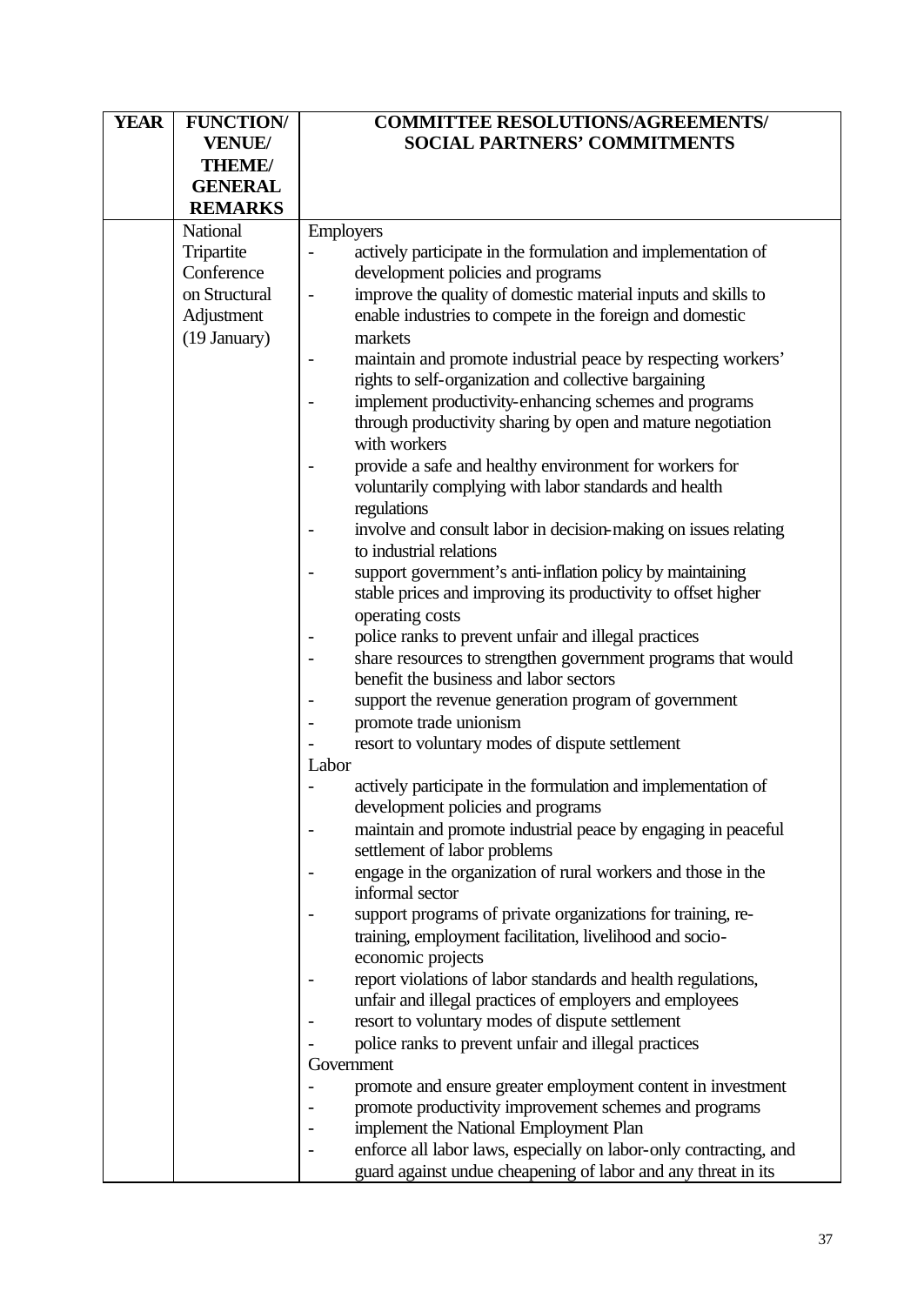| <b>SOCIAL PARTNERS' COMMITMENTS</b>                                                      |  |
|------------------------------------------------------------------------------------------|--|
| <b>VENUE/</b>                                                                            |  |
| <b>THEME/</b>                                                                            |  |
| <b>GENERAL</b>                                                                           |  |
| <b>REMARKS</b>                                                                           |  |
| security                                                                                 |  |
| promote high technology and high value-added small scale                                 |  |
| enterprises                                                                              |  |
| improve the labor market information system and employment                               |  |
| facilitation programs                                                                    |  |
|                                                                                          |  |
| ensure equal employment opportunities for women, the disabled<br>and cultural minorities |  |
|                                                                                          |  |
| accelerate privatization, provided workers' rights are duly                              |  |
| protected, workers are consulted and allowed to participate in                           |  |
| the process and encouraged to acquire equity                                             |  |
| Labor                                                                                    |  |
| actively participate in the formulation and implementation of                            |  |
| development policies and programs                                                        |  |
| maintain and promote industrial peace by engaging in peaceful                            |  |
| settlement of labor problems                                                             |  |
| engage in the organization of rural workers and those in the                             |  |
| informal sector                                                                          |  |
| support programs of private organizations for training, re-training,                     |  |
| employment facilitation, livelihood and socio-economic projects                          |  |
| report violations of labor standards and health regulations, unfair                      |  |
| and illegal practices of employers and employees                                         |  |
| resort to voluntary modes of dispute settlement                                          |  |
| police ranks to prevent unfair and illegal practices                                     |  |
| Government                                                                               |  |
| promote and ensure greater employment content in investment                              |  |
| promote productivity improvement schemes and programs                                    |  |
| implement the National Employment Plan                                                   |  |
| enforce all labor laws, especially on labor-only contracting, and                        |  |
| guard against undue cheapening of labor and any threat in its                            |  |
| security                                                                                 |  |
| promote high technology and high value-added small scale                                 |  |
| industries                                                                               |  |
| improve the labor market information system and employment                               |  |
| facilitation programs                                                                    |  |
| ensure equal employment opportunities for women, the disabled                            |  |
| and cultural minorities                                                                  |  |
| accelerate privatization, provided workers' rights are duly                              |  |
| protected, workers are consulted and allowed to participate in the                       |  |
| process and encouraged to acquire equity                                                 |  |
| guarantee a minimum level of spending for social services and                            |  |
| infrastructure in order to improve productivity and attract                              |  |
| investment, especially in the countryside                                                |  |
| further liberalize trade policy through tariff reforms and                               |  |
| competitive exchange rate in consultation with the sectors affected                      |  |
| level the playing field by penalizing monopolies and cartels,                            |  |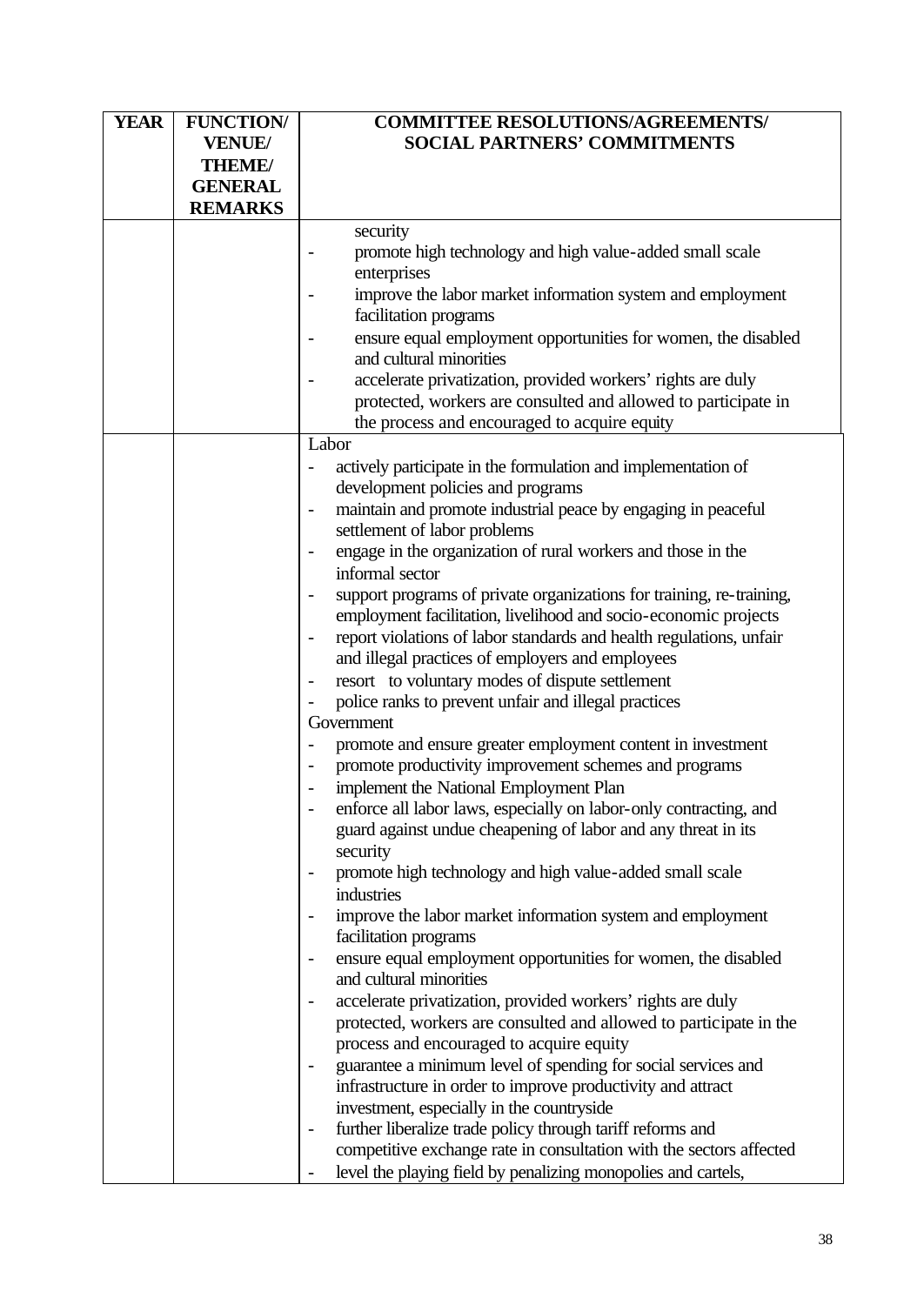| <b>YEAR</b> | <b>FUNCTION/</b> | <b>COMMITTEE RESOLUTIONS/AGREEMENTS/</b>                                                     |
|-------------|------------------|----------------------------------------------------------------------------------------------|
|             | <b>VENUE/</b>    | <b>SOCIAL PARTNERS' COMMITMENTS</b>                                                          |
|             | <b>THEME/</b>    |                                                                                              |
|             | <b>GENERAL</b>   |                                                                                              |
|             | <b>REMARKS</b>   |                                                                                              |
|             |                  | equalize capital requirements for local and foreign banks,                                   |
|             |                  | eliminate government competition with the private sector and                                 |
|             |                  | provide local industries with non-fiscal incentives to make them                             |
|             |                  | internationally competitive                                                                  |
|             |                  | support a productivity based and location-specific wage                                      |
|             |                  | adjustment approach implemented by open and mature                                           |
|             |                  | negotiations between labor and management                                                    |
|             |                  | improve revenue generation efforts coupled with re-channeling of                             |
|             |                  | supporting more productive social goods while withdrawing from                               |
|             |                  | activities that compete with private sector initiative                                       |
|             |                  | provide honest, efficient and supportive bureaucracy                                         |
|             |                  | effect greater coordination, consistency and decisiveness in policy-                         |
|             |                  | making and implementation                                                                    |
|             |                  | make the banking sector more responsive to the demands of                                    |
|             |                  | structural adjustments by improving present banking policies and                             |
|             |                  | system (through the Central Monetary Authority)                                              |
|             |                  | further institutionalize tripartite participation and consultation in                        |
|             |                  | policy formulation, implementation, monitoring and evaluation                                |
|             |                  | promote voluntary arbitration for settlement of disputes                                     |
|             |                  | continue to provide priority expenditure for social sectors and at                           |
|             |                  | the same time provide the macroeconomic environment for private<br>sector development        |
|             |                  | provide the necessary support for the effective implementation of                            |
|             |                  | the Structural Adjustment Action Plan                                                        |
| 1996        | National         | Committee on Industrial and Incomes Policy                                                   |
|             | Tripartite       | strengthening of minimum wage-fixing mechanism through the                                   |
|             | Conference       | operationalization of the criteria for minimum wage fixing and the                           |
|             | Occupational     | review of its mandate/manner/method                                                          |
|             | Safety and       | development of alternative approaches to wage fixing such as                                 |
|             | Health Center,   | productivity based wages and flexible wage systems                                           |
|             | $Q.C. (18-19)$   | increasing take-home pay by exempting low wage earners from                                  |
|             | April)           | income tax; upgrading of social welfare benefits; monetization of                            |
|             | Globalism:       | leave credits; and grant of interest-free loans                                              |
|             | Its challenge    | enjoining the tripartite sectors to undertake joint measures on<br>$\qquad \qquad -$         |
|             | to Labor and     | productivity awareness raising and training, as well as productivity                         |
|             | the Social       | improvement and gain-sharing                                                                 |
|             | Partners         | endorse to the President the appointment of workers and<br>$\overline{\phantom{0}}$          |
|             |                  | employers representatives as advisers in the working groups of the                           |
|             | In general, the  | APEC, AFTA, WTO;                                                                             |
|             | Conference       | urge the government to draw up a clear plan of action relative to                            |
|             | clarified        | the strategic positioning of the country in the GAT/WTO                                      |
|             | government       | enjoin the corporations to adopt a Code of Conduct to govern the<br>$\overline{\phantom{0}}$ |
|             | policies,        | relationship between workers and employers in the light of                                   |
|             | programs and     | growing economic interdependence among nations                                               |
|             | projects on      | Committee on Human Resource Development                                                      |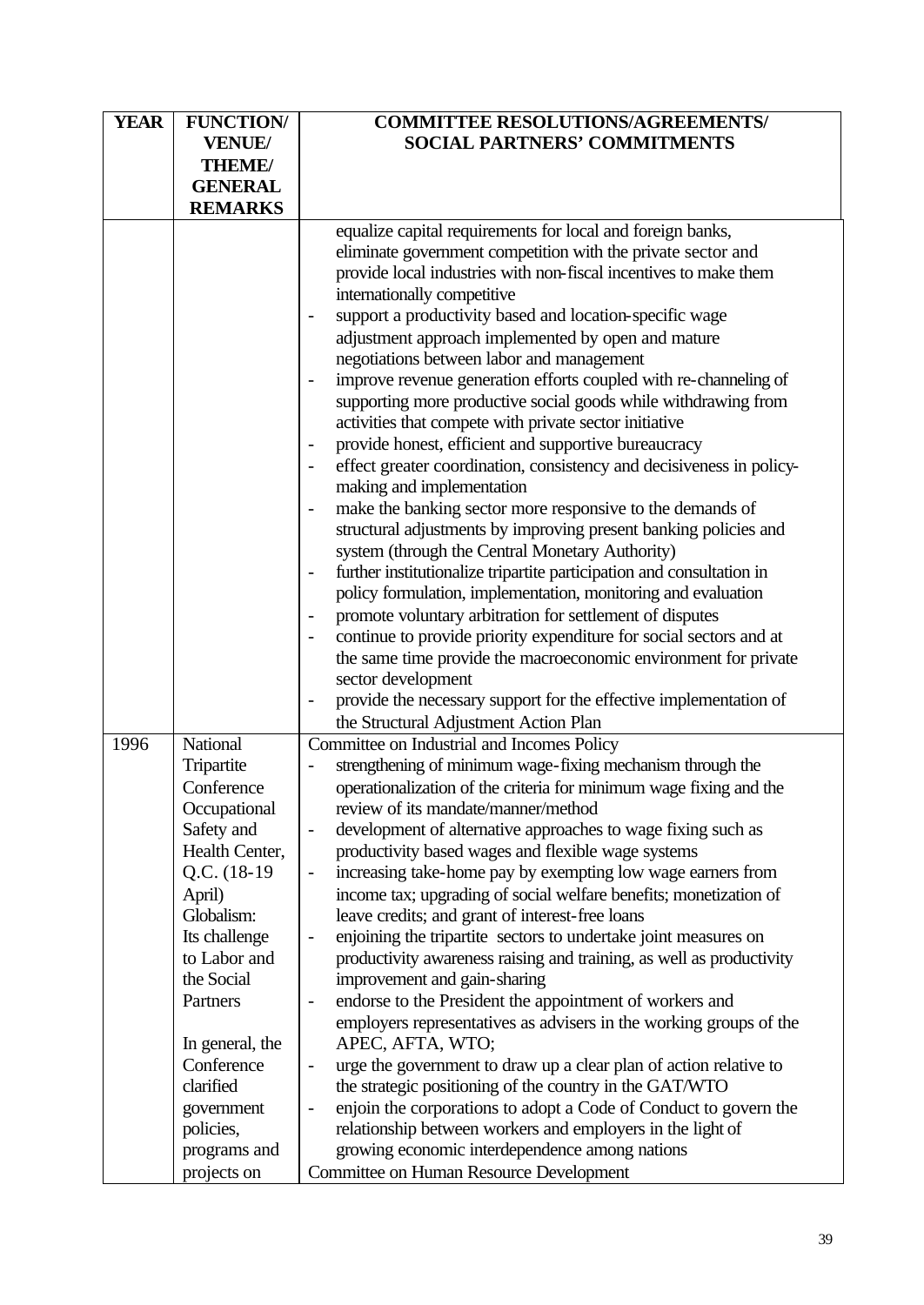| <b>YEAR</b> | <b>FUNCTION/</b>                | <b>COMMITTEE RESOLUTIONS/AGREEMENTS/</b>                                                    |
|-------------|---------------------------------|---------------------------------------------------------------------------------------------|
|             | <b>VENUE/</b>                   | <b>SOCIAL PARTNERS' COMMITMENTS</b>                                                         |
|             | <b>THEME/</b>                   |                                                                                             |
|             | <b>GENERAL</b>                  |                                                                                             |
|             | <b>REMARKS</b>                  |                                                                                             |
|             | labor and                       | involve the Tripartite Industrial Peace Council (TIPC) in the<br>$\overline{a}$             |
|             | employment;                     | immediate formulation and implementation of a comprehensive                                 |
|             | re-affirmed                     | HRD plan, i.e. Apprenticeship and distance education                                        |
|             | tripartism/                     | encourage the conduct of adult basic education to include                                   |
|             | Continuing                      | modalities on value formation, social responsibility and human                              |
|             | discussion                      | dignity                                                                                     |
|             | and                             | reinstitute the tax incentive schemes for the private sector and                            |
|             | partnership                     | simplify the procedures for availment                                                       |
|             | among sectors                   | direct the TIPC to review and make the appropriate<br>$\overline{\phantom{0}}$              |
|             | in formulating                  | recommendations to the President in formulating a massive                                   |
|             | policies and                    | apprenticeship/training program                                                             |
|             | resolving                       | Committee on Employment                                                                     |
|             | issues on                       | conduct a Tripartite Conference on Overseas Employment to                                   |
|             | labor and                       | further discuss and resolve issues regarding Overseas Filipino                              |
|             | employment;                     | Workers                                                                                     |
|             | and effected a                  | create an inter-agency Committee to integrate all measures on                               |
|             | sense that                      | occupational safety and health that include: improvement in the                             |
|             | government                      | inspectorate system, review of health and safety programs,                                  |
|             | shall fast-                     | legislative lobby to compel employers to comply with the                                    |
|             | track                           | provisions of the Labor Code, and the ratification of ILO                                   |
|             | resolutions of                  | Convention on safety and health                                                             |
|             | remaining                       | provide safety nets to workers displaced by the GATT-WTO by                                 |
|             | <i>issues</i> where             | returning the fund for workers entrepreneurship and capacity-                               |
|             | no consensus                    | building                                                                                    |
|             | was reached.                    | develop an effective labor market information system for<br>$\qquad \qquad \blacksquare$    |
|             | There was                       | employment facilitation and promotion                                                       |
|             | also an                         | establish Public Employment Service Offices (PESOs) in strategic                            |
|             | understanding                   | areas and endorse Senate Bill No. 639                                                       |
|             | that the TIPC,                  | increase the budget for the Workers Organization and                                        |
|             | with the                        | Development Program (WODP)                                                                  |
|             | Tripartite                      | increase the budget for Special Program for Employment of                                   |
|             | Executive<br>Committee          | <b>Students (SPES)</b>                                                                      |
|             |                                 | submit the issues setting clearer guidelines on contracting and<br>$\overline{\phantom{0}}$ |
|             | acting as the<br>lead group, be | subcontracting to further tripartite discussion<br><b>Committee of Labor Relations</b>      |
|             | tasked to                       | strengthen tripartism by instituting the TIPC as a mechanism for                            |
|             | monitor                         | effective consultation and as an umbrella organization of all                               |
|             | compliance                      | tripartite advisory bodies for the purpose of policy development                            |
|             | with specific                   | lodge permanently all TIPC Secretariat staff and functions with                             |
|             | plans of                        | the Bureau of Labor Relations                                                               |
|             | action and                      | promote plant-level labor-management mechanisms                                             |
|             | recommendati                    | adopt rules implementing the grievance and voluntary arbitration                            |
|             | on, and                         | provisions in the Labor Code                                                                |
|             | ensure that                     | strictly implement and enforce labor standards, especially in                               |
|             | the                             | unorganized establishments to minimize filing of cases                                      |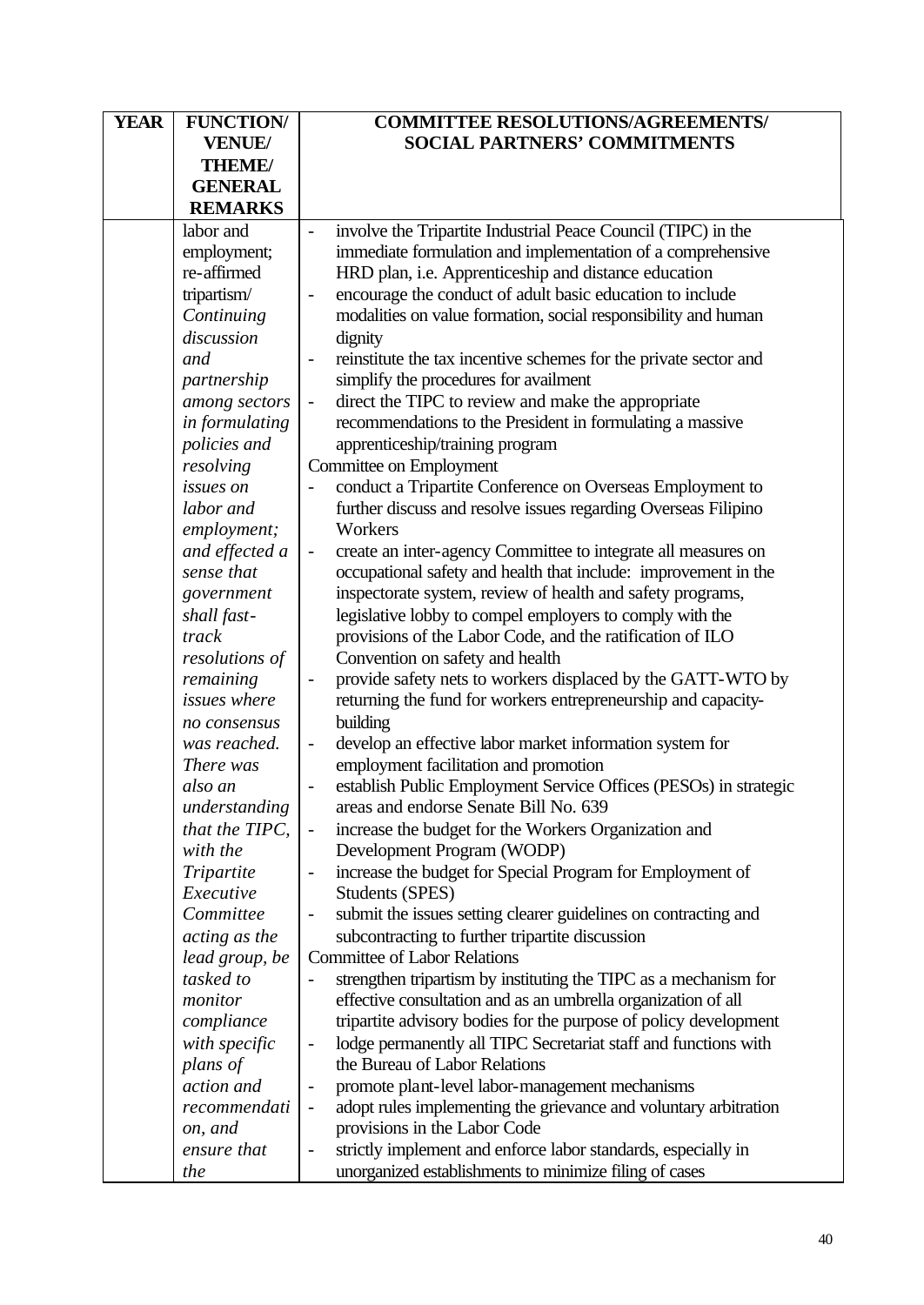| <b>YEAR</b> | <b>FUNCTION/</b>        | <b>COMMITTEE RESOLUTIONS/AGREEMENTS/</b>                                                              |
|-------------|-------------------------|-------------------------------------------------------------------------------------------------------|
|             | <b>VENUE/</b>           | <b>SOCIAL PARTNERS' COMMITMENTS</b>                                                                   |
|             | THEME/                  |                                                                                                       |
|             | <b>GENERAL</b>          |                                                                                                       |
|             | <b>REMARKS</b>          |                                                                                                       |
|             | appropriate             | establish a one-stop-shop for public sector union registration                                        |
|             | follow-up               | review existing guidelines on collective negotiation, certification                                   |
|             | actions are             | election, registration of local unions including non-traditional                                      |
|             | taken                   | unions and unions in the public sector                                                                |
|             | consistent              | allow union representation in GOCCs undergoing privatization<br>$\overline{a}$                        |
|             | with such               | direct the Public Sector Labor Management Council to review the<br>$\overline{\phantom{a}}$           |
|             | plans of                | rules implementing Executive Order No. 180                                                            |
|             | action and              | direct the DOLE and the CSC to identify administrative and                                            |
|             | recommendati            | legislative measures to strengthen public sector unionism upon                                        |
|             |                         | prior consultations with the labor sector                                                             |
|             | ons.                    |                                                                                                       |
|             |                         | review the rights, duties and responsibilities of teachers and non-<br>teaching personnel             |
|             |                         | recommend to the legislature the amendments of the Articles 223,                                      |
|             |                         | 241 and 253-A of the Labor Code                                                                       |
| 1997        | National                | Committee on Wages                                                                                    |
|             | Tripartite              | NWPC study on simplification of regional minimum wage                                                 |
|             | Conference              | structures and to review its policy on "safety net" approach in                                       |
|             |                         |                                                                                                       |
|             | on Wages,               | minimum wage fixing, its policy on "supervening conditions" and                                       |
|             | Productivity,           | the 12-month prohibitory period re: issuance of a new wage order                                      |
|             | Employment<br>and Labor | Operationalize the criteria for minimum wage fixing under RA<br>6727                                  |
|             |                         |                                                                                                       |
|             | <b>Relations</b>        | Study by NWPC on living wage to be subjected to roundtable<br>$\overline{\phantom{0}}$<br>discussions |
|             | OSHC, Q.C.              | Strengthening of enforcement of mandated wages, set up a                                              |
|             | $(11-12)$               |                                                                                                       |
|             | December)               | tripartite monitoring system as a strategy for improving                                              |
|             |                         | enforcement of and compliance with mandated wages; increase the                                       |
|             |                         | number of labor inspectors; conduct more extensive information                                        |
|             |                         | campaign on applicable wage rates; promote voluntary compliance                                       |
|             |                         | with labor standards, particularly on wages                                                           |
|             |                         | Support grant of non-wage benefits to workers both in public and                                      |
|             |                         | private sectors                                                                                       |
|             |                         | For NWPC to lead in the study of non-wage measures and                                                |
|             |                         | advocate for legislative action                                                                       |
|             |                         | Tax-exemption of fringe benefits                                                                      |
|             |                         | Exploration of non-wage measures that can supplement the                                              |
|             |                         | existing regional minimum wage fixing system and promote                                              |
|             |                         | greater competitiveness such as productivity-based and                                                |
|             |                         | performance-based wages                                                                               |
|             |                         | Committee on Productivity and Employment                                                              |
|             |                         | promotion of value formation and skills-upgrading through                                             |
|             |                         | education and training                                                                                |
|             |                         | inclusion of productivity in secondary and tertiary curricula in                                      |
|             |                         | schools                                                                                               |
|             |                         | conduct of massive information campaign on productivity;                                              |
|             |                         | promotion of productivity at the enterprise level through 5S, QCC,                                    |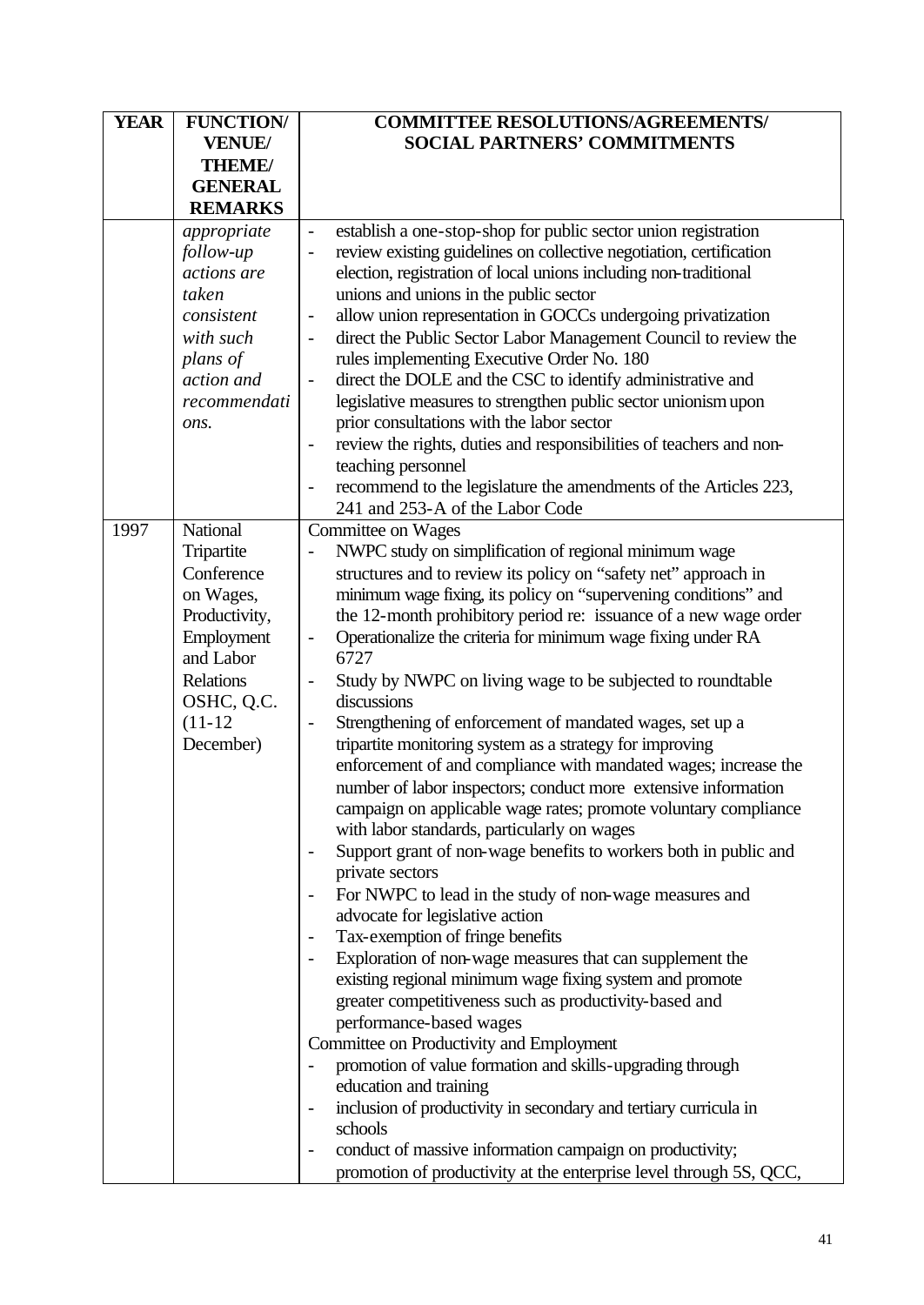| <b>SOCIAL PARTNERS' COMMITMENTS</b><br><b>VENUE/</b><br><b>THEME/</b><br><b>GENERAL</b><br><b>REMARKS</b><br>WISE and ISTIV<br>call for RTWPBs to lead in productivity promotion in regions<br>formulation of simple and user-friendly productivity<br>measurements as guides to public and private sectors<br>recommendation to the President to certify as urgent Amendatory |
|--------------------------------------------------------------------------------------------------------------------------------------------------------------------------------------------------------------------------------------------------------------------------------------------------------------------------------------------------------------------------------|
|                                                                                                                                                                                                                                                                                                                                                                                |
|                                                                                                                                                                                                                                                                                                                                                                                |
|                                                                                                                                                                                                                                                                                                                                                                                |
|                                                                                                                                                                                                                                                                                                                                                                                |
|                                                                                                                                                                                                                                                                                                                                                                                |
|                                                                                                                                                                                                                                                                                                                                                                                |
|                                                                                                                                                                                                                                                                                                                                                                                |
|                                                                                                                                                                                                                                                                                                                                                                                |
|                                                                                                                                                                                                                                                                                                                                                                                |
| Bill on Productivity Incentives Act (RA 6971)                                                                                                                                                                                                                                                                                                                                  |
| support the implementation of Department Order No. 10 and                                                                                                                                                                                                                                                                                                                      |
| review its effects                                                                                                                                                                                                                                                                                                                                                             |
| <b>Committee on Labor Relations</b>                                                                                                                                                                                                                                                                                                                                            |
| convening of tripartite consultations to propose amendment to the                                                                                                                                                                                                                                                                                                              |
| Labor Code, giving priority to the review and rationalization of                                                                                                                                                                                                                                                                                                               |
| jurisdiction of dispute settlement mechanisms and streamlining of                                                                                                                                                                                                                                                                                                              |
| administrative processes, particularly the tripartite structure of the                                                                                                                                                                                                                                                                                                         |
| NLRC as an independent adjudicatory body, the system of                                                                                                                                                                                                                                                                                                                        |
| registration and cancellation of unions, and the integration of inter-                                                                                                                                                                                                                                                                                                         |
| and intra-union dispute settlement both in the original and                                                                                                                                                                                                                                                                                                                    |
| appellate levels into one DOLE agency, and the expansion of the                                                                                                                                                                                                                                                                                                                |
| scope of collective bargaining process                                                                                                                                                                                                                                                                                                                                         |
| immediate convening of Labor-Management Conference for the                                                                                                                                                                                                                                                                                                                     |
| public sector to review and/or amend EO No. 180 and its                                                                                                                                                                                                                                                                                                                        |
| implementing rules to give full meaning to the right of public                                                                                                                                                                                                                                                                                                                 |
| sector employees to self-organization and collective negotiations                                                                                                                                                                                                                                                                                                              |
| through the simplification of registration and accreditation of                                                                                                                                                                                                                                                                                                                |
| unions, expansion of areas of negotiations and the setting-up of an                                                                                                                                                                                                                                                                                                            |
| effective dispute settlement mechanism                                                                                                                                                                                                                                                                                                                                         |
| encourage the tripartite partners to take operationalize industry<br>$\overline{\phantom{a}}$                                                                                                                                                                                                                                                                                  |
| unionism and activate industry-based tripartite councils                                                                                                                                                                                                                                                                                                                       |
| strictly enforce the provision of the law on the summary nature of                                                                                                                                                                                                                                                                                                             |
| both voluntary and compulsory arbitration proceedings, and the                                                                                                                                                                                                                                                                                                                 |
| mandatory use of conciliation at the initial stage of the conciliation                                                                                                                                                                                                                                                                                                         |
| process                                                                                                                                                                                                                                                                                                                                                                        |
| upgrade labor relations personnel of DOLE through observance of                                                                                                                                                                                                                                                                                                                |
| a merit system in the recruitment and promotions, the adjustment                                                                                                                                                                                                                                                                                                               |
| of compensation and setting-up of incentive schemes                                                                                                                                                                                                                                                                                                                            |
| strengthening the conciliation and mediation services in all dispute                                                                                                                                                                                                                                                                                                           |
| settlement mechanisms through appropriate training                                                                                                                                                                                                                                                                                                                             |
| intensification of workers' participation through the promotion of                                                                                                                                                                                                                                                                                                             |
| free trade unionism, collective bargaining and consensual modes                                                                                                                                                                                                                                                                                                                |
| of dispute settlement such as labor management councils,                                                                                                                                                                                                                                                                                                                       |
| grievance machinery and voluntary arbitration                                                                                                                                                                                                                                                                                                                                  |
| 1997<br>Roundtable<br>Employer                                                                                                                                                                                                                                                                                                                                                 |
| actively participate in the review and formulation of<br>on Labor and                                                                                                                                                                                                                                                                                                          |
| Social Issues<br>recommendations concerning the ILO Conventions proposed for                                                                                                                                                                                                                                                                                                   |
| ratification<br>Arising Out of                                                                                                                                                                                                                                                                                                                                                 |
| the Activities<br>provide treatment facility or waste handling infrastructure as                                                                                                                                                                                                                                                                                               |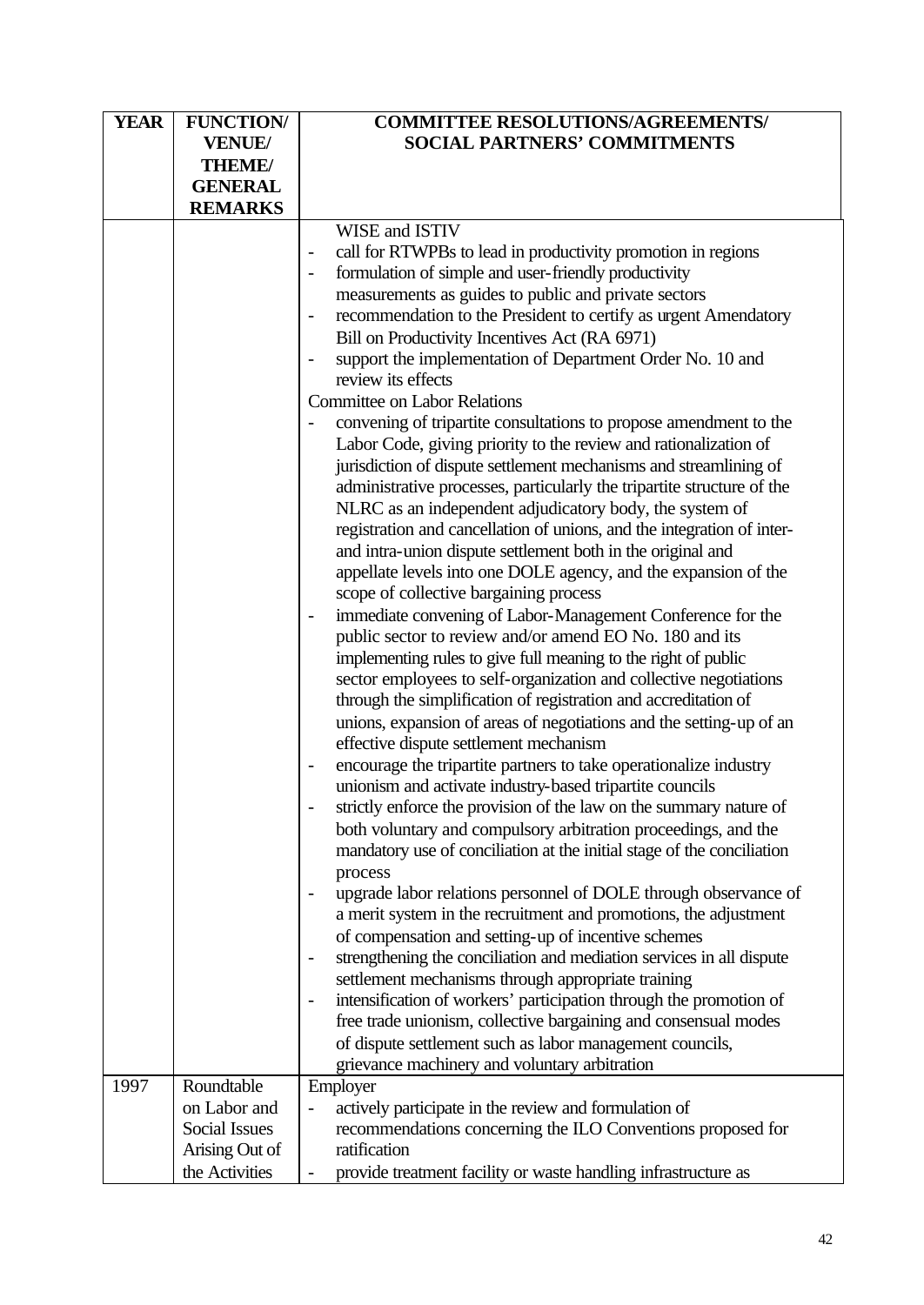| <b>YEAR</b> | <b>FUNCTION/</b>  | <b>COMMITTEE RESOLUTIONS/AGREEMENTS/</b>                                          |
|-------------|-------------------|-----------------------------------------------------------------------------------|
|             | <b>VENUE/</b>     | <b>SOCIAL PARTNERS' COMMITMENTS</b>                                               |
|             | <b>THEME/</b>     |                                                                                   |
|             | <b>GENERAL</b>    |                                                                                   |
|             | <b>REMARKS</b>    |                                                                                   |
|             | of                | appropriate or based on existing laws                                             |
|             | Multinational     | comply with all applicable environmental protection laws                          |
|             | Enterprises       | encourage the responsible practice of legitimate job-contracting                  |
|             | and Foreign       | promote awareness on Implementing rules and regulations on                        |
|             | Direct            | Subcontracting and Job Contracting as well as compliance thereof                  |
|             |                   |                                                                                   |
|             | <b>Invesments</b> | participate in the policy review of the alien understudy program,                 |
|             | Heritage          | make representation with the DOJ-BID for the speedy processing                    |
|             | Hotel (10         | of working visas for foreign nationals in non-PEZA registered                     |
|             | July)             | <b>MNEs/FDIs</b>                                                                  |
|             |                   | promote use of local raw materials and components                                 |
|             |                   | sustain commitment towards using qualifications, skill and                        |
|             |                   | experience as basis for recruitment, placement, training and                      |
|             |                   | advancement                                                                       |
|             |                   | conduct training, retraining, multi-skilling and skills upgrading                 |
|             |                   | programs for employees, strongly recommend inclusion of                           |
|             |                   | technology-based productivity and labor-management relations as                   |
|             |                   | compulsory subjects in secondary, vocational and tertiary schools                 |
|             |                   | set-up databank on available skills/manpower and specific skills                  |
|             |                   | requirements (preferably at sixth level of PSOC disaggregation)                   |
|             |                   | and provide information to DOLE labor market information                          |
|             |                   | system; formulate code of conduct promoting training contracts                    |
|             |                   |                                                                                   |
|             |                   | between employers and employees, sharing of technology among                      |
|             |                   | enterprises, and voluntary agreements against skills poaching                     |
|             |                   | among employers within and outside of ecozones; actively                          |
|             |                   | participate in providing inputs for the review of curricula; enter                |
|             |                   | into bilateral agreements with schools/universities to offer special              |
|             |                   | courses; establish training centers; lobby for the immediate                      |
|             |                   | passage of the bill institutionalizing the PESO                                   |
|             |                   | conduct productivity incentives awareness campaign, to include                    |
|             |                   | culture-based work values/attitudes of Filipinos; lobby for                       |
|             |                   | immediate passage of bill amending RA No. 6971 to make it                         |
|             |                   | simple, acceptable and easy to implement                                          |
|             |                   | lobby for the ratification of ILO Convention 176 concerning the                   |
|             |                   | Safety and Health in the Mines, and ILO Convention 155                            |
|             |                   | concerning Occupational Safety and Health and the Working                         |
|             |                   | Environment; use industry organizations and Zone locator                          |
|             |                   | associations for the continuous improvement of labor conditions                   |
|             |                   | provide career counseling; retrain, provide alternative livelihood                |
|             |                   |                                                                                   |
|             |                   | opportunities, give job referrals or compensatory benefits to<br>affected workers |
|             |                   |                                                                                   |
|             |                   | conduct massive information campaign to prevent possible                          |
|             |                   | commission of sexual harassment                                                   |
|             |                   | abide strictly by the policies on the apprenticeship program; lobby               |
|             |                   | for the enactment of the apprenticeship bill                                      |
|             |                   | support policies and programs against child labor                                 |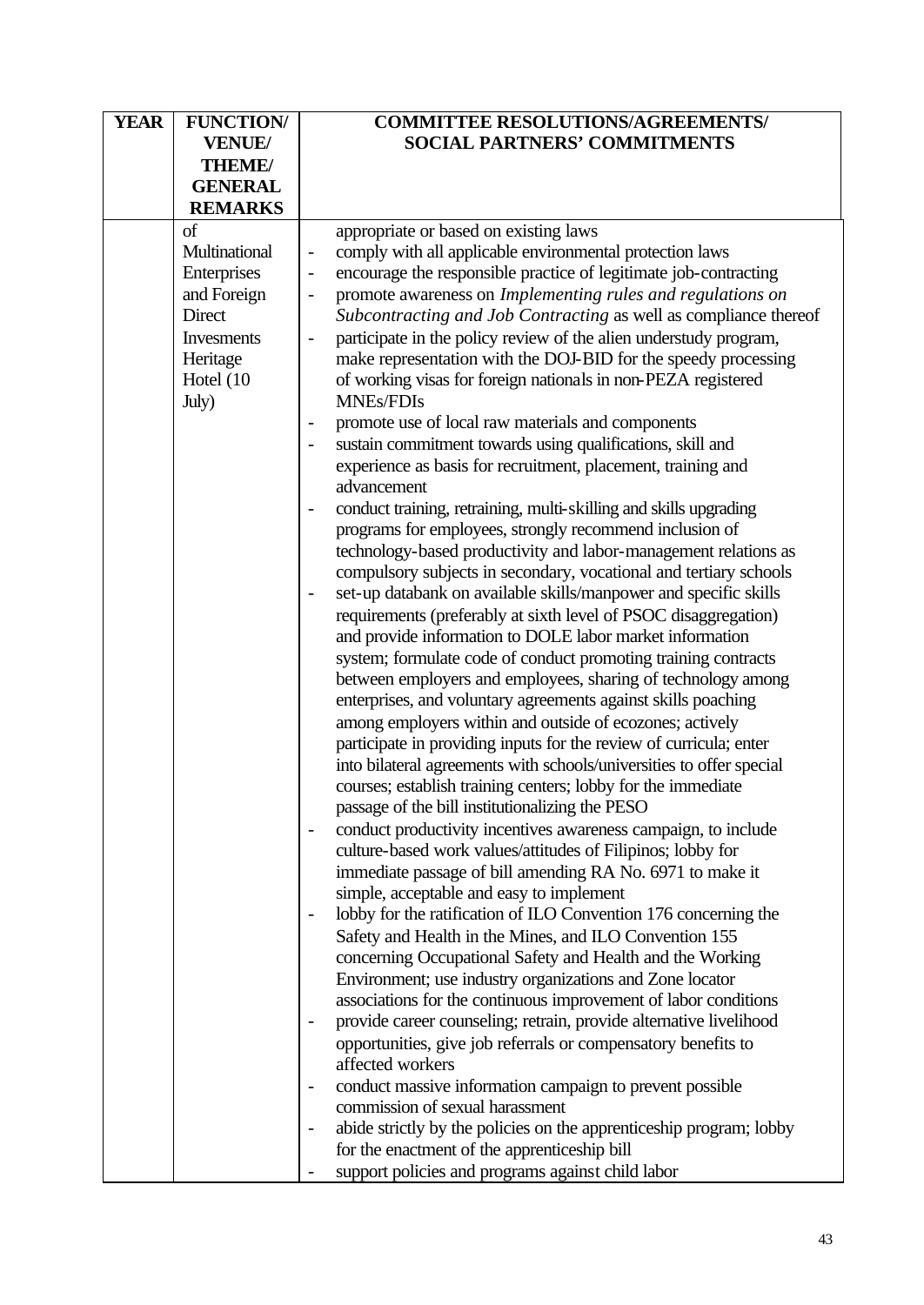| <b>YEAR</b> | <b>FUNCTION/</b> | <b>COMMITTEE RESOLUTIONS/AGREEMENTS/</b>                              |
|-------------|------------------|-----------------------------------------------------------------------|
|             | <b>VENUE/</b>    | <b>SOCIAL PARTNERS' COMMITMENTS</b>                                   |
|             | <b>THEME/</b>    |                                                                       |
|             | <b>GENERAL</b>   |                                                                       |
|             | <b>REMARKS</b>   |                                                                       |
|             |                  | provide personnel protection equipment and other safety               |
|             |                  | paraphernalia                                                         |
|             |                  | conduct community relations programs                                  |
|             |                  | provide industry initiated orientation/briefing to new MNEs/FDIs      |
|             |                  | respect the right of workers to freedom of association and            |
|             |                  | collective bargaining                                                 |
|             |                  | support the organization of a Tripartite Oversight Committee to       |
|             |                  | regularly monitor and evaluate the implementation of the              |
|             |                  | Memorandum of Social Understanding and Action Commitments             |
|             |                  | Labor                                                                 |
|             |                  | actively participate in the review and formulation of                 |
|             |                  | recommendations concerning the ILO Conventions proposed<br>for        |
|             |                  | ratification; lobby for the ratification of ILO Conventions pertinent |
|             |                  | to MNEs                                                               |
|             |                  | monitor violations of environmental protections laws and dialogue     |
|             |                  | with management to prevent depletion of natural resources             |
|             |                  | support passage of bill criminalizing labor-only contracting          |
|             |                  | conduct information campaign on DO No. 10                             |
|             |                  | create a committee to review and recommend pertinent policies on      |
|             |                  | investments, focusing on workers' protection; lobby for early         |
|             |                  | passage of bill giving first lien to workers' claim against           |
|             |                  | employers' assets on case of closure or bankruptcy                    |
|             |                  | participate in policy-review of the alien understudy program          |
|             |                  | promote patronage of products with higher local content               |
|             |                  | information campaign of basic constitutional rights to assure         |
|             |                  | equal, non-discriminatory employment opportunities for all            |
|             |                  | encourage members to participate in training, retraining, multi-      |
|             |                  | skilling and skills-upgrading programs; strongly recommend            |
|             |                  | inclusion of technology-based productivity and labor-management       |
|             |                  | relations as compulsory subjects in secondary, vocational and         |
|             |                  | tertiary schools                                                      |
|             |                  | conduct information campaign on the use of national labor market      |
|             |                  | information system; lobby for the immediate passage of the bill       |
|             |                  | institutionalizing the PESO                                           |
|             |                  | encourage compliance by parties to training contracts                 |
|             |                  | participate and promote productivity/gain-sharing awareness           |
|             |                  | programs through collective bargaining and workers' education         |
|             |                  | programs                                                              |
|             |                  | lobby for the immediate passage of bill amending RA No. 6971 to       |
|             |                  | make it simple, acceptable and easy to implement                      |
|             |                  | lobby for the ratification of ILO Convention 176 concerning           |
|             |                  | Safety and Health in the Mines, and ILO Convention 155                |
|             |                  | exercise vigilance in the monitoring and reporting of violations of   |
|             |                  | labor standards at plant levels                                       |
|             |                  | explore the potential of using electronic networking in monitory      |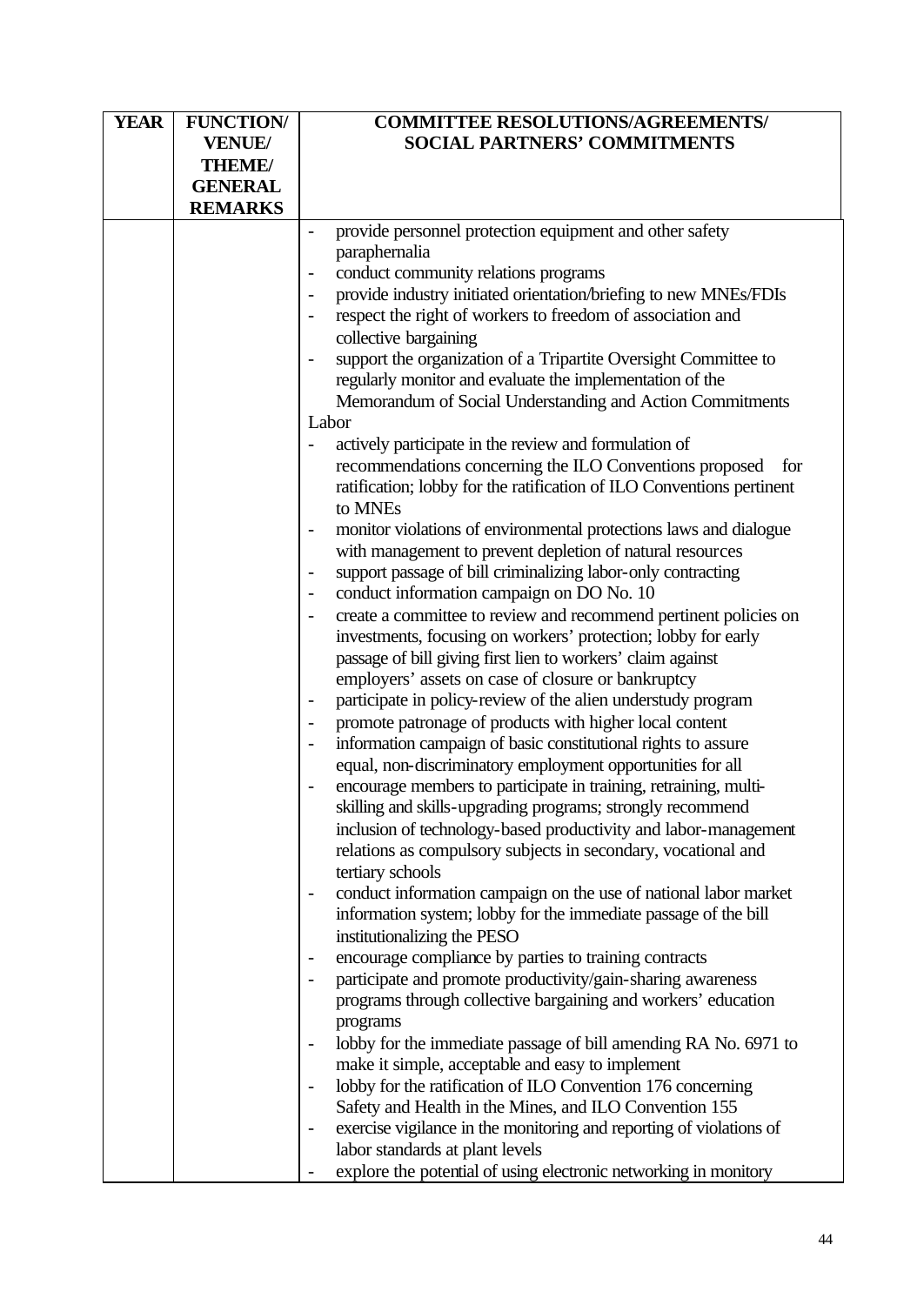| <b>YEAR</b> | <b>FUNCTION/</b> | <b>COMMITTEE RESOLUTIONS/AGREEMENTS/</b>                            |
|-------------|------------------|---------------------------------------------------------------------|
|             | <b>VENUE/</b>    | <b>SOCIAL PARTNERS' COMMITMENTS</b>                                 |
|             | <b>THEME/</b>    |                                                                     |
|             | <b>GENERAL</b>   |                                                                     |
|             | <b>REMARKS</b>   |                                                                     |
|             |                  | compliance with labor standards, and drawing lessons from the       |
|             |                  | international perspectives/experiences                              |
|             |                  | help explain to affected workers the consequences of their work     |
|             |                  | conditions, hence, allowing workers to understand and be open to    |
|             |                  | intervention measures                                               |
|             |                  | conduct massive information campaign to prevent possible            |
|             |                  | commission of sexual harassment; network with NGOs, Gos and<br>LGUs |
|             |                  | maintain vigilance against abuse of apprenticeship program          |
|             |                  | vigilance against the use of child labor in workplaces; actively    |
|             |                  | participate in information-sharing to correct perspectives on child |
|             |                  | labor and solicit support to policies and programs implementation;  |
|             |                  | coordinate and network with other advocates against child labor     |
|             |                  | provide awareness seminars                                          |
|             |                  | cooperate in community relations programs                           |
|             |                  | where there are unions in the zones, trade union centers will       |
|             |                  | submit a common nominee as labor representative in the EPZ          |
|             |                  | Advisory Body, recommend legislation to allow for workers           |
|             |                  | representation in the EPZ Advisory Body where there is no union     |
|             |                  | in the zone                                                         |
|             |                  | cooperate and be actively involved in the information campaign      |
|             |                  | initiated by employers and the government                           |
|             |                  | conduct of information campaign for responsible trade unionism;     |
|             |                  | exercise restraint in the use of the right to strike;               |
|             |                  | support/participate in government's confidence-building measures    |
|             |                  | support the organization of a Tripartite Oversight Committee        |
|             |                  | Government                                                          |
|             |                  | DOLE, in coordination with DTI-CLARA and PEZA, to examine           |
|             |                  | the relevance and practicability of ratifying ILO Conventions       |
|             |                  | pertinent to MNEs and make recommendations as appropriate,          |
|             |                  | through tripartite consultations; DOLE-ILAS, DTI-CLARA and          |
|             |                  | PEZA to monitor observance of principles in the ILO Declaration     |
|             |                  | on MNEs and the Memo of Social Understanding                        |
|             |                  | DENR, DOLE-BWC, DOST, BOI, PEZA and LGUs to provide                 |
|             |                  | competent personnel and adequate facilities for proper              |
|             |                  | enforcement of environmental laws and standards on working          |
|             |                  | conditions; DENR, DOLE-BWC, PEZA, LGUs and other                    |
|             |                  | concerned agencies to rationalize laws and simplifying              |
|             |                  | implementing rules and procedures on environmental conservation     |
|             |                  | and protection, and working conditions.                             |
|             |                  | DOLE to support passage of bill penalizing labor-only contracting   |
|             |                  | DOLE-BLR to conduct symposium/information campaign on               |
|             |                  | Implementing Rules and Regulations on Subcontracting and Job-       |
|             |                  | contracting (DOLE D.O. No. 10)                                      |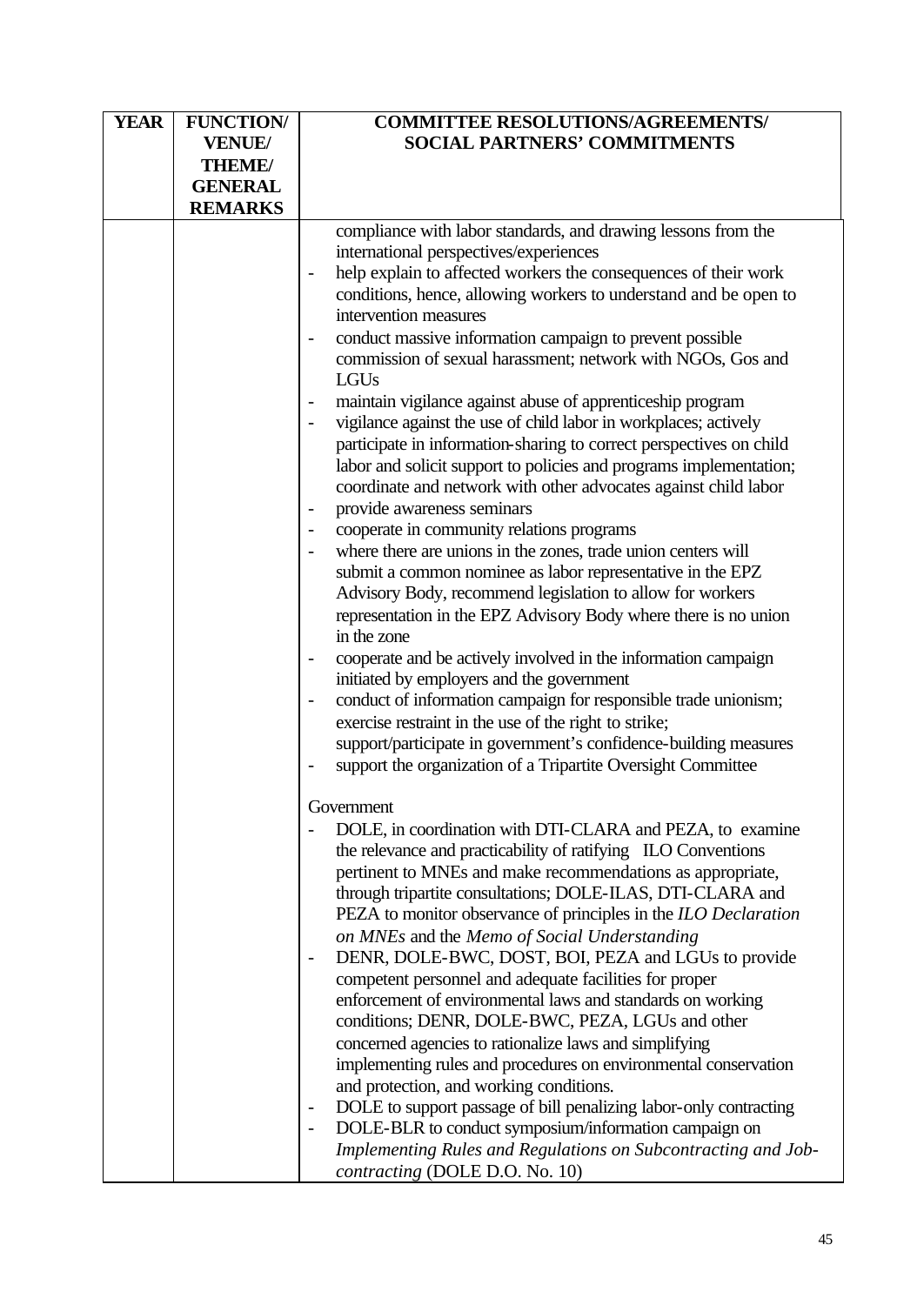| <b>YEAR</b> | <b>FUNCTION/</b> | <b>COMMITTEE RESOLUTIONS/AGREEMENTS/</b>                                       |
|-------------|------------------|--------------------------------------------------------------------------------|
|             | <b>VENUE/</b>    | <b>SOCIAL PARTNERS' COMMITMENTS</b>                                            |
|             | <b>THEME/</b>    |                                                                                |
|             | <b>GENERAL</b>   |                                                                                |
|             | <b>REMARKS</b>   |                                                                                |
|             |                  | DOLE to lobby for early passage of bill giving first lien to                   |
|             |                  | workers' claim against employers' assets in case of closure or                 |
|             |                  | bankruptcy; DOLE-BWC and Regional Offices to monitor                           |
|             |                  | compliance by MNEs/FDIs with the applicable post employment                    |
|             |                  | laws; BOI and PEZA to monitor observance of the policy of                      |
|             |                  | screening investors to promote transfer of technology                          |
|             |                  | DTI and LGUs to identify, encourage and assist local producers                 |
|             |                  | and suppliers of raw materials and components                                  |
|             |                  | DOLE-BWYW and TESDA to support implementation of<br>$\overline{\phantom{a}}$   |
|             |                  | appropriate laws, particularly the Gender and Development Act                  |
|             |                  | TESDA-DOLE to provide favorable policy environment for the                     |
|             |                  | conduct of training, multi-skilling and skills upgrading program,              |
|             |                  | preferentially promoting the dual training mode; DECS, TESDA-                  |
|             |                  | DOLE and CHED to include technology-based productivity and                     |
|             |                  | labor-management relations courses/subjects in the school                      |
|             |                  | curricula                                                                      |
|             |                  | DOLE-BLE to establish national labor market information system;                |
|             |                  | TESDA-DOLE to circulate updated information on skills                          |
|             |                  | requirement of the regions; consultation among PEZA, BOI,                      |
|             |                  | TESDA-DOLE and RDC to formulate skills development plans;                      |
|             |                  | DOLE-BLE to provide access to DOLE homepage among labor                        |
|             |                  | and management; TESDA-DOLE, DTI and PEZA to provide                            |
|             |                  | forum to facilitate formulation of the code of conduct on training;            |
|             |                  | TESDA-DOLE to coordinate with employers, DECS and CHED                         |
|             |                  | to review and ensure that curricula will equip graduates with the              |
|             |                  | skills and values needed in industries; TESDA-DOLE to lobby for                |
|             |                  | immediate release of funds for skills development training from                |
|             |                  | Congress, and in coordination with PEZA, set up fund for training              |
|             |                  | of workers needed in EPZs; PEZA and TESDA-DOLE to set up                       |
|             |                  | training centers inside the EPZs to address needs of Zone locators;            |
|             |                  | DOLE to lobby for the immediate passage of bill institutionalizing<br>the PESO |
|             |                  | DOLE-NWPC to conduct productivity/gain sharing awareness                       |
|             |                  | campaign, to include culture-based work values/attitudes of                    |
|             |                  | Filipinos; DOLE to lobby for the immediate passage of bill                     |
|             |                  | amending R.A. No. 6971 to make it simple, acceptable and easy to               |
|             |                  | implement                                                                      |
|             |                  | Lobby for the ratification of ILO Convention 176 concerning                    |
|             |                  | Safety and Health in Mines and ILO Convention 155 concerning                   |
|             |                  | Occupational Safety and Health in the Working Environment;                     |
|             |                  | DOLE, in coordination with the labor sector, LGUs and PEZA to                  |
|             |                  | develop mechanism for improving the inspectorate system, in this               |
|             |                  | regard may consider: (a) reviving the MOA between DOLE and                     |
|             |                  | TUCP allowing the former to assist in monitoring compliance with               |
|             |                  | labor standards and extending the same with other labor groups,                |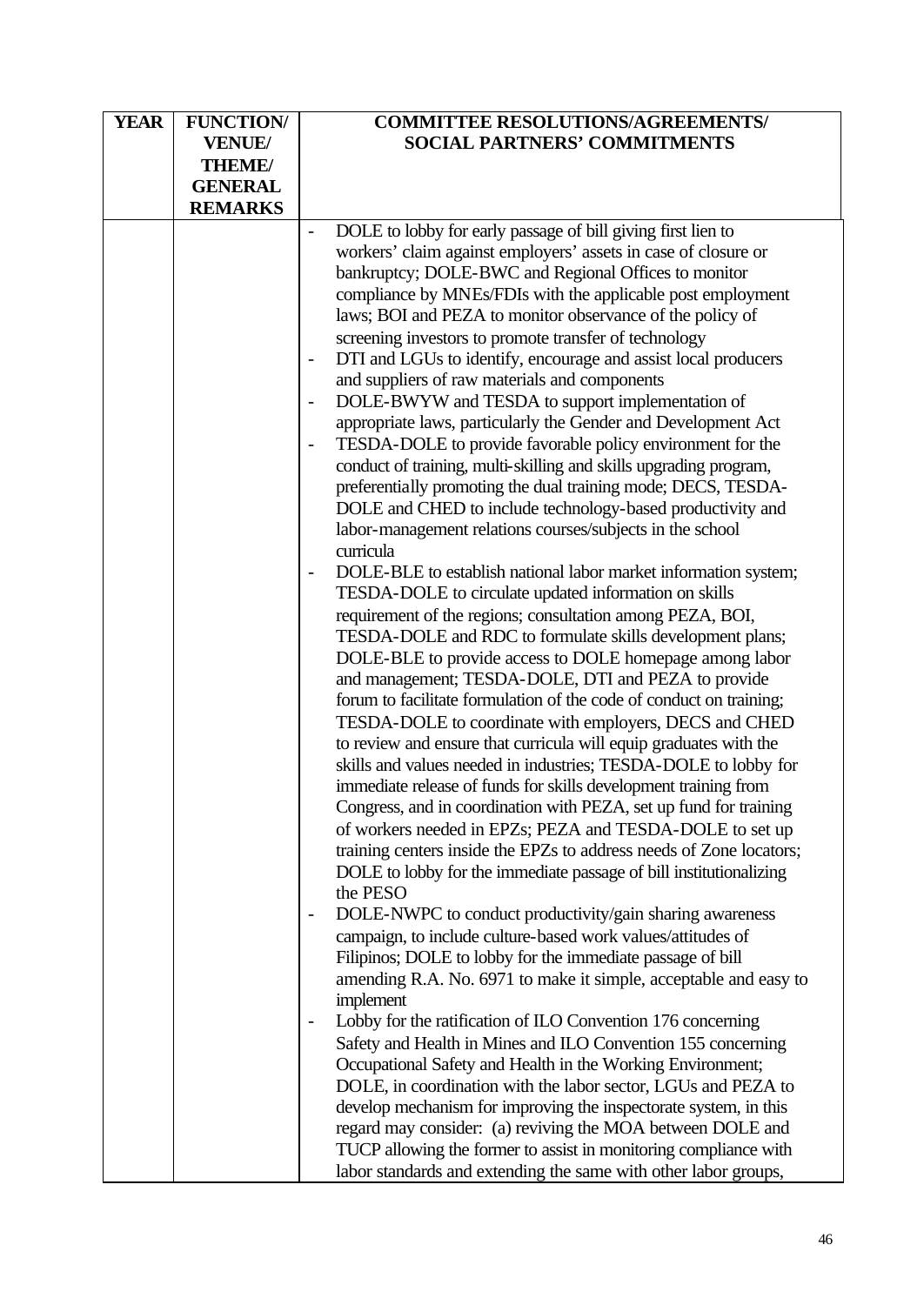| <b>YEAR</b> | <b>FUNCTION/</b> | <b>COMMITTEE RESOLUTIONS/AGREEMENTS/</b>                                         |
|-------------|------------------|----------------------------------------------------------------------------------|
|             | <b>VENUE/</b>    | <b>SOCIAL PARTNERS' COMMITMENTS</b>                                              |
|             | THEME/           |                                                                                  |
|             | <b>GENERAL</b>   |                                                                                  |
|             | <b>REMARKS</b>   |                                                                                  |
|             |                  | (b) explore the potential of using electronic networking in                      |
|             |                  | monitoring compliance with labor standards and drawing lessons                   |
|             |                  | from international perspectives/experiences, and (c) forging a                   |
|             |                  | MOA on joint inspection between PEZA and DOLE in ecozones,                       |
|             |                  | where it does not exist yet.                                                     |
|             |                  | DOLE, DTI and other concerned government agencies to assist                      |
|             |                  | in providing opportunities for retraining and/or alternative                     |
|             |                  | livelihood to affected workers                                                   |
|             |                  | Conduct massive information campaign to prevent possible                         |
|             |                  | commission of sexual harassment                                                  |
|             |                  | TESDA-DOLE to investigate and validate findings of NGO                           |
|             |                  | survey re: abuse of the apprenticeship program and apply                         |
|             |                  | corrective measures/sanctions, as necessary; TESDA-DOLE to                       |
|             |                  | lobby for the enactment of the apprenticeship bill                               |
|             |                  | DOLE-BWYW, together with its tripartite and inter-agency                         |
|             |                  | partners, to sustain and intensify its drive against the use of child            |
|             |                  | labor                                                                            |
|             |                  | DOLE-BWC and OSHC to provide awareness seminars                                  |
|             |                  | PEZA to establish EPZ advisory bodies as called for by the law;                  |
|             |                  | PEZA to facilitate approval of nominations to EPZ Advisory Body                  |
|             |                  | DOLE-BLR and NWPC to provide tripartite for interaction for<br>$\qquad \qquad -$ |
|             |                  | unions to be able to show their values, interest to protect workers,             |
|             |                  | and mutual interest with employers like productivity concerns                    |
|             |                  | BOI and REZA, in consultation with DOLE-BLR and BLE to                           |
|             |                  | design an information program that will provide expatriates proper               |
|             |                  | orientation on applicable national and local laws and regulations                |
|             |                  | local practices and culture                                                      |
|             |                  | DOLE-BLR to conduct information campaign for responsible                         |
|             |                  | trade unionism:                                                                  |
|             |                  | DOLE-BLR to expedite settlement of intra and inter-union                         |
|             |                  | disputes; DOLE-BLR to review processes involved in certification                 |
|             |                  | election, particularly the disposition of certification election cases           |
|             |                  | in MNEs/FDIs; DOLE-BLR and PEZA to implement confidence-                         |
|             |                  | building measures that will enable workers to exercise their right               |
|             |                  | to self-organization, while promoting responsible trade unionism                 |
|             |                  | by: (a) immediate activation of EPZ Advisory Body with function                  |
|             |                  | to promote sound labor-management cooperation and, (b) conduct                   |
|             |                  | of continuing labor education programs                                           |
|             |                  | Support the organization of a Tripartite Oversight Committee                     |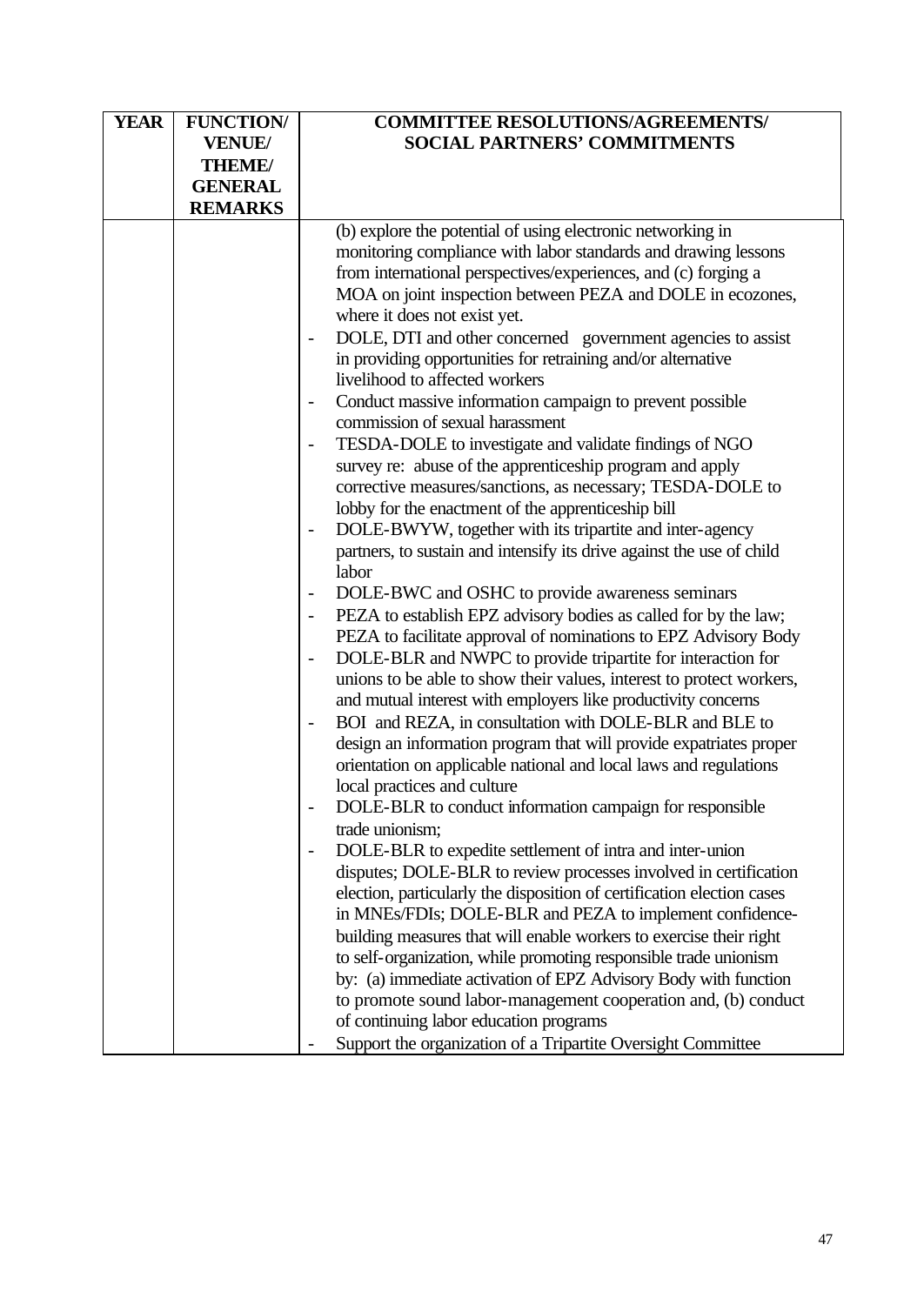| лшка ј |                                                   | OOVERINGIN THIEF VEHICLE FOGLATIS ON WOLKERS WAGES AND DETECTIS                   |
|--------|---------------------------------------------------|-----------------------------------------------------------------------------------|
| Year   | Wages                                             | Non-Wages Benefits and Social Security                                            |
| 1987   | Increased overtime,<br>$\overline{\phantom{0}}$   | Increase in total disability benefits, burial expenses<br>$\overline{a}$          |
|        | holiday and night                                 | benefits and maximum salary base,                                                 |
|        | differential pay                                  | Social Amelioration Fun for Sugar Industry which<br>$\overline{a}$                |
|        | Across the board                                  | levies a certain amount per picul of sugar sold for                               |
|        | increase in minimum                               | and socio-economic projects for<br>cash bonuses                                   |
|        | wage for industrial                               | workers.                                                                          |
|        | workers in MM, P11                                | Sugar Workers Death Benefits Program<br>settled<br>$\overline{a}$                 |
|        | for industrial workers                            | unpaid death benefit claims amounting to P1.97M.                                  |
|        | outside MM and P10                                | Insurance program that extends P25,000 life and<br>$\overline{\phantom{0}}$       |
|        | for agricultural                                  | benefit<br>and disability for<br>accidental<br>all POEA                           |
|        | workers                                           | deployed OCWs.                                                                    |
|        |                                                   |                                                                                   |
|        |                                                   | Development<br>regulative<br>of<br>framework<br>for<br>$\overline{\phantom{0}}$   |
|        |                                                   | productivity and gain-sharing scheme.                                             |
| 1988   | Devolved power to fix<br>$\overline{\phantom{a}}$ | Award of P405.81M for work-related<br>sickness.<br>$\overline{\phantom{a}}$       |
|        | minimum wage rates                                | disability and death.                                                             |
|        | to RTWPBs;                                        | Increase<br>in<br>funeral<br>benefits<br>for<br>SSS-covered<br>$\overline{a}$     |
|        | Concepts of wage as a                             | employees; liberalization of claims policy.                                       |
|        | 'social safety net'                               | Expansion of hospital-accredited to<br><b>Employees</b><br>$\qquad \qquad -$      |
|        | floated                                           | Compensation Commission.                                                          |
|        |                                                   | Productivity<br>gain-sharing<br>determine<br>surveys<br>to<br>$\qquad \qquad -$   |
|        |                                                   | applicability of gain-sharing activities.                                         |
| 1990   | Release of policy                                 | Increase in allowable income tax exemptions,<br>$\overline{\phantom{a}}$          |
|        | guidelines on wages                               | Increase in medicare benefits by 80% on hospital<br>$\overline{a}$                |
|        | thru BWC's exercise                               | board rates; 87.5%<br>and room<br>drugs<br>on<br>and                              |
|        | of closer technical                               | medicines; and 25% on medicare services.                                          |
|        | supervision over                                  |                                                                                   |
|        | RTWPBs; release of                                |                                                                                   |
|        | Regional Offices piece                            |                                                                                   |
|        | rate and/or prod'n                                |                                                                                   |
|        | standard orders to                                |                                                                                   |
|        | prescribe fair and                                |                                                                                   |
|        | reasonable rates                                  |                                                                                   |
| 1992   | $\overline{a}$                                    | for OFWs<br>Pre-departure loans<br>Productivity<br>as<br>$\overline{\phantom{a}}$ |
|        |                                                   | Enhancement Family Assistance Loans to OFWs                                       |
|        |                                                   | granted                                                                           |
|        |                                                   | Increases in the maximum loanable amount with no                                  |
|        |                                                   |                                                                                   |
|        |                                                   | advance interest deducted in the SSS Salary Loan                                  |
|        |                                                   | Program                                                                           |
|        |                                                   | Outlay of initial P15M fund of the National                                       |
|        |                                                   | Livelihood projects of unions and their members                                   |
|        |                                                   | Increased access of workers to more affordable                                    |
|        |                                                   | housing units                                                                     |
|        |                                                   | Improvements in Structural Adjustment Programs                                    |
|        |                                                   | Institutionalization of total protection for workers in                           |
|        |                                                   | the event of work-related contingencies                                           |
|        |                                                   | Raise in funeral benefits; increase in pension for<br>$\overline{\phantom{a}}$    |
|        |                                                   | permanent partial disability                                                      |
| 1993   | <b>Created Zonal</b><br>$\overline{\phantom{m}}$  | Increase in pensions and allowances for private<br>$\overline{\phantom{a}}$       |

**Annex 3. Government Intervention Programs on Workers' Wages and Benefits**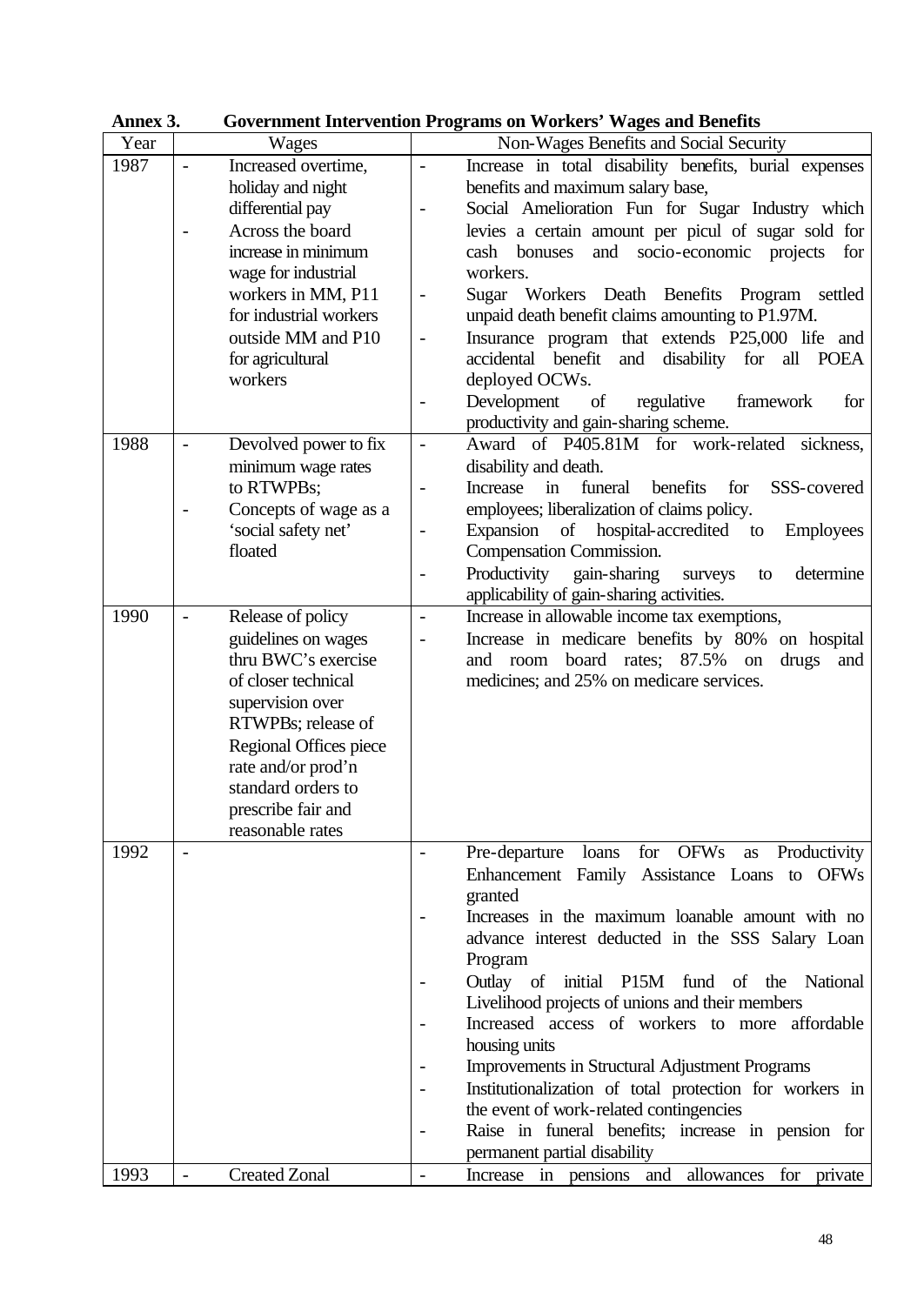| Year | <b>Wages</b>                                       | Non-Wages Benefits and Social Security                                       |
|------|----------------------------------------------------|------------------------------------------------------------------------------|
|      | <b>Inspection Task</b>                             | sector employees and funeral benefits                                        |
|      | Forces.                                            | Distribution of cash bonuses to sugar workers<br>$\qquad \qquad -$           |
|      | Study on living                                    | Improvement of regional linkages thru<br>Regional                            |
|      | allowances, wages and                              | Productivity Networks for productivity promotion                             |
|      | labor cost survey.                                 |                                                                              |
| 1994 | Increases in basic                                 | Establishment of 2 industrial clinics in Metro Manila<br>$\overline{a}$      |
|      | wages and/or the grant                             | to bring preventive occupational health care to SME                          |
|      | of COLAs                                           | workers                                                                      |
|      | <b>Operasyon PAWIS</b>                             | Introduction<br>of Work<br>Improvement<br>Small<br>in<br>$\overline{a}$      |
|      | launched (Pagbabayad                               | Enterprises (WISE) in Metro Manila, S. Tagalog, C.                           |
|      | ng Wasto at                                        | Visayas and S. Mindanao                                                      |
|      | Itinalagang Sahod)                                 | Seminars on gain-sharing schemes                                             |
|      | which consist of info                              |                                                                              |
|      | drive on applicable                                |                                                                              |
|      | minimum wages                                      |                                                                              |
| 1995 | Wage-related increases<br>$\overline{\phantom{0}}$ | Establishment of 5 industrial clinics nationwide<br>$\overline{\phantom{a}}$ |
|      | <b>Operasyon PAWIS</b>                             | Expansion of accreditation of hospitals<br>$\overline{\phantom{0}}$          |
|      | intensified                                        | Cash bonuses for sugar<br>workers amounting to<br>$\overline{\phantom{a}}$   |
|      |                                                    | P152.2M distributed                                                          |
|      |                                                    | Formulation of productivity plans; info gathering on                         |
|      |                                                    | types of productivity and gain-sharing schemes by                            |
|      |                                                    | industries.                                                                  |
| 1996 | Wage-related                                       | Establishment of $7$ industrial clinics (accumulative =<br>$\overline{a}$    |
|      | issuances                                          | 14); hospital accreditation expanded                                         |
|      |                                                    | Cash bonuses for sugar workers<br>amounting<br>to                            |
|      |                                                    | P115.6M distributed; death and maternity benefit                             |
|      |                                                    | claims paid to beneficiaries                                                 |
|      |                                                    | Seminars, symposia to promote productivity<br>and                            |
|      |                                                    | gain-sharing                                                                 |
| 1997 | Wage-related                                       | Continued<br>$\sigma f$<br>employee<br>payment<br>compensation               |
|      | issuances                                          | benefits to employees in the public sector affected by                       |
|      | <b>PAWIS</b> seminars                              | privatization                                                                |
|      | Methodology for                                    | Comparability of multiple ailments<br>-                                      |
|      | measuring living wage                              | Increased transportation and meal allowances to<br>$\overline{a}$            |
|      | spending completed;                                | occupational injured workers undergoing vocational                           |
|      | regional wage inflation                            | training                                                                     |
|      | models prepared in aid                             | 4 additional industrial clinics<br>$\overline{\phantom{a}}$                  |
|      | of wage determination                              | Expanded accreditation of cooperatives<br>$\overline{\phantom{0}}$           |
|      |                                                    | Release of bonuses worth P129M to sugar workers<br>$\overline{\phantom{a}}$  |
|      |                                                    | covering 1994-95, 1995-96, 1996-97                                           |
|      |                                                    | Maternity and death benefits                                                 |
|      |                                                    | Under Emergency Program for Displaced Workers,                               |
|      |                                                    | P12M worth of rice distributed to sugar workers                              |

Source: DOLE Annual Reports, 1987-1997.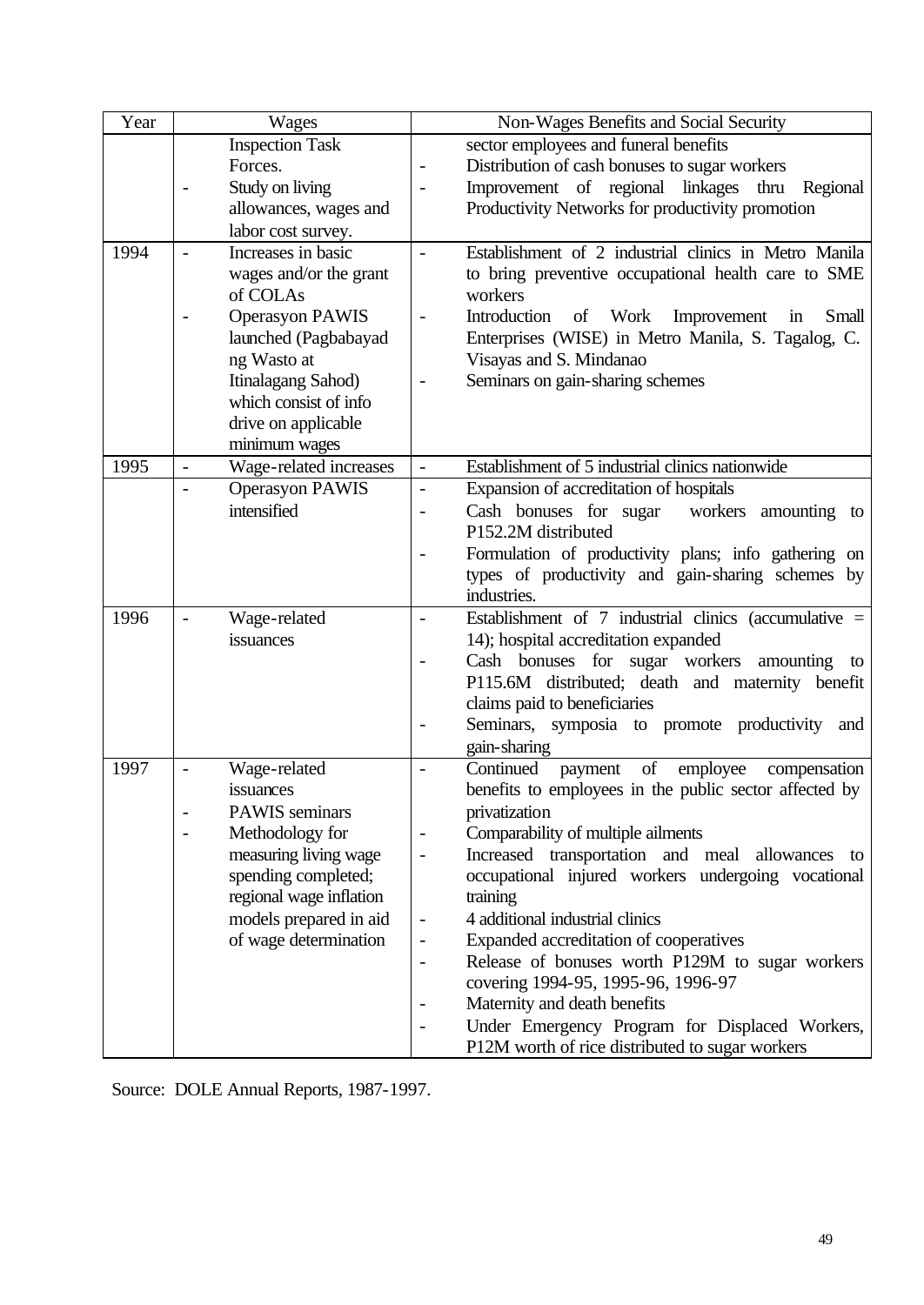# **Annex 4. Employment Generation and Facilitation**

| Year | <b>Employment Generation and Facilitation</b>                                                          |
|------|--------------------------------------------------------------------------------------------------------|
| 1987 | Referrals to private companies; job placements; PESO absorbed placement                                |
|      | function; Community Placement Services                                                                 |
|      | Regulation and licensing of recruitment agencies                                                       |
|      | Processing of contracts of overseas workers                                                            |
|      | Forging of bilateral and multilateral agreements with OFW receiving                                    |
|      | countries                                                                                              |
|      | Expanding and strengthening Working Youth Centers                                                      |
|      | Provision of alternative employment and livelihood project for Muro-Ami<br>children and their families |
|      | Extension of financial assistance for income generating projects of women                              |
|      | organizations in Manila, Sapang Palay, Sta. Mesa and Bulacan                                           |
|      | Re-entry program thru Entrepreneurship Mediation; provides loan package                                |
|      | to OFW returnees to start their own small business ventures                                            |
|      | Loan program (pre-departure) to OFWs and financial assistance to their                                 |
|      | families                                                                                               |
| 1988 | Job placements thru job exchange and apprenticeship                                                    |
|      | Social Investment Program through which private companies could                                        |
|      | participate in job creation                                                                            |
|      | Overseas employment                                                                                    |
| 1990 | Formulation of Understudy Training Standards for positions in the                                      |
|      | manufacturing industry; rationalization of implementation guidelines for                               |
|      | Alien Employment and Local Recruitment Regulation                                                      |
|      | Expansion of self-employment opportunities thru livelihood assistance                                  |
|      | (DOLE Integrated Livelihood Program - DILP)                                                            |
|      | Overseas placement processing and deployment                                                           |
|      | SWAP for youth employment                                                                              |
| 1992 | Implementation of the Special Employment Assistance Program (SEAP) to<br>$\overline{a}$                |
|      | fastrack reintegration of affected workers into the economic mainstream                                |
|      | thru the provision of access to local and overseas employment for                                      |
|      | entrepreneurial development                                                                            |
|      | Establishment of PESOs nationwide                                                                      |
|      | Job fairs<br>$\overline{a}$                                                                            |
| 1993 | Employment assistance thru PESO; 63 job fairs conducted<br>$\qquad \qquad \blacksquare$                |
|      | Special Program for Employment of Students (SPES) and SWAP                                             |
|      | Women Workers Employment and Entrepreneurship Development                                              |
|      | (WEED) Program established                                                                             |
| 1994 | Job placements (includes SPES and SWAP)<br>$\overline{a}$                                              |
|      | PESO placements                                                                                        |
|      | Integration of Persons with Disability into the mainstream thru TULAY<br>2000                          |
|      | Under DILP, P58.022M released to finance livelihood projects and                                       |
|      | promote self-employment                                                                                |
|      | Release of funds for livelihood projects of fishermen, farmers and other                               |
|      | rural workers                                                                                          |
|      | OFW reintegration program; selective employment promotion in high-                                     |
|      | wage and low-risk skills category                                                                      |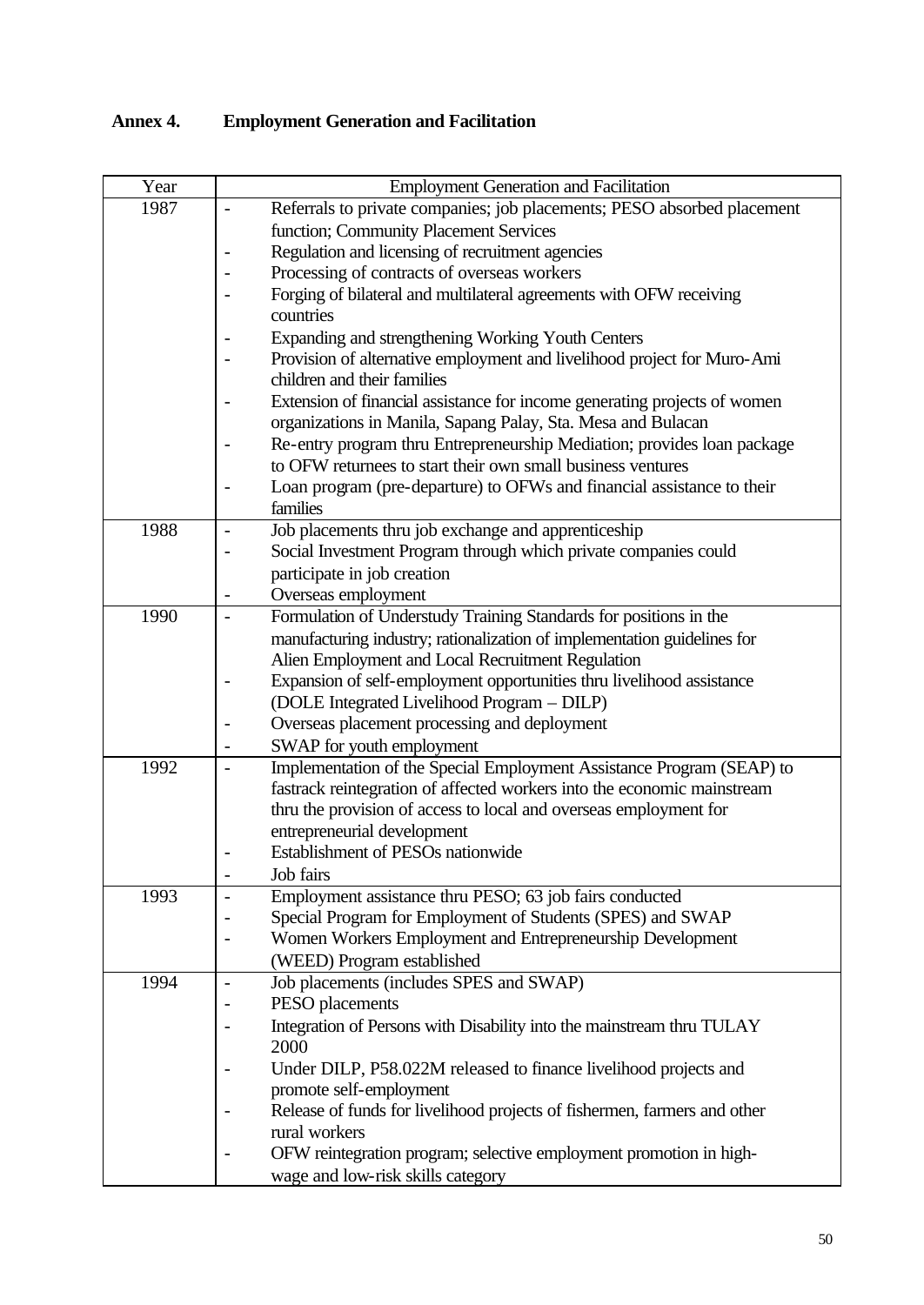| Year | <b>Employment Generation and Facilitation</b>                                           |  |
|------|-----------------------------------------------------------------------------------------|--|
| 1995 | SPES, SWAP, PLACER Job Fair and TULAY 2000 and PESO<br>$\overline{\phantom{0}}$         |  |
|      | Employment missions to emerging labor markets                                           |  |
|      | Entrepreneurship (thru DOLE Cooperative Formation and Community                         |  |
|      | Development Program) and livelihood programs for OFWs                                   |  |
|      | Community Training and Employment Coordinators organize, manage and                     |  |
|      | facilitate implementation of income-generating activities for rural and                 |  |
|      | urban workers                                                                           |  |
| 1996 | PESO, TULAY 2000, KABATAAN 2000<br>$\overline{\phantom{a}}$                             |  |
|      | Regulation of employed foreign workers                                                  |  |
|      | Educational program for OFWs                                                            |  |
|      | Overseas missions to emerging markets with high-wage and low-risk jobs                  |  |
|      | Private sector involvement in technical, vocational and educational training            |  |
|      | (TVET) programs                                                                         |  |
|      | Entrepreneurship training programs especially in the rural areas                        |  |
|      | Provision of trainings as GATT adjustment measures<br>$\overline{a}$                    |  |
| 1997 | With ILS, initiated employment planning activities in the regions                       |  |
|      | PESO, SPES SWAP and TULAY 2000                                                          |  |
|      | Conduct of sectoral consultations in the seven priority sectors under                   |  |
|      | negotiations in the ASEAN (construction, tourism, maritime, telecoms, air               |  |
|      | transport, financial services and business/professional services)                       |  |
|      | Continued regulation of local recruitment agencies                                      |  |
|      | RA 8042 or the Migrant Workers and Overseas Filipinos Act of 1995                       |  |
|      | Concluded bilateral agreements with Liberia, Papua New Guinea, Libya,                   |  |
|      | Iraq, Jordan, Qatar and Northern Marianas Islands                                       |  |
|      | Adopted policies on selective deployment                                                |  |
|      | Expanded grassroots tri-media outreach of its public orientation and<br>$\qquad \qquad$ |  |
|      | education program on the risks and rewards of overseas employment                       |  |

Source: DOLE Annual Reports, 1987-1997.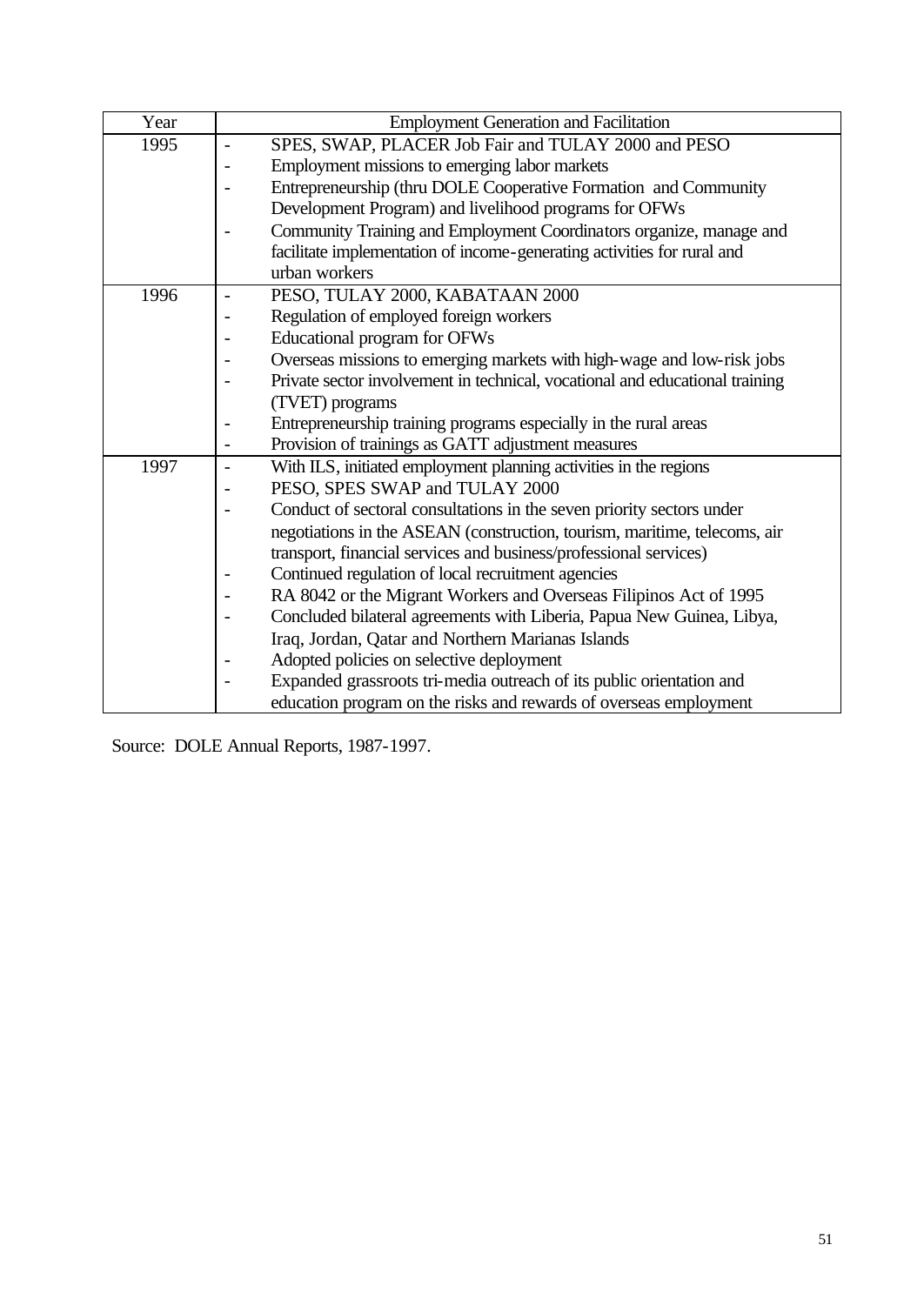# **Annex 5 . Criteria for Evaluation**

| 1.<br>2.<br>3. | Project Title<br>Proponent<br>Classification                                                | Provincial TIPC     | Industry Tripartite Council (ITC)<br><b>Regional TIPC</b><br>_ City/Municipal TIPC |
|----------------|---------------------------------------------------------------------------------------------|---------------------|------------------------------------------------------------------------------------|
| 4.<br>5.<br>6. | Project Cost<br>Venue<br>Duration                                                           | One day<br>Two days | __ One-half day<br>One and one-half days                                           |
| 7.             | <b>Expected Participants:</b><br>Total number:<br>a)<br>Affiliation, please identify:<br>b) | Government          | <b>Employer/Industry Associations</b>                                              |
|                |                                                                                             | Labor/Trade Unions  |                                                                                    |
| 8.             | Type of Project/Activity:                                                                   |                     | Consultation meeting<br>Conference/Symposium<br>Seminar<br>Workshop<br>Orientation |
| 9.             | Project Components:                                                                         |                     |                                                                                    |

- Revitalization and reactivation of existing TIPCs and ITCs
- Setting-up of Regional/Provincial/Area-wide TIPCs and ITCs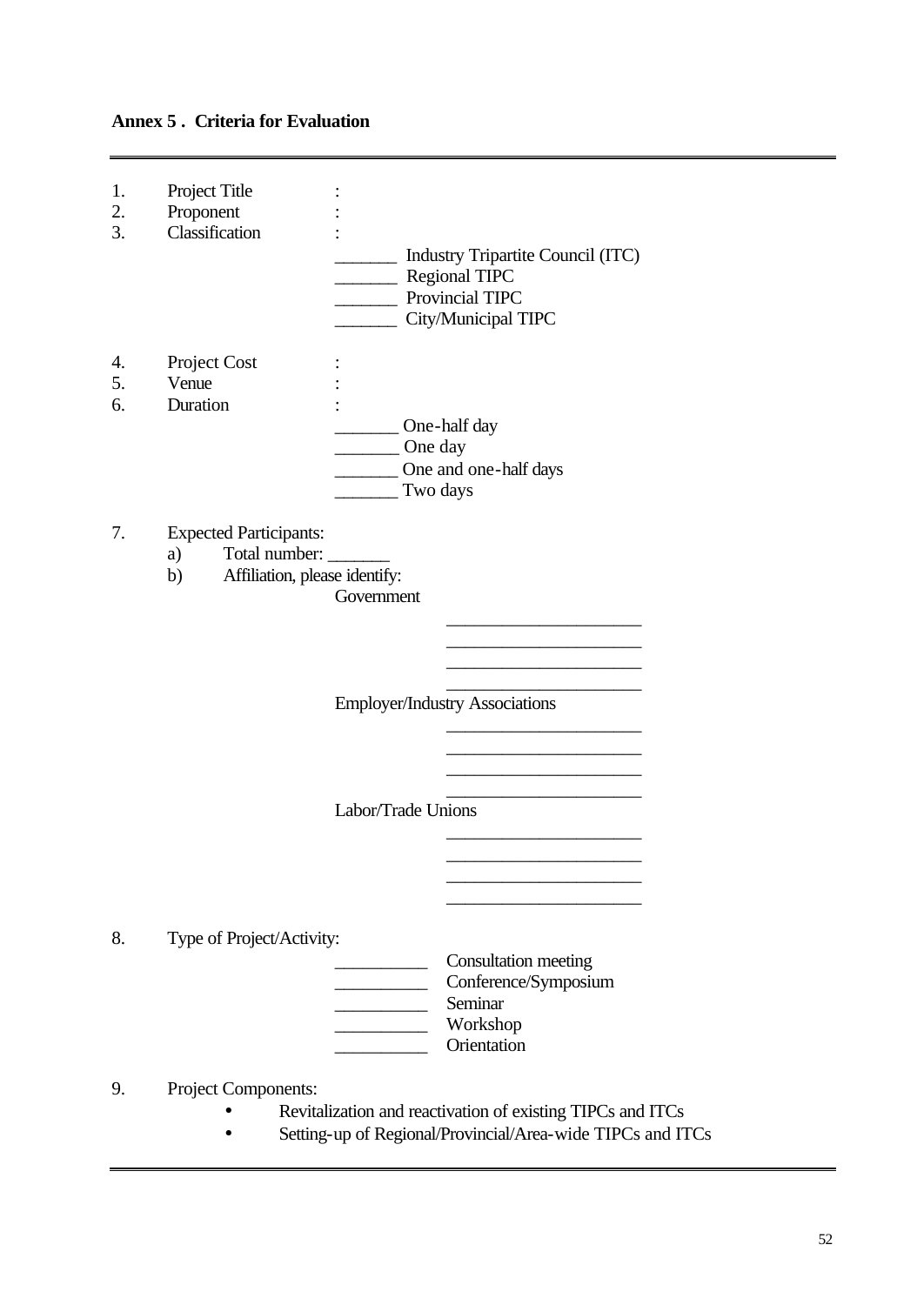- Consultation/Formulation of policies, legislations, advisement and recommendation
- Development/Implementation of plans/programs toward enhancing industrial peace
- Information Dissemination/Awareness-raising/Labor Education
- Monitoring of sectoral compliance to tripartite agreements and commitments
	- Others, please specify
- 10. Identified Objectives:
	- To promote, develop and strengthen existing regional and area-wide TIPCs and ITCs as consultative mechanisms for policy formulation
	- To formulate specific policies, legislations and recommendations for national development (i.e., voluntary modes of dispute settlement, labor representations to companies undergoing privatization)
	- To generate tripartite views, opinions on current, critical or urgent socioeconomic issues
	- To identify and resolve problems/issues of common interest
	- To develop concrete, practical and implementable action plans
	- To undertake joint projects aimed at fostering joint cooperation and voluntary modes of adjusting to labor-management differences
	- To undertake awareness-raising and labor education programs with emphasis on the growing relevance and significant developments of tripartisms, current legislations, policies and other issuances on matters relating to labor and employment
	- To devise a system of monitoring sectoral compliance to tripartite accords, commitments and agreements
	- Others (please specify)
- 10. Agenda Items (please specify specific topics):

Labor relations and industrial peace

**\_\_\_\_\_\_\_\_\_\_\_\_\_\_\_\_\_\_\_\_** Labor standards and welfare/Social Security \_\_\_\_\_\_\_\_\_\_\_\_\_\_\_\_\_\_\_\_\_\_\_\_

> **\_\_\_\_\_\_\_\_\_\_\_\_\_\_\_\_\_\_\_\_ \_\_\_\_\_\_\_\_\_\_\_\_\_\_\_\_\_\_\_\_**

> \_\_\_\_\_\_\_\_\_\_\_\_\_\_\_\_\_\_\_\_ **\_\_\_\_\_\_\_\_\_\_\_\_\_\_\_\_\_\_\_\_**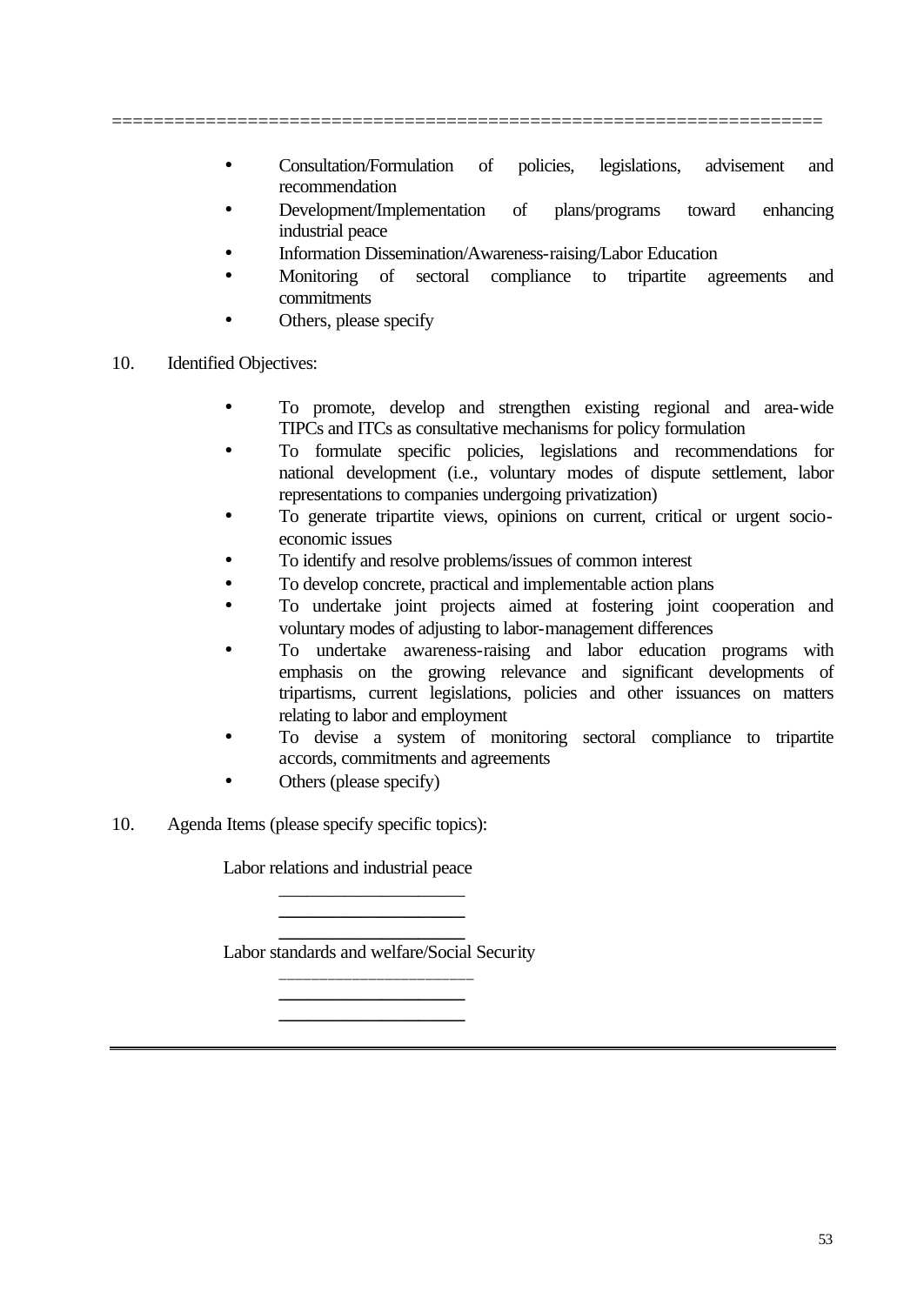| <b>Employment promotion</b> |
|-----------------------------|
|-----------------------------|

\_\_\_\_\_\_\_\_\_\_\_\_\_\_\_\_\_\_\_\_

**\_\_\_\_\_\_\_\_\_\_\_\_\_\_\_\_\_\_\_\_**

\_\_\_\_\_\_\_\_\_\_\_\_\_\_\_\_\_\_\_\_  $\overline{\phantom{a}}$  , and the set of the set of the set of the set of the set of the set of the set of the set of the set of the set of the set of the set of the set of the set of the set of the set of the set of the set of the s

\_\_\_\_\_\_\_\_\_\_\_\_\_\_\_\_\_\_\_\_\_

 $\mathcal{L}_\text{max}$  , where  $\mathcal{L}_\text{max}$  and  $\mathcal{L}_\text{max}$ 

\_\_\_\_\_\_\_\_\_\_\_\_\_\_\_\_\_\_\_\_\_  $\mathcal{L}_\text{max}$  , where  $\mathcal{L}_\text{max}$  and  $\mathcal{L}_\text{max}$ 

Structural Adjustments

\_\_\_\_\_\_\_\_\_\_\_\_\_\_\_\_\_\_\_\_ Policy Issues except those under the jurisdiction of other Tripartite bodies

====================================================================

**Others** 

12. Expected Outcomes:

\_\_\_\_\_\_\_\_ TIPC/ITC Established/Created \_\_\_\_\_\_\_\_ Tripartite agreements/resolutions Consensus points on policy issues • Endorsements of proposed bills • Administrative recommendations • Institution of policy reforms Action plans \_\_\_\_\_\_\_\_ Linkages with other institutions **EXECUTE:** Dissemination of information and awareness raising on tripartism \_\_\_\_\_\_\_\_ Others

13. Specification of Budgetary Requirements:

- Food
- Venue
- Contingency

Source: Bureau of Labor Relations.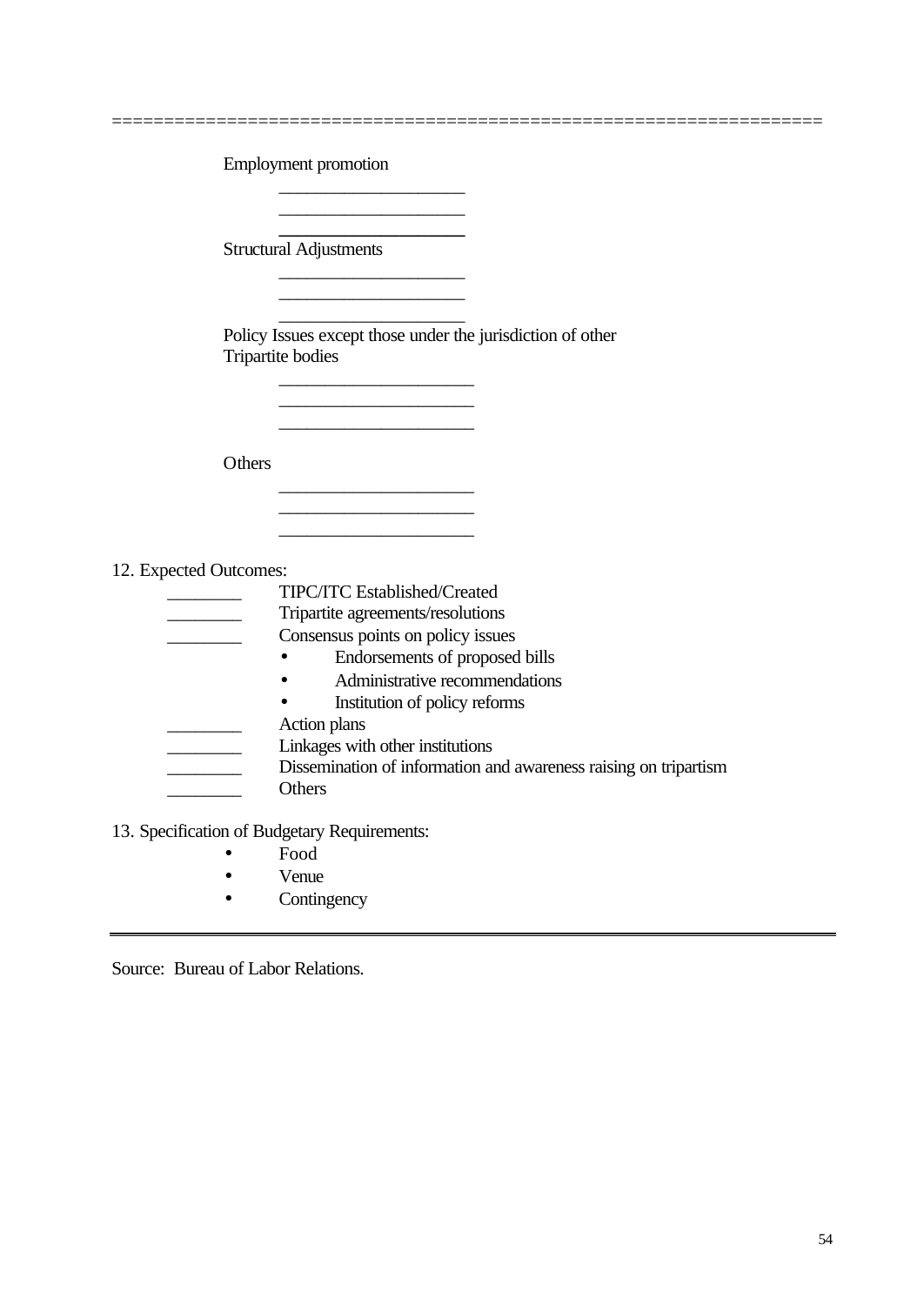#### **ENDNOTES:**

 1 This is despite a 1977 policy declaration of principles that multinational enterprises in the context of negotiations with workers representatives on conditions of employment, or while workers are exercising the right to organize, should not threaten to utilize capacity to transfer whole or part of an operating unit from the country concerned.

<sup>2</sup> The International Labour Organization's 1998 Declaration of Human Rights reconfirmed the need to promote strong soial policies, justice and democratic institutions. A new emphasis in the use of ILO resources (constitutional, operation, budgetary and external) was made in terms of the principles and rights that were reaffirmed in the Declaration. A global report each year will try to identify progress, problems and needs to realize the principles of the Declaration and will form part of the Director General's presentation to the annual tripartite International Labor Conference.

 $3$  The Bureau of Labor Relations's policy is consensus building through tripartism, with the view of promoting industrial peace and greater social partnership. It also implements the Workers Organization and Development Program (WODP) which aims to provide technical and support services to organized workers while WODP has several millions of fund allocation.

<sup>4</sup> Radio Veritas Asia should be acknowledged for underlining the potentials of co-existing CBA and LMC provisions.

 $<sup>5</sup>$  Japan Air Lines exemplifies the complex interaction of collective bargaining negotiations.</sup>

 $64$  There is a need to conscienticize a lot of businessmen" noted by to Jose Concepcion, Jr., when he was the Bishops Businessmen Council's 1995 National Co-chairman.

 ${}^{7}A$  1999 Conference resolution on Philippine Industrial Relations for the 21<sup>st</sup> Century called for the involvement in the social and economic dialogue of NGOs, professional organizations and the community to sustain the implementation of economic and social policies.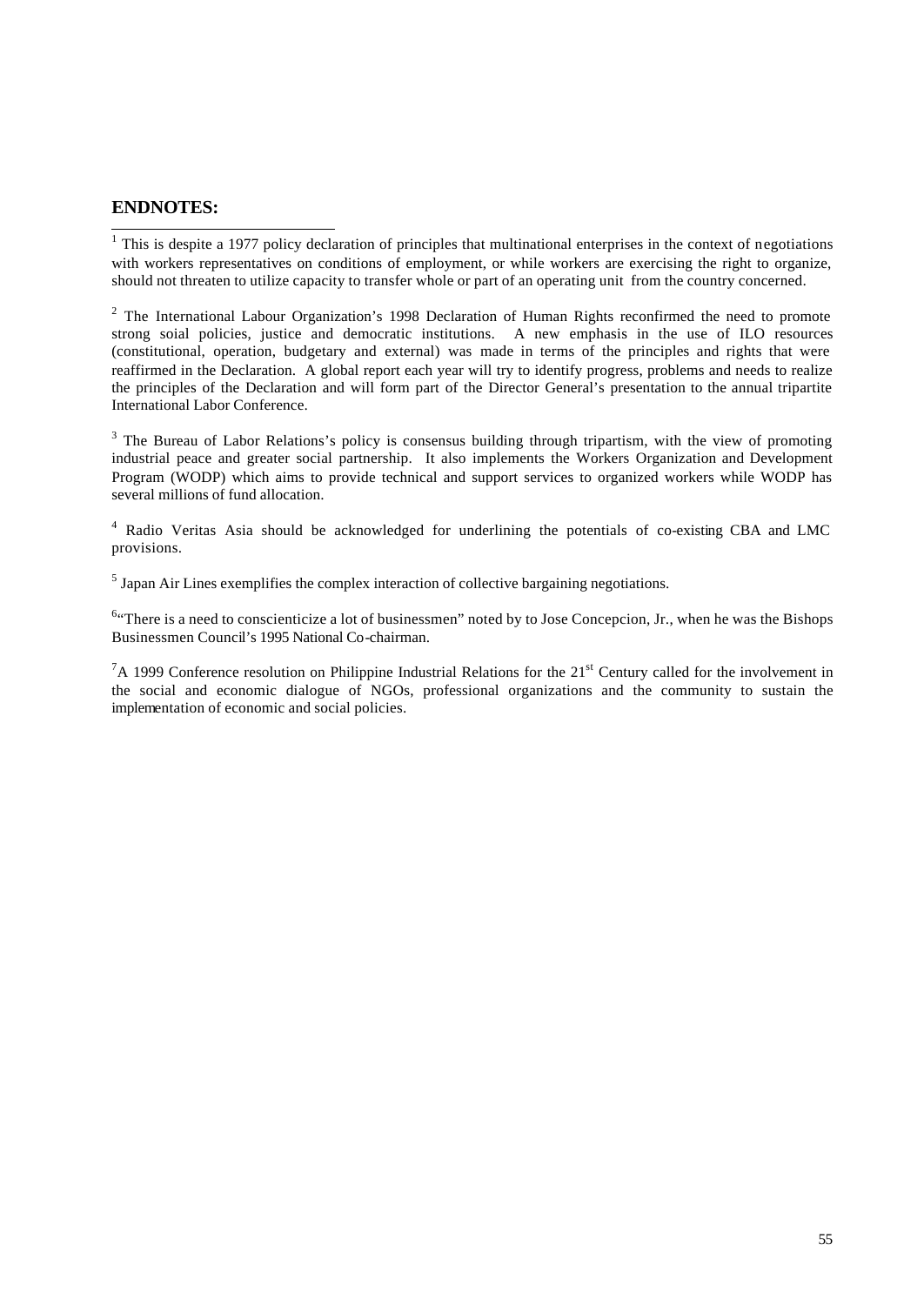#### **REFERENCES:**

l

- Aganon, Marie E. (1996). "Impact of Globalization on Labor-Management Relations." Quezon City : School of Labor and Industrial Relations, University of the Philippines. (Unpublished).
- Bishops Businessmen's Conference for Human Development, Annual Reports, 1992- 1998.
- Department of Labor and Employment. Bureau of Labor and Employment Statistics. 1990 Yearbook of Labor Statistics.
- \_\_\_\_\_\_\_\_\_\_\_\_. 1996 Yearbook of Labor Statistics.
- \_\_\_\_\_\_\_\_\_\_\_\_. (1997) Labstat Updates, December.
- \_\_\_\_\_\_\_\_\_\_\_\_. (1997). LabstatUpdates, September.
- \_\_\_\_\_\_\_\_\_\_\_\_. Philippine Industry Yearbook of Labor Statistics.
- Department of Labor and Employment. (1998). "Flexibility and Collective Bargaining in the Philippines." A study commissioned by the International Labor Organization.
	- \_\_\_\_\_\_\_\_\_\_\_\_. (1990). Proceedings of the 1990 National Tripartite Conference on Industrial Relations, Development Academy of the Philippines, Tagaytay City, 12 May.
		- \_\_\_\_\_\_\_\_\_\_\_\_. (1990). Proceedings of the 1992 National Tripartite Conference. Occupational Safety and Health Center, Diliman, Quezon City, 15-16 December.
		- \_\_\_\_\_\_\_\_\_\_\_\_. (1994). Proceedings of the 1994 National Tripartite Conference on Structural Adjustments, 19 January.
	- \_\_\_\_\_\_\_\_\_\_\_\_. (1994). Proceedings of the 1996 National Tripartite Conference on Structural Adjustments, 19 January.
		- \_\_\_\_\_\_\_\_\_\_\_\_. (1996). Proceedings of the 1996 National Tripartite Conference, Occupational Safety and Health Center, Diliman, Quezon City, 18-19 April.
		- \_\_\_\_\_\_\_\_\_\_\_. (1997). Proceedings of the 1997 National Tripartite Conference on Wages, Productivity, Employment and Labor Relations, Occupational Safety and Health Center, Diliman, Quezon City, 11-12 December.
	- \_\_\_\_\_\_\_\_\_\_\_\_. (1997). Proceedings of the Roundtable of Social Issues Arising Out of the Activities of Multinational Enterprises and Foreign Direct Invesments. Heritage Hotel, 10 July.
- \_\_\_\_\_\_\_\_\_\_\_\_. (1998). Proceedings to the National Employment Conference. Manila Midtown Hotel, 02 February.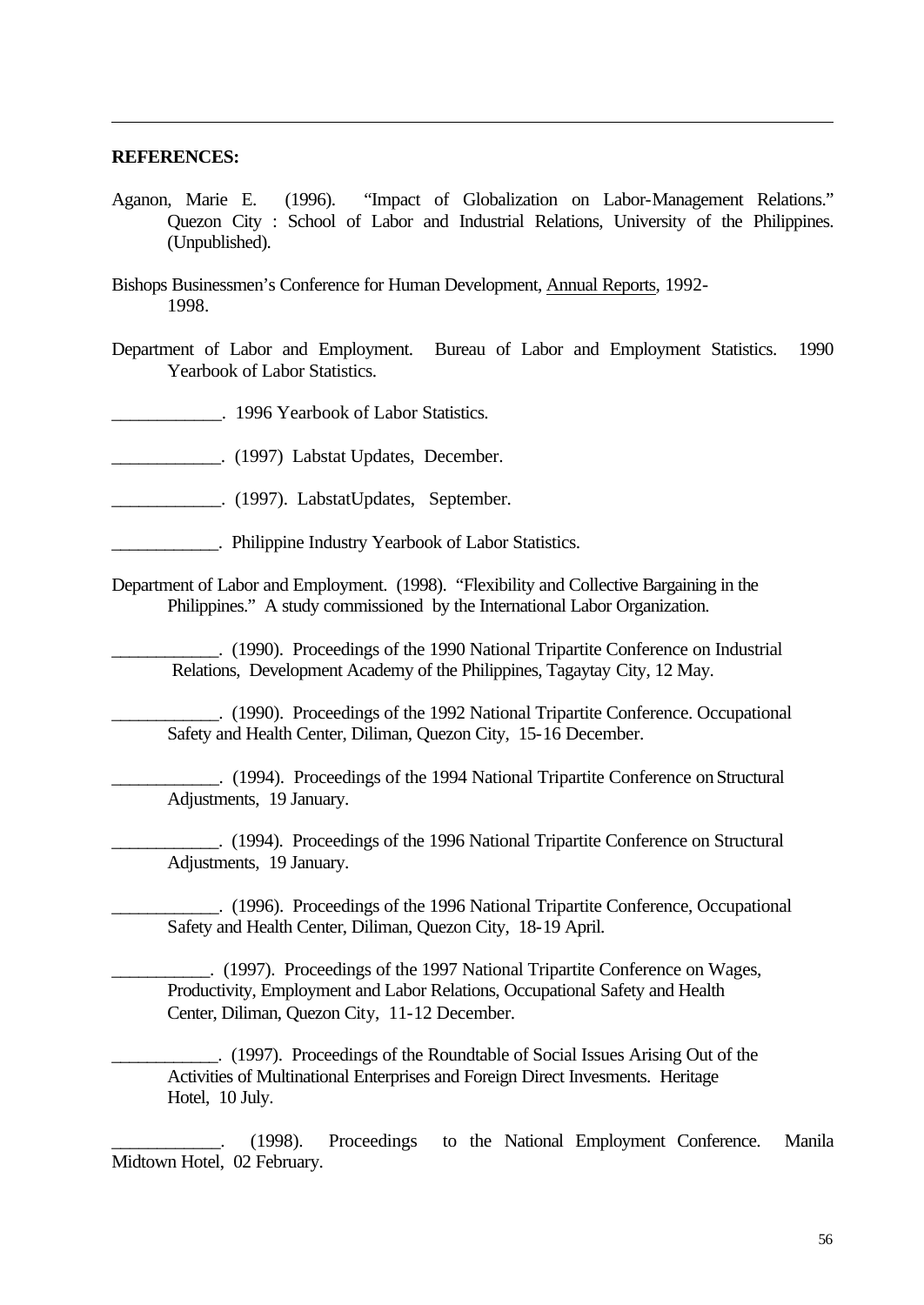\_\_\_\_\_\_\_\_\_\_\_\_. (1997). Proceedings of the Tripartite Forum on the Health and Safety in the Mines, Occupational Safety and Health Center, Quezon City, 17 April.

\_\_\_\_\_\_\_\_\_\_\_\_. (1996). Report on the Mindanao Tripartite Conference on Industrial Peace and Sustainable Development, Phela Grande Hotel, General Santos City, 29 November.

\_\_\_\_\_\_\_\_\_\_\_\_. (1996). Terminal Report: Tripartite Consultants on Contracting and Subcontracting.

l

- Erickson, Christopher L. and Sarosh Kuruvilla. (1998). Industrial Relations Implications of the Asian Economic Crisis. (Internet)
- Fernando, Nenita B. (1996). Globalization and Its Impact on the Philippine Labor Market. Philippine Labor Review, Vol. XX, No. 1, January-June.
- Gottlieb, Benjamin, Kevin kellow and Elizabeth Burnham. (1998). Flexible Work Arrangements: Managing the Work – Family Boundary, John Wiley and Sons, England.
- Heckscher, Charles. (1996). The New Unionism: Employees Involvement in the Changing Corporation, ILO Press, New York.
- The International Bank for Reconstruction and Development. (1995). World bank Report. New York : Oxford University Press.
- Lansbury, Russell D. (1996). Perspective of Industrial Relations in the Twenty-First Century. Proceedings : the Perspective of Industrial Relation in the 21<sup>st</sup> Century. Volume 4. Taipei, Taiwan : International Industrial Relations Association, 3<sup>rd</sup> Asian Regional Congress September 30 – October 4, 1996.
- Macaraya, Bach (1999). The Philippines : Workers protection in a New Employment Relationssip. Quezon City : School of Labor and Industrial Relations, University of the Philippines. (Unpublished).
- Ozaki, Muneto (1999). Negotiating Flexibility: The Role of the Social Partners and the State. Geneva: International Labour Office.
- Panitch, Leo (1980). 'Recent Theorizations of Corporatism : Reflection on a Growth Industry,' British Journal of Sociology, volume 31, number 2, p. 159-184.
- Personnel Management Association of the Philippines. (1990). Perspective in Human Resource Management for the 90's. Conference Proceedings. 18-22 September, 1990, Cebu Plaza Hotel, Cebu City.
- Ratnam, Venkata C.S. (1996). The Transformation of Industrial Relations Under Democratization. Proceedings : the Perspective of Industrial Relation I the  $21<sup>st</sup>$  Century. Volume 1. Taipei, Taiwan : International Relations Association, 3<sup>rd</sup> Asian Regional Congress September 30 – October 4, 1996.